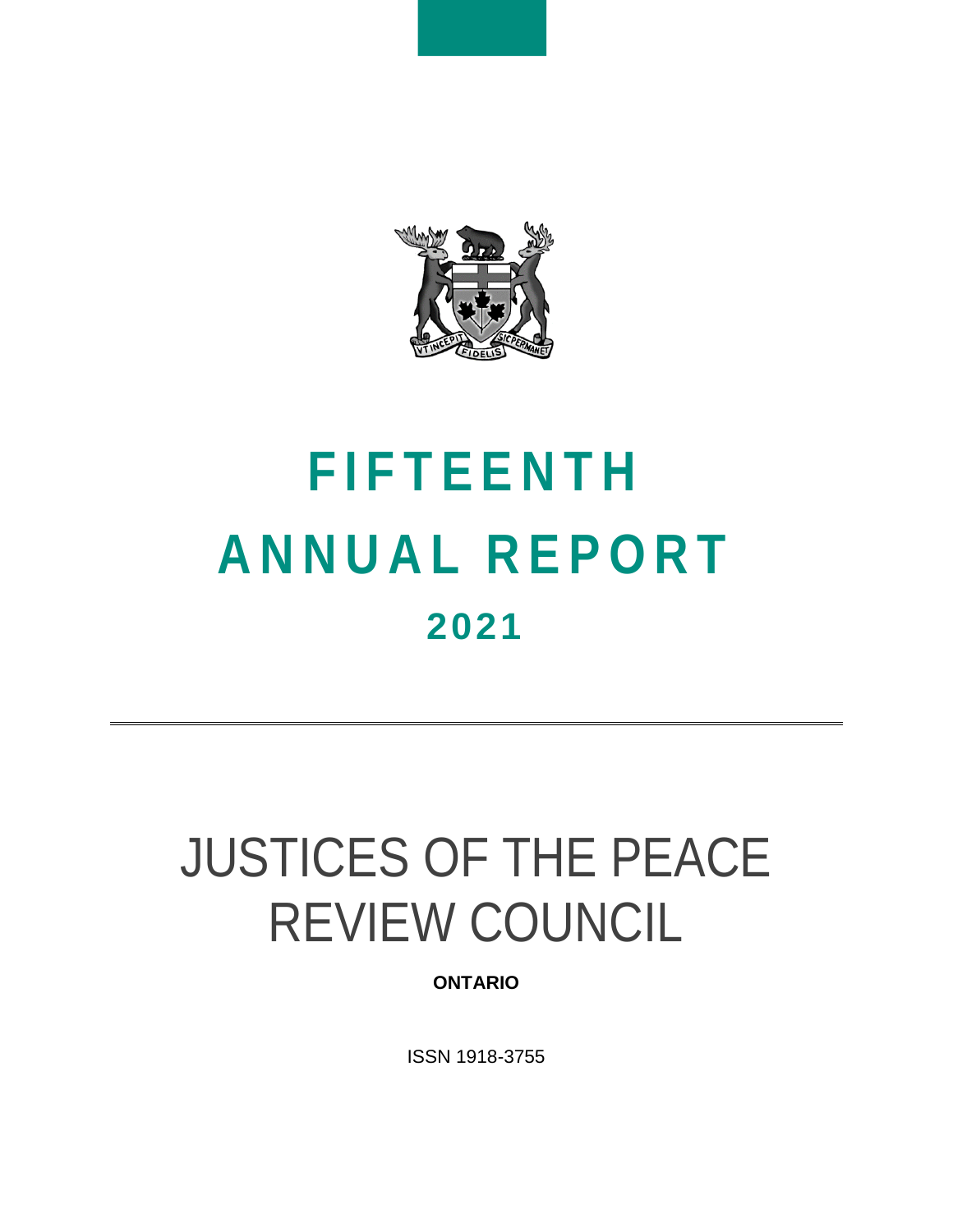

# *The Honourable Lise Maisonneuve*

**CHIEF JUSTICE ONTARIO COURT OF JUSTICE CHAIR, JUSTICES OF THE PEACE REVIEW COUNCIL**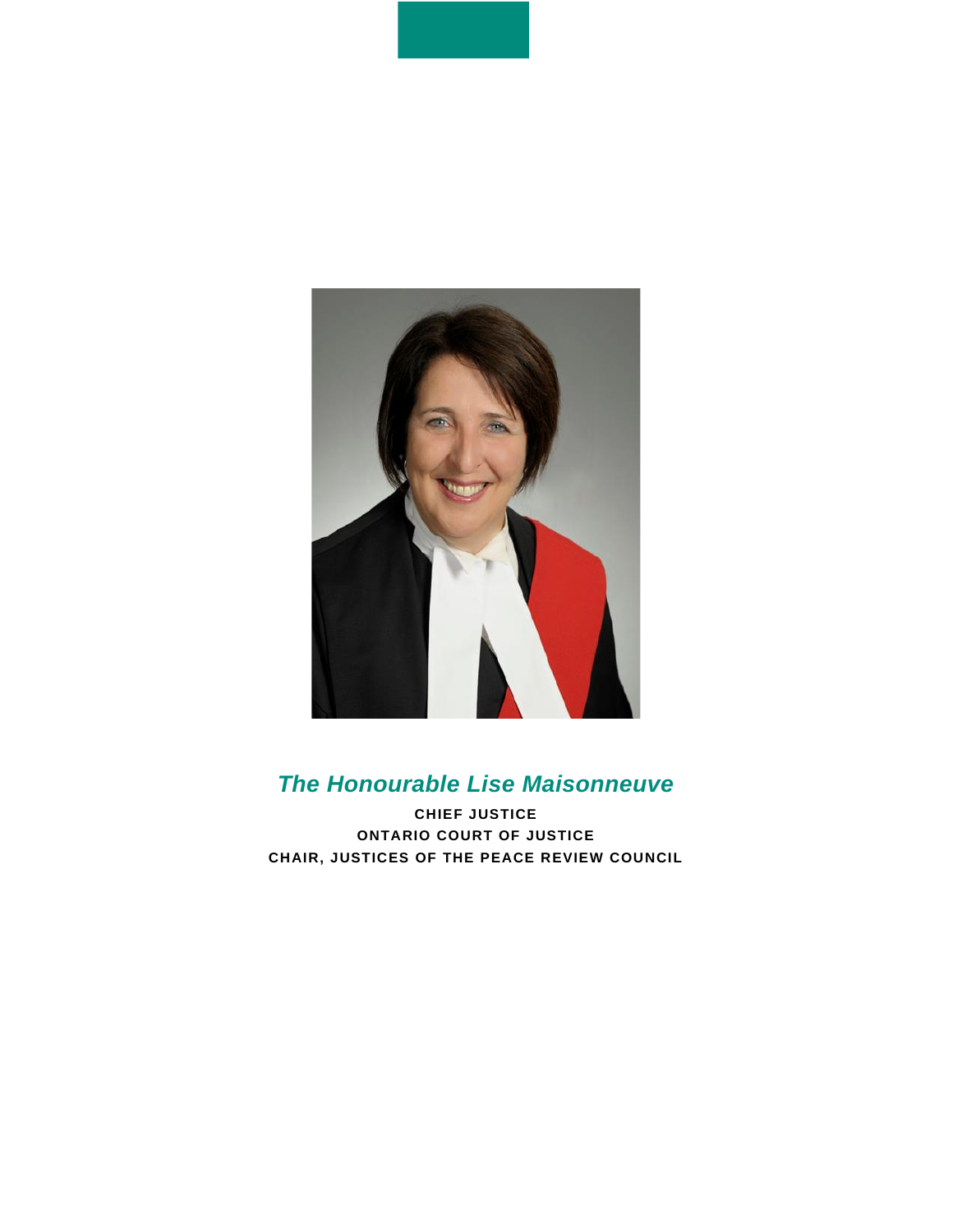April 20, 2022

The Honourable Doug Downey Attorney General for the Province of Ontario 720 Bay Street, 11<sup>th</sup> Floor Toronto, Ontario M5G 2K1

Dear Minister:

It is my pleasure to submit the Fifteenth Annual Report of the Justices of the Peace Review Council concerning its operations in 2021, in accordance with s. 9(7) of the *Justices of the Peace Act*.

The period of time covered by this Annual Report is from January 1, 2021 to December 31, 2021.

Respectfully submitted,

Lise Maisonnere

Lise Maisonneuve *Chief Justice Ontario Court of Justice*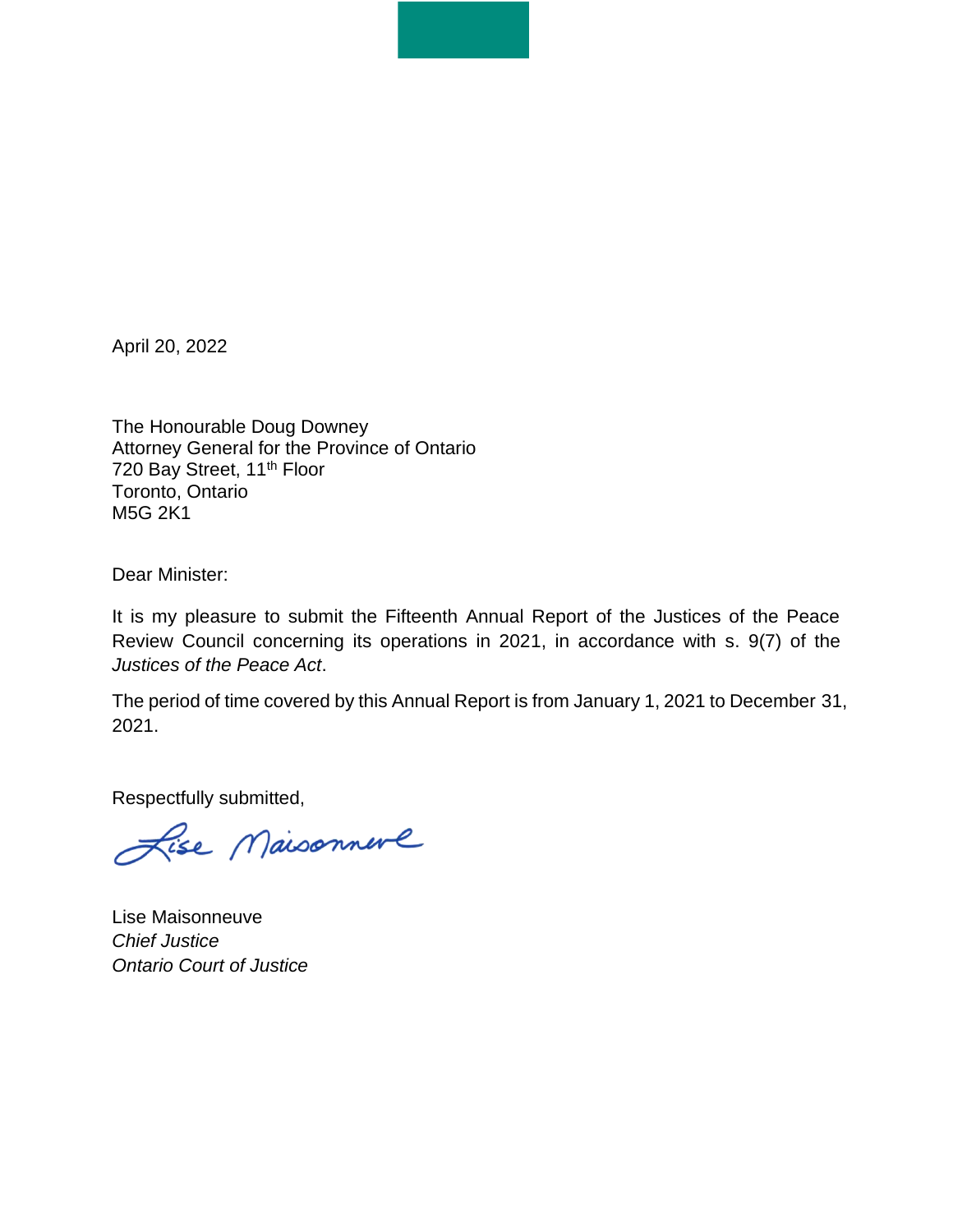# **CONTENTS**

| 1.   |                                                                         |
|------|-------------------------------------------------------------------------|
| 2.   |                                                                         |
| 3.   |                                                                         |
| 4.   |                                                                         |
| 5.   |                                                                         |
| 6.   |                                                                         |
| 7.   |                                                                         |
| 8.   |                                                                         |
| 9.   |                                                                         |
| 10.  |                                                                         |
| 11.  |                                                                         |
| i.   |                                                                         |
| ii.  | Does the Council have the legal authority to consider the complaint? 14 |
| iii. |                                                                         |
|      | a)                                                                      |
|      | b)                                                                      |
|      | c)                                                                      |
|      | d)                                                                      |
| 12.  |                                                                         |
| 13.  |                                                                         |
| 14.  |                                                                         |
| 15.  |                                                                         |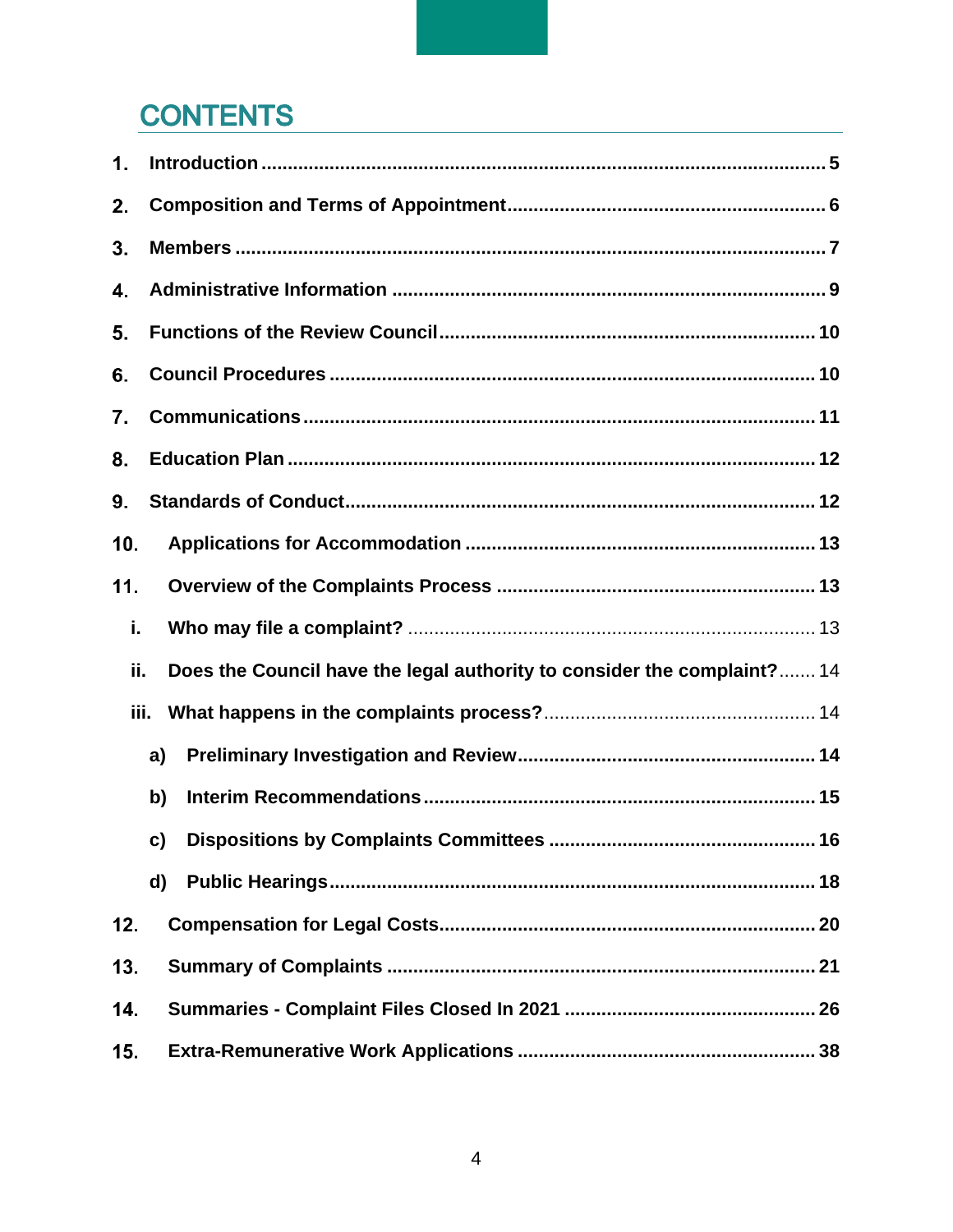#### <span id="page-4-0"></span>**INTRODUCTION**  $\mathbf 1$ .

The period covered by this Annual Report is from January 1, 2021 to December 31, 2021. This report is the Fifteenth Annual Report on the work of the Justices of the Peace Review Council ("Review Council" or "Council").

The Review Council is an independent body established by the Province of Ontario under the *Justices of the Peace Act*, R. S. O. 1990, c. J.4 ("*Justices of the Peace Act*" or the "Act") with a mandate to receive and investigate complaints about the conduct of justices of the peace and to fulfill other functions as described in this report. The *Justice of the Peace Act* provisions establishing and governing the Council are available on the government's e-Laws website at:

• <https://www.ontario.ca/laws/statute/90j04>

The Review Council does not have the power to interfere with cases before the courts or to change a decision made by a justice of the peace.

The Act requires the Council to submit an Annual Report to the Attorney General on its affairs, including case summaries about complaints. Unless a public hearing has occurred, the report must not include information that identifies a justice of the peace, a complainant or a witness.

This Fifteenth Annual Report of the Review Council provides information on the Council's membership, its functions and procedures, and its work during 2021. The Annual Report also includes information on the procedures used to address complaints. Finally, applications by justices of the peace for approval to engage in extra-remunerative activities are included, although names of applicants are confidential.

Justices of the peace play an important role in the administration of justice in Ontario. They are appointed by the Province of Ontario and have their duties assigned by a Regional Senior Justice or a Regional Senior Justice of the Peace. They routinely conduct trials under the *Provincial Offences Act* and preside over bail hearings. They also perform several other judicial functions, such as issuing search warrants. Justices of the peace perform difficult, important work in the justice system. A justice of the peace may be the only judicial officer that a citizen will encounter in their lifetime.

During the period covered by this report, the Review Council had jurisdiction over approximately 371 provincially appointed justices of the peace, including those working full-time, part-time and *per diem*. In 2021, Ontario justices of the peace presided over provincial offences matters, such as traffic offences, bail hearings, and intake and assignment courts. Given the ongoing public health emergency of the COVID-19 pandemic, many of these proceedings were conducted remotely, including by video or audio appearances. Limited in-person proceedings also took place in accordance with health and safety measures implemented by the Ministry of the Attorney General.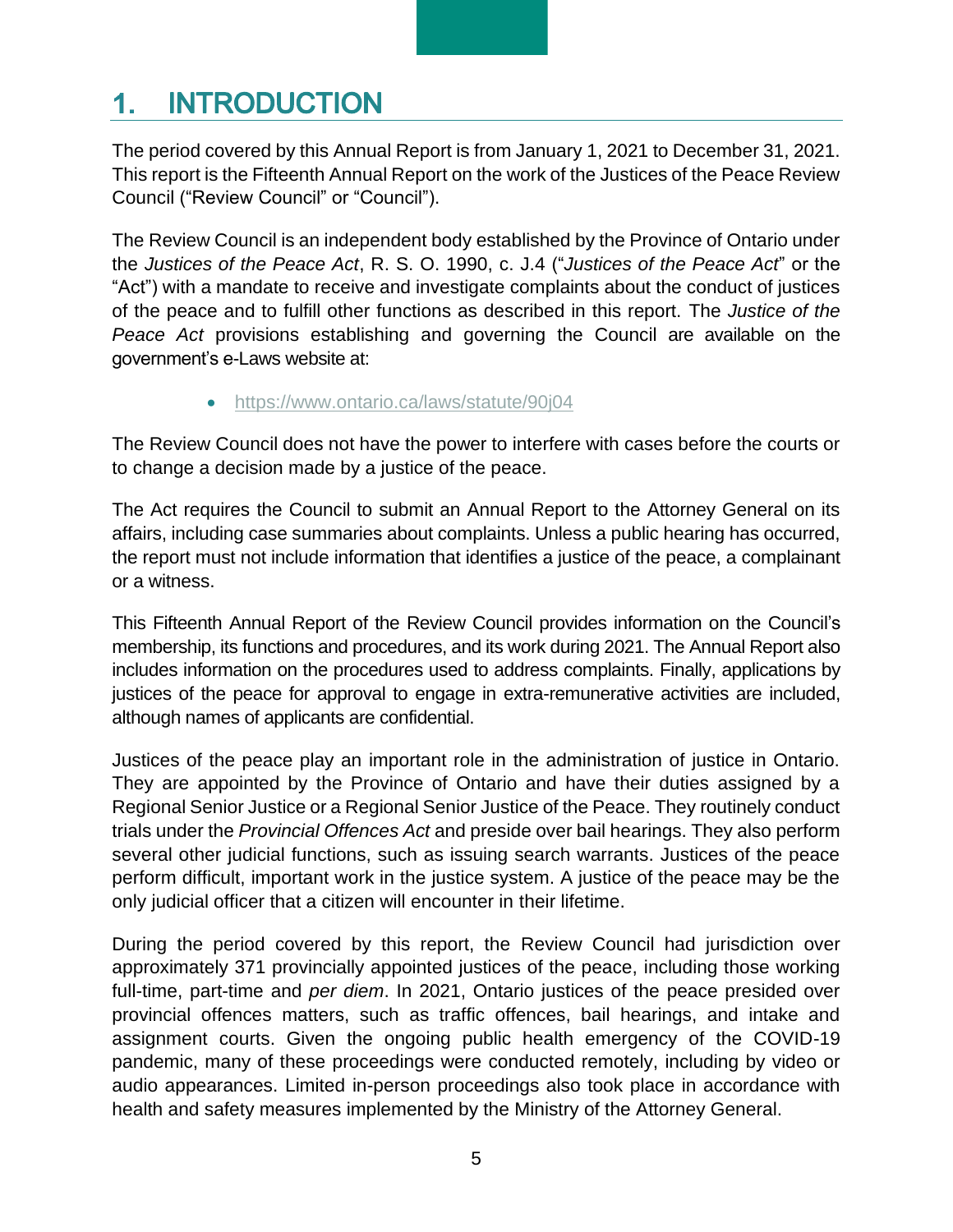During 2021, the Council received nine new complaints about justices of the peace and carried over 16 complaint files from previous years. Information about the 14 complaint files completed and closed in 2021 is also included in this Report. Decisions made in public hearings during the year are posted on the Council's website on the webpage "Public Hearings Decisions".

We invite you to find out more about the Review Council by reading this Annual Report, and by visiting its website at [https://www.ontariocourts.ca/ocj/jprc/.](https://www.ontariocourts.ca/ocj/jprc/) On the website, you will find:

- $\bullet$  the Council's current policies and procedures;
- updates about any public hearings that are in progress or that were completed in 2021;
- decisions made in public hearings, the *Principles of Judicial Office of Justices of the Peace of the Ontario Court of Justice;* the Education Plan; and links to the governing legislation.

#### <span id="page-5-0"></span>**COMPOSITION AND TERMS OF APPOINTMENT**  $2.$

The Justices of the Peace Review Council is an independent body established under the *Justices of the Peace Act*. The Review Council has several functions which are described in this section, including the review and investigation of complaints about the conduct of justices of the peace.

The Review Council includes the following members:

- the Chief Justice of the Ontario Court of Justice, or another judge of the Ontario Court of Justice designated by the Chief Justice;
- the Associate Chief Justice Co-Ordinator of Justices of the Peace;
- three justices of the peace appointed by the Chief Justice of the Ontario Court of Justice;
- two judges of the Ontario Court of Justice appointed by the Chief Justice of the Ontario Court of Justice;
- one regional senior justice of the peace appointed by the Chief Justice of the Ontario Court of Justice;
- a lawyer appointed by the Attorney General from a list of three names submitted to the Attorney General by the Law Society of Ontario; and,
- four community representatives appointed by the Lieutenant Governor in Council on the recommendation of the Attorney General.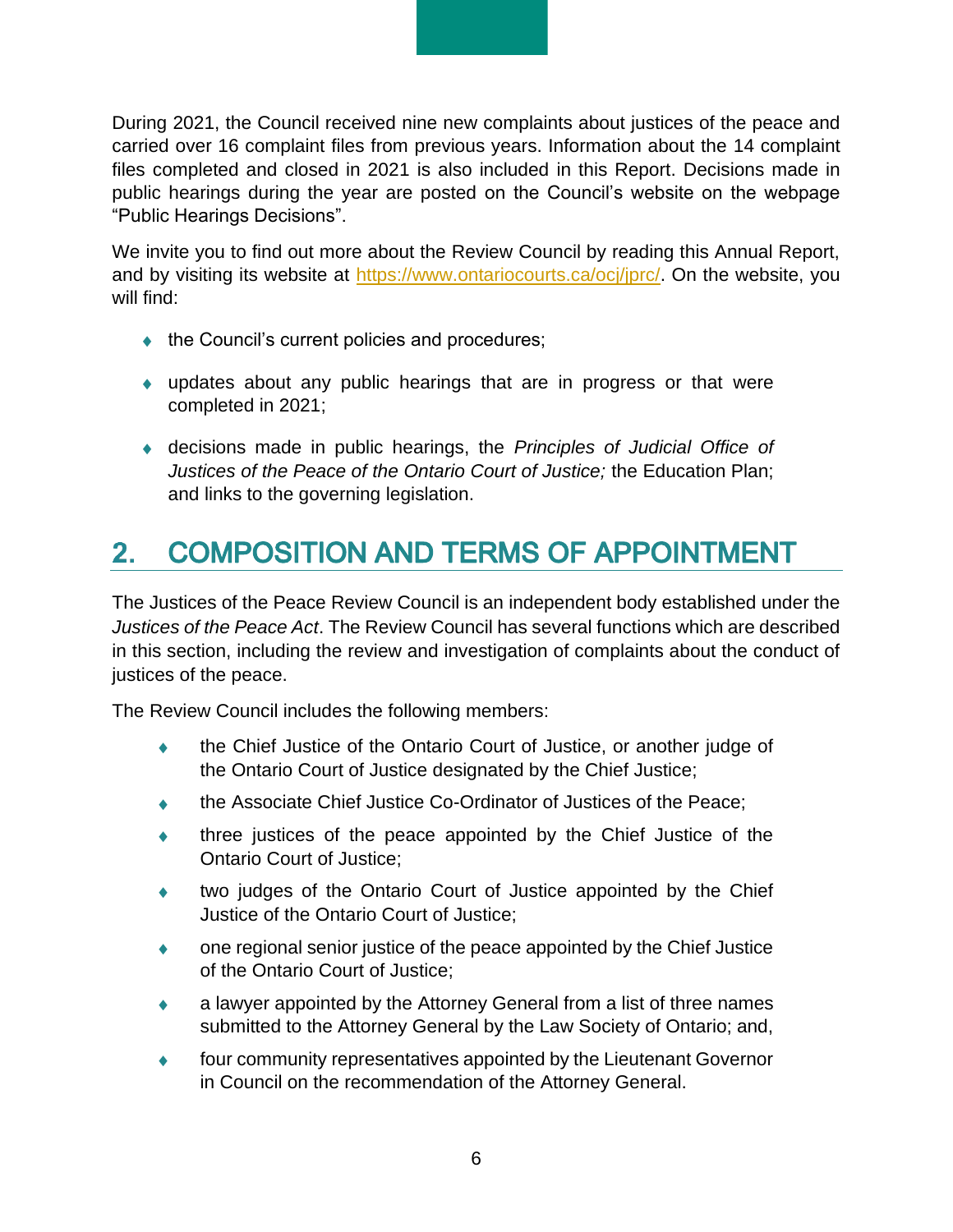In the appointment of community members, the importance of reflecting, in the composition of the Review Council as a whole, Ontario's linguistic duality, the diversity of its population and ensuring overall balance in gender identity, is recognized.

The lawyer and community members who are appointed to the Council hold office for four-year terms and are eligible for reappointment. Judicial members on the Council are appointed by the Chief Justice of the Ontario Court of Justice.

#### <span id="page-6-0"></span> $3<sub>1</sub>$ **MEMBERS**

The membership of the Review Council in the year covered by this report (January 1, 2021 to December 31, 2021) was as follows:

**Ontario Court of Justice Members**

- The Honourable Lise Maisonneuve, Chief Justice of the Ontario Court of Justice (Chair)
- The Honourable Sharon Nicklas, Associate Chief Justice Co-Ordinator of Justices of the Peace of the Ontario Court of Justice

**Two judges appointed by the Chief Justice of the Ontario Court of Justice:**

- ◆ The Honourable Justice Lisa Cameron (Lindsay) (Until February 20, 2021)
- ◆ The Honourable Justice Diane Lahaie (Ottawa) (Until June 19, 2021)
- ◆ The Honourable Justice Enzo Rondinelli (Toronto) (Effective February 22, 2021)
- ◆ The Honourable Justice Marlyse Dumel (Ottawa) (Effective June 21, 2021)

**Regional Senior Justice of the Peace appointed by the Chief Justice of the Ontario Court of Justice:**

◆ Regional Senior Justice of Peace Melanie Bremner (Toronto)

**Three justices of the peace appointed by the Chief Justice of the Ontario Court of Justice:**

- ◆ Her Worship Kristine Diaz (London)
- ◆ Her Worship Liisa Ritchie (Peel Region)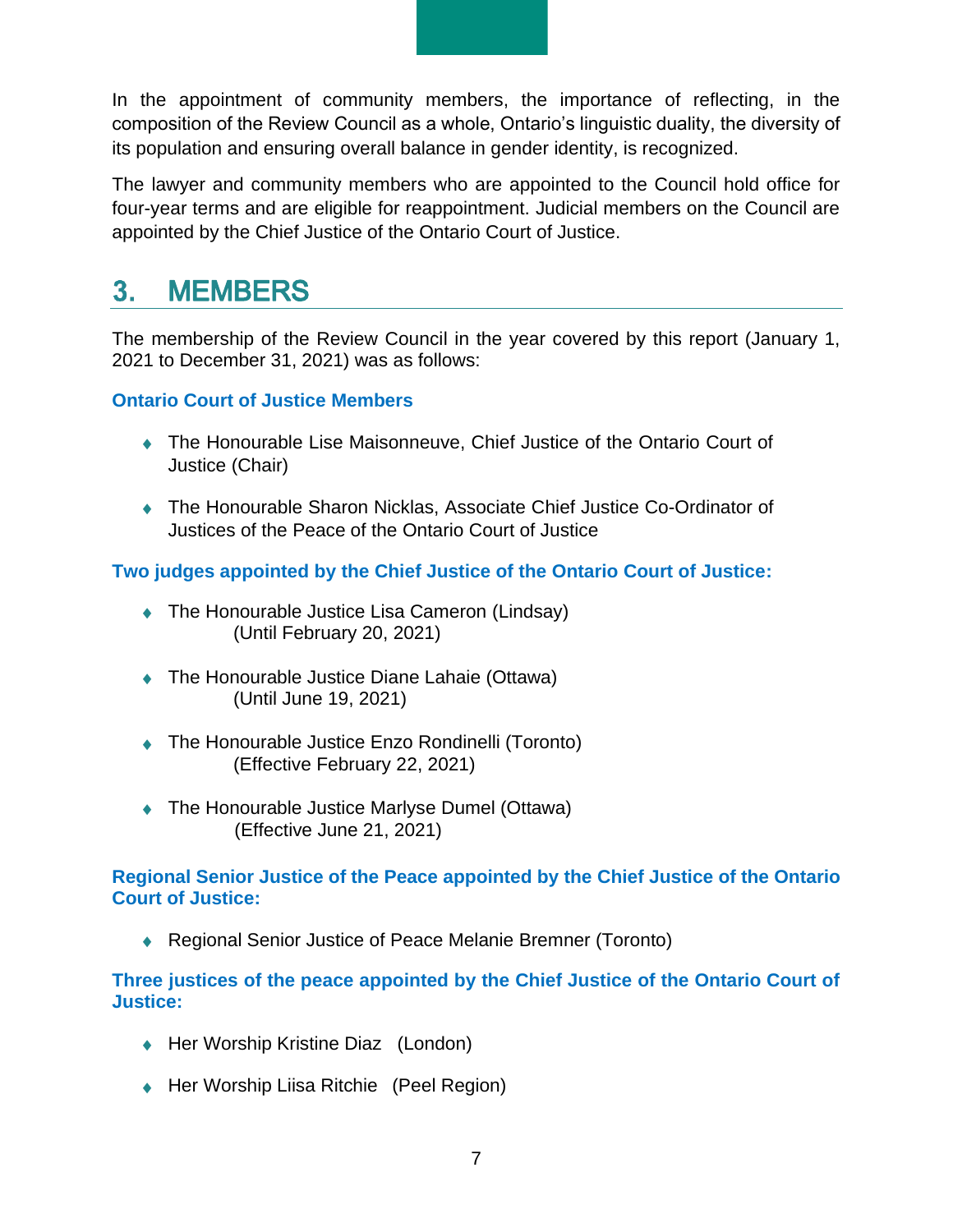◆ Her Worship Christine Smythe (Toronto)

## **Members appointed by the Attorney General**

Law Society Member

◆ S. Margot Blight, Lawyer/Advocate (Mississauga) (Until June 12, 2021) Note: Position vacant June 13, 2021 - December 31, 2021

#### Community Members

- Leonore Foster, Former Councillor of the City of Kingston (Kingston) (Until May 28, 2021)
- Dr. Michael S. Phillips, Consultant, Mental Health and Justice (Gormley) (Until May 28, 2021)
- ◆ Lauren Rakowski, Lawyer, Gardiner Roberts LLP (Toronto)
- John Tzanis, Paralegal, Continental Legal Services Professional Corporation (Markham)
- ◆ Naomi Solomon, Lawyer, BMO Financial Group (Toronto) (Effective June 24, 2021)
- ◆ George Nikolov, Professional Engineer (Toronto) (Effective December 16, 2021)

## **Temporary Members:**

Subsection 8(10) of the *Justices of the Peace Act* permits the Chief Justice of the Ontario Court of Justice to appoint a judge or a justice of the peace to be a temporary member of the Justices of the Peace Review Council to sit on a complaints committee or hearing panel when it is necessary in order to meet the requirements of the *Act*. During the period covered by this report, the following members were appointed as temporary members:

- ◆ The Honourable Justice Diane Lahaie (Ottawa)
- ◆ The Honourable Justice Timothy Lipson (Toronto)
- ◆ The Honourable Justice Joseph De Filippis (St. Catharines)
- ◆ Her Worship Holly Charyna (Owen Sound)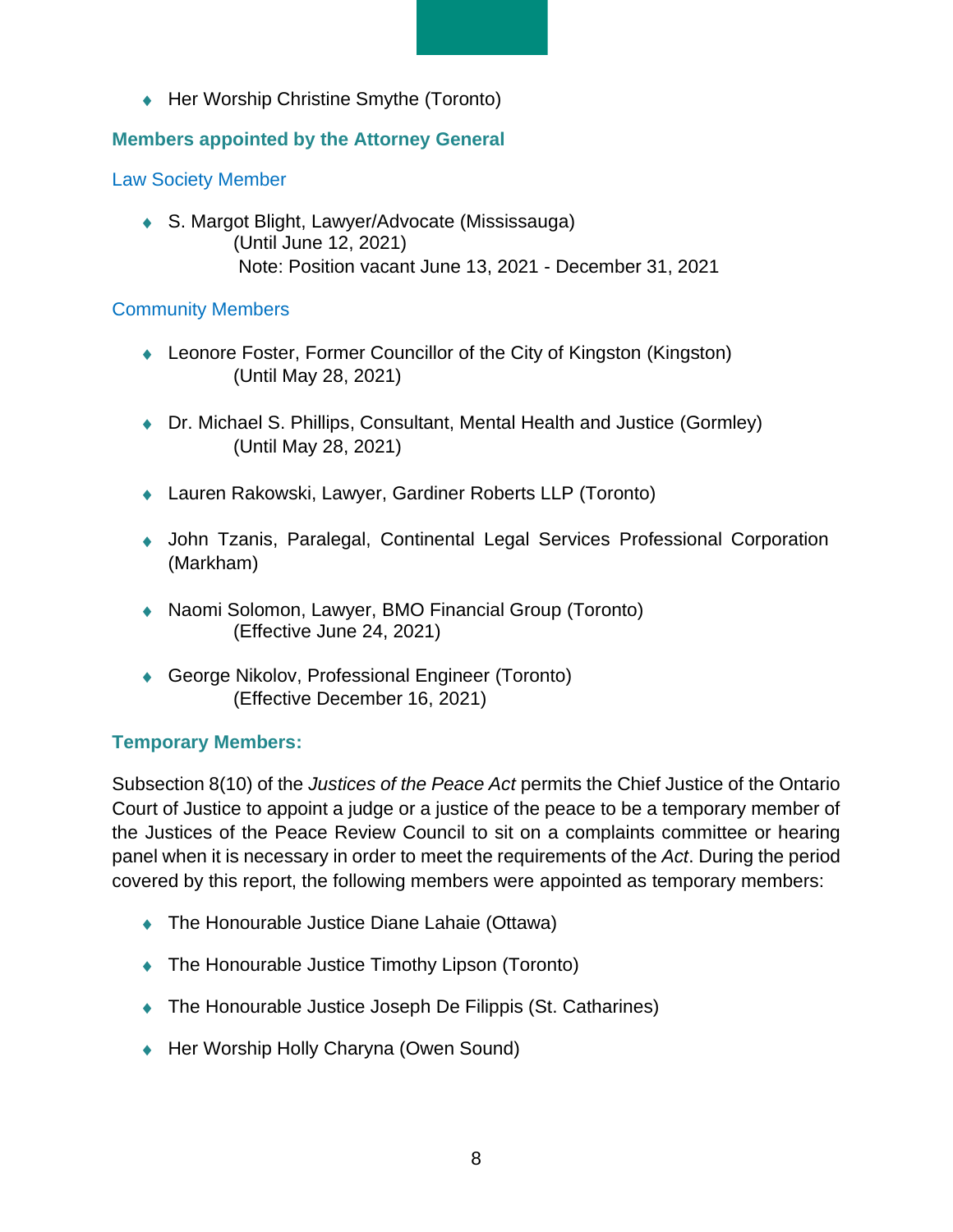#### <span id="page-8-0"></span>**ADMINISTRATIVE INFORMATION**  $\mathbf{4}_{-}$

Office space is shared by both the Ontario Judicial Council and the Justices of the Peace Review Council. The Councils use financial, human resources and technology support staff in the Office of the Chief Justice, as needed.

The office of the Council is used for Council meetings and for meetings with judicial officers that may result as part of the disposition of complaints. The Councils have a shared reception, toll-free number and fax number.

The Ontario Judicial Council and the Justices of the Peace Review Council share a staff consisting of a Registrar, a Counsel/Deputy Registrar, two Assistant Registrars and an Administrative Assistant:

- ◆ Marilyn E. King Registrar retired May 31, 2021
- Alison Warner Registrar started May 1, 2021
- ◆ Shoshana Bentley-Jacobs Counsel & Deputy Registrar
- ◆ Michelle Boudreau Assistant Registrar until April 31, 2021
- ◆ Philip Trieu Assistant Registrar started October 17, 2021
- ◆ Ana Brigido Assistant Registrar
- ◆ Ingrid Richards Administrative Assistant (September 2020 to March 2021)
- Astra Tantalo Administrative Assistant started April 1, 2021

The period covered by this report saw a number of staffing changes. Marilyn King, who acted as Registrar since 2008, retired after a distinguished career in the Ontario public service. In addition, the Assistant Registrar, Michelle Boudreau, accepted a secondment opportunity at the Office of the Public Guardian and Trustee.

The Council welcomed a new Administrative Assistant, Astra Tantalo, on April 1, 2021, a new Registrar, Alison Warner, on May 1, 2021, and a new Assistant Registrar, Philip Trieu, on October 17, 2021.

In 2021, Council staff provided ongoing support in relation to three, multi-day public hearings before hearing panels of the Justices of the Peace Review Council. Council staff also supported two full meetings of the Review Council and facilitated numerous complaints committee meetings throughout the year, in addition to responding to numerous phone calls and letters from complainants and members of the public. In addition, Council staff supported the work of the Ontario Judicial Council.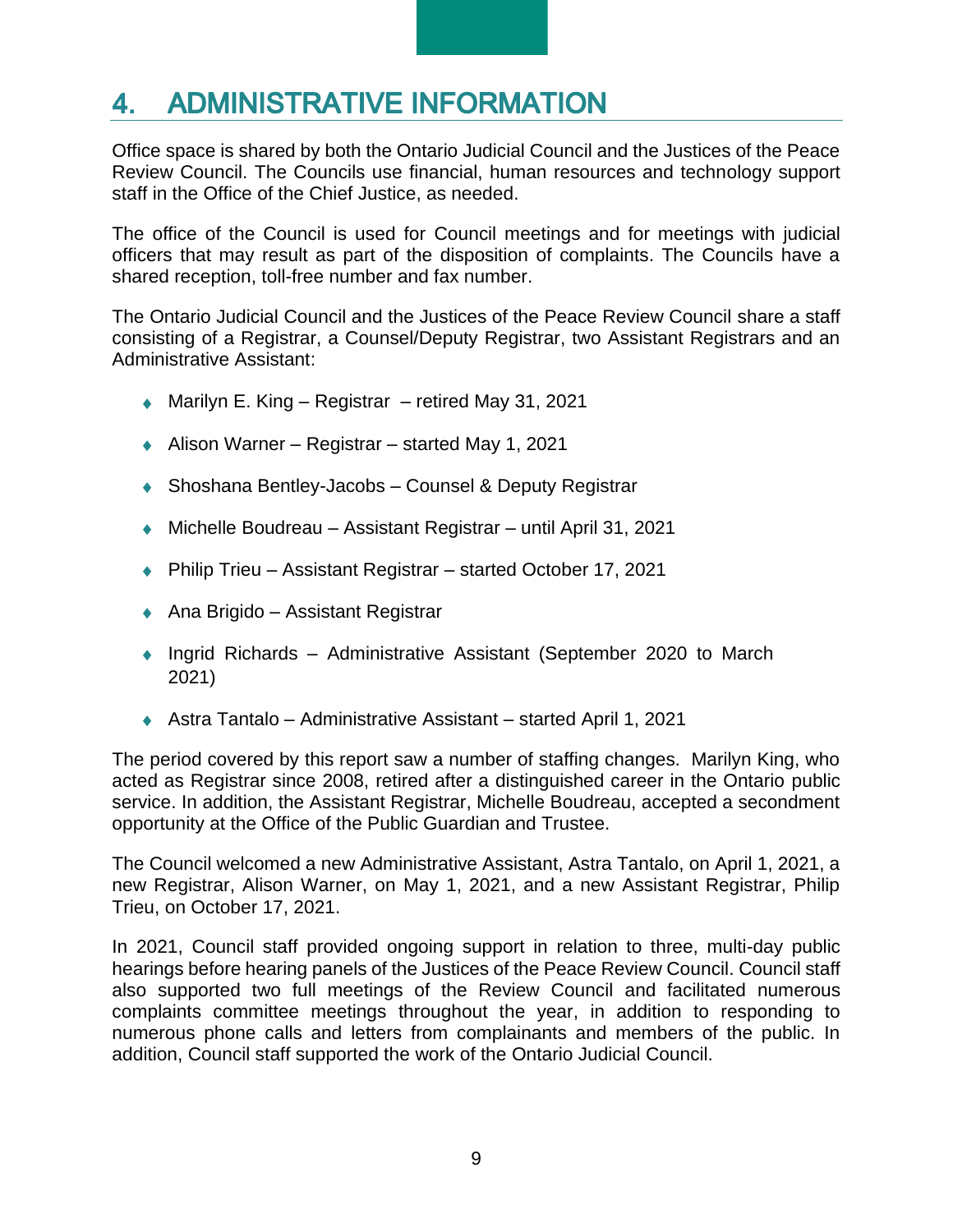#### <span id="page-9-0"></span>**FUNCTIONS OF THE REVIEW COUNCIL**  $5.$

The *Justices of the Peace Act* sets out the functions of the Review Council:

- to establish complaints committees from amongst its members to receive and investigate complaints about justices of the peace, and decide upon dispositions under s. 11(15);
- ◆ to hold hearings under s. 11.1 when hearings are ordered by complaints committees pursuant to s. 11(15);
- ◆ to review and approve standards of conduct;
- $\bullet$  to consider applications under s. 5.2 for the accommodation of needs;
- $\bullet$  to address continuing education plans; and,
- to decide whether a justice of the peace who applies for approval to engage in other remunerative work may do so.

The Review Council does not have the power to interfere with a court case or to change a decision made by a justice of the peace. If a person believes that a justice of the peace made an error in assessing evidence or in making a decision on any legal issues, they may pursue available legal remedies through the courts, such as an appeal.

#### <span id="page-9-1"></span>**COUNCIL PROCEDURES** 6.

Under s. 10(1) of the *Justices of the Peace Act,* the Review Council may establish rules of procedure for complaints committees and hearing panels, and the Review Council must make the rules available to the public. The Review Council has established procedures governing the complaints process which are posted on its website under the link, "Policies and Procedures" at:

• [www.ontariocourts.ca/ocj/jprc/policies-and-procedures/](https://www.ontariocourts.ca/ocj/jprc/policies-and-procedures/)

In 2021, the Council continued to refine and develop its procedures and policies. Several amendments were made to clarify and improve the hearing process:

◆ Section 4.4 of the Procedures was amended to provide that, where a complaint is referred to a public hearing, the hearing panel has authority to request that a copy of the unredacted letter of complaint be filed as part of the public record and to invite submissions from the parties as to why the unredacted letter should not be filed.

Additional amendments to the Procedures were made to address the following issues: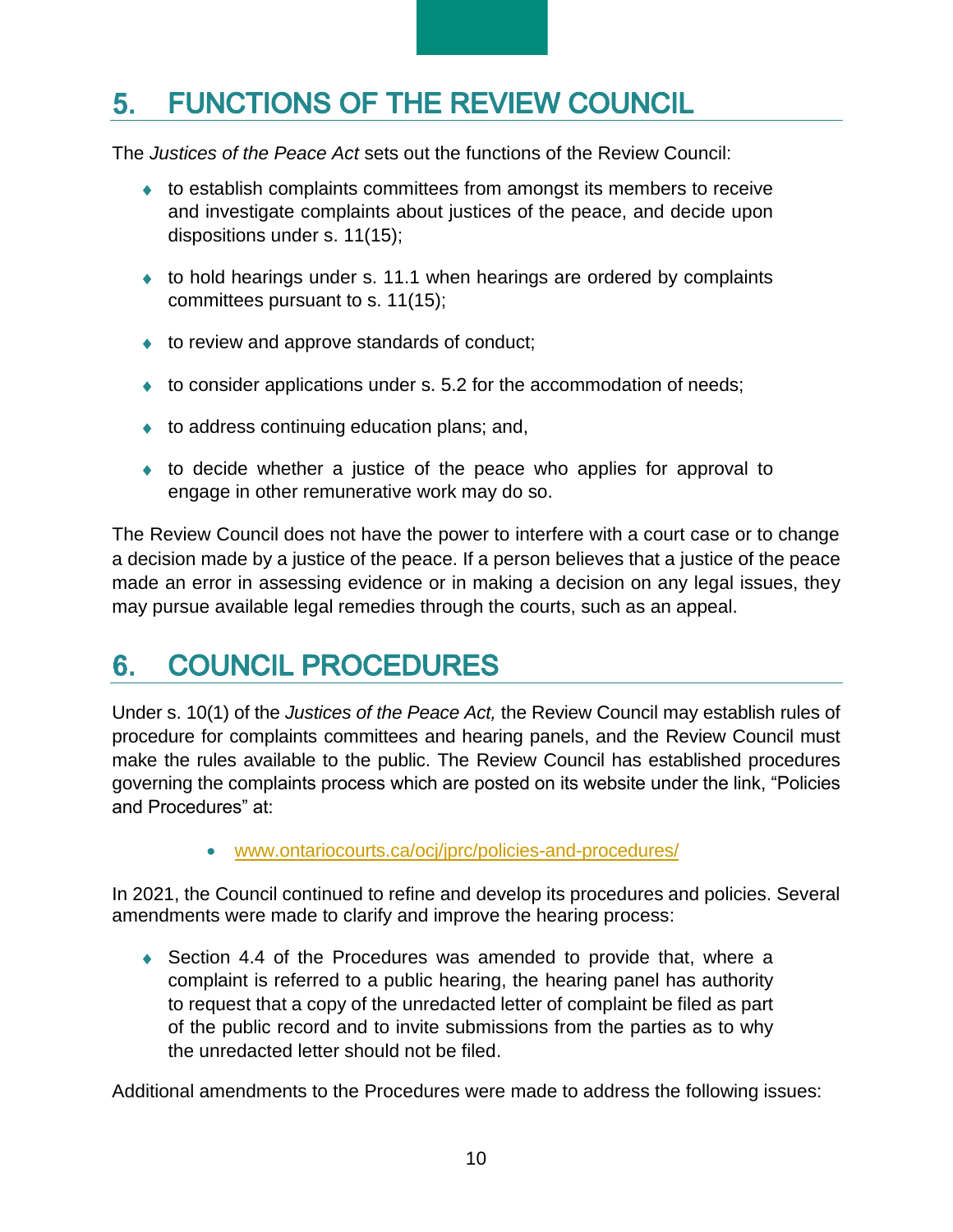- ◆ Section 7.22 was amended to allow a complaints committee to consider a justice of the peace's disposition history when it receives a new complaint file, excluding dismissed complaints to which the justice of the peace was not invited to respond;
- ◆ Section 7.24 was amended to clarify that a complaint may be disposed of in accordance with the views of a *majority* of a 3-person complaints committee;
- ◆ Section 7.7 was amended to provide that a complaints committee may, in making an interim recommendation of non-assignment or re-assignment, provide the regional senior justice with any previous complaint and disposition history that the subject justice of the peace has had with the Review Council which the complaints committee considers relevant to their interim recommendation;
- Section 5.6 was amended to clarify that if a complainant brings a civil action or judicial review application in relation to a complaint to the Review Council, the Council may release to the lawyer retained by the Council to defend the proceeding any letters to and from the complainant.
- Section 19.7 was amended to clarify that any recommendation for compensation for legal costs following the disposition of a complaint must include the statement(s) of account issued to the justice of the peace by legal counsel.

The Council's current procedures that incorporate the amendments made in 2021 are posted on the Review Council's website at the link provided above.

#### <span id="page-10-0"></span>**COMMUNICATIONS**  $7.$

The website of the Justices of the Peace Review Council includes information about the Council, including the most current version of its policies and procedures, as well as information about hearings that are underway or that have been completed. Information on ongoing hearings is available under the link "Public Hearings" at:

• [www.ontariocourts.ca/ocj/jprc/public-hearings/](https://www.ontariocourts.ca/ocj/jprc/public-hearings/)

Decisions made during hearings are posted under the link "Public Hearings Decisions" at:

• [www.ontariocourts.ca/ocj/jprc/public-hearings-decisions/](https://www.ontariocourts.ca/ocj/jprc/public-hearings-decisions/)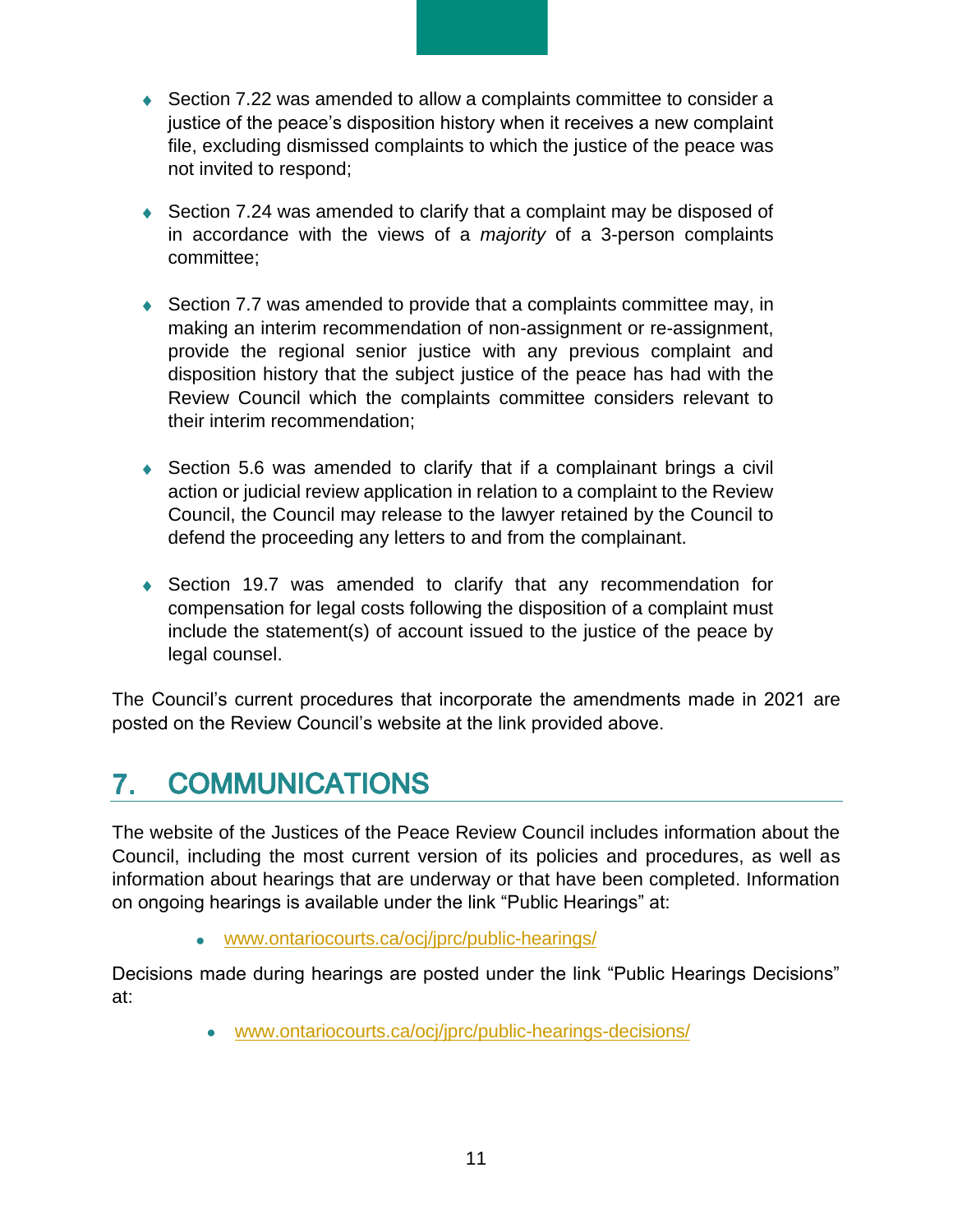Each Annual Report of the Council is also available on the Council's website no later than thirty days after it has been sent to the Attorney General at:

• <https://www.ontariocourts.ca/ocj/jprc/annual-report/>

#### <span id="page-11-0"></span>**EDUCATION PLAN**  $8.$

The Associate Chief Justice Coordinator of Justices of the Peace of the Ontario Court of Justice is required by s. 14 of the *Justices of the Peace Act* to establish, implement and make public a plan for the continuing judicial education of justices of the peace. The education plan must be approved by the Review Council. In 2007, a continuing education plan was developed by the Associate Chief Justice Coordinator of Justices of the Peace in conjunction with the Advisory Committee on Education. The Committee included the Associate Chief Justice Coordinator of Justices of the Peace as Chair *(ex officio)* and justices of the peace nominated by the Associate Chief Justice Coordinator of Justices of the Peace and by the Association of Justices of the Peace of Ontario.

An Advisory Committee on Education of the Court reviews the education programs and may make recommendations to the Associate Chief Justice-Coordinator of Justices of the Peace on changes and additions to existing programs, and on the content and format of new programs as they are being proposed and developed. Any proposed changes are submitted to the Review Council for review and approval.

A copy of the current Education Plan can be found on the Council's website under the link "Education Plan" at:

• [www.ontariocourts.ca/ocj/jprc/education-plan/](https://www.ontariocourts.ca/ocj/jprc/education-plan/)

#### <span id="page-11-1"></span>**STANDARDS OF CONDUCT** 9.

The Associate Chief Justice Coordinator of Justices of the Peace may, under s. 13(1) of the *Justices of the Peace Act*, establish standards of conduct for justices of the peace and a plan for bringing the standards into effect and must implement the standards and plan when they have been reviewed and approved by the Review Council.

Further to s. 13(1), the *Principles of Judicial Office for Justices of the Peace of the Ontario Court of Justice* were approved by the Justices of the Peace Review Council on December 7, 2007. The principles set out standards of excellence and integrity to which justices of the peace should subscribe. These principles are not exhaustive. Intended to assist justices of the peace in addressing ethical and professional dilemmas, they also serve to assist the public in understanding the standards expected of justices of the peace in the performance of their judicial duties and in their conduct generally.

The principles are advisory in nature. A breach does not automatically lead to a conclusion that there has been misconduct. However, the principles set out a general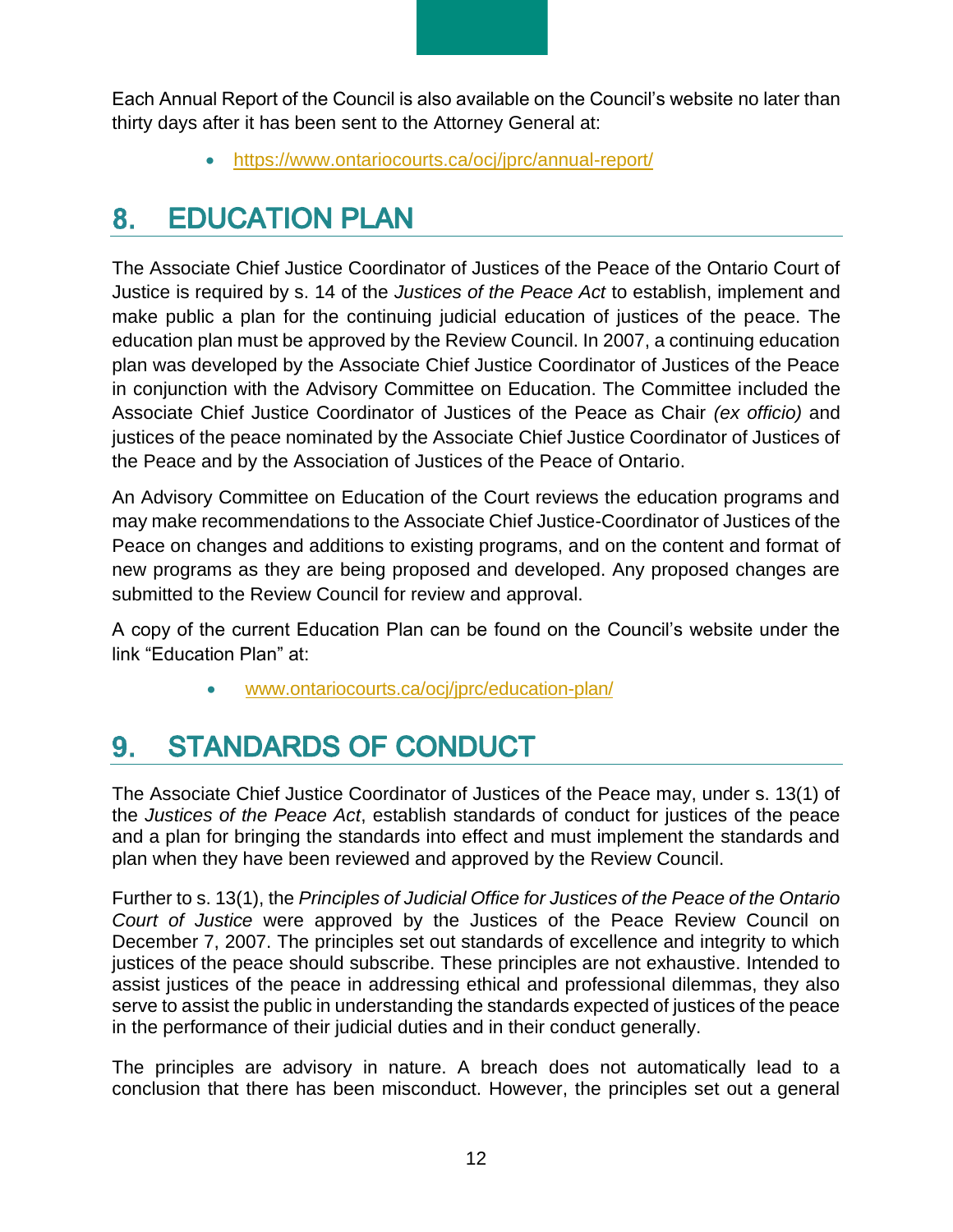framework of values and considerations that are relevant to evaluating allegations of improper conduct by a justice of the peace.

The Principles of Judicial Office for Justices of the Peace of the Ontario Court of Justice can be found on the Council's website under the link for "Principles of Judicial Office" at:

• <https://www.ontariocourts.ca/ocj/jprc/policies-and-procedures/>

# <span id="page-12-0"></span>**10. APPLICATIONS FOR ACCOMMODATION**

A justice of the peace who believes that they are unable, because of a disability, to perform the essential duties of the office unless their needs are accommodated may apply to the Council under s. 5.2 of the *Justices of the Peace Act* for an order that such needs be accommodated to enable them to perform their essential duties.

The Ministry of the Attorney General, with input from the Office of the Chief Justice, has a process that provides a consistent means for judicial officers to request accommodation of needs arising from disabilities. The Council recognizes that the Ministry has access to the expertise and resources to properly assess and address requests for accommodation of needs. For the Council to properly consider applications for accommodation, the applicant justice of the peace must first exhaust the accommodation of needs process that is available for judicial officers through the Ministry of the Attorney General. When that process has been completed, if the justice of the peace wishes to make an application to the Council, they must provide a copy of all documentation from the Ministry's application process, including medical evidence and decisions.

The Council's Procedures include its policy governing applications for an order of accommodation at:

• <https://www.ontariocourts.ca/ocj/jprc/policies-and-procedures/>

No applications for orders of accommodation to enable performance of essential duties were received in 2021.

# <span id="page-12-1"></span>11. OVERVIEW OF THE COMPLAINTS PROCESS

## <span id="page-12-2"></span>**i. Who may file a complaint?**

Any person may make a complaint to the Review Council about the conduct of a justice of the peace. Complaints must be made in writing. The governing legislation does not provide the Review Council with authority to act on anonymous complaints or to initiate inquiries into the conduct of a judicial officer on its own accord. Rather, an investigation conducted by the Review Council must be in response to a specific complaint about a justice of the peace. Most of the complaints received by the Review Council are from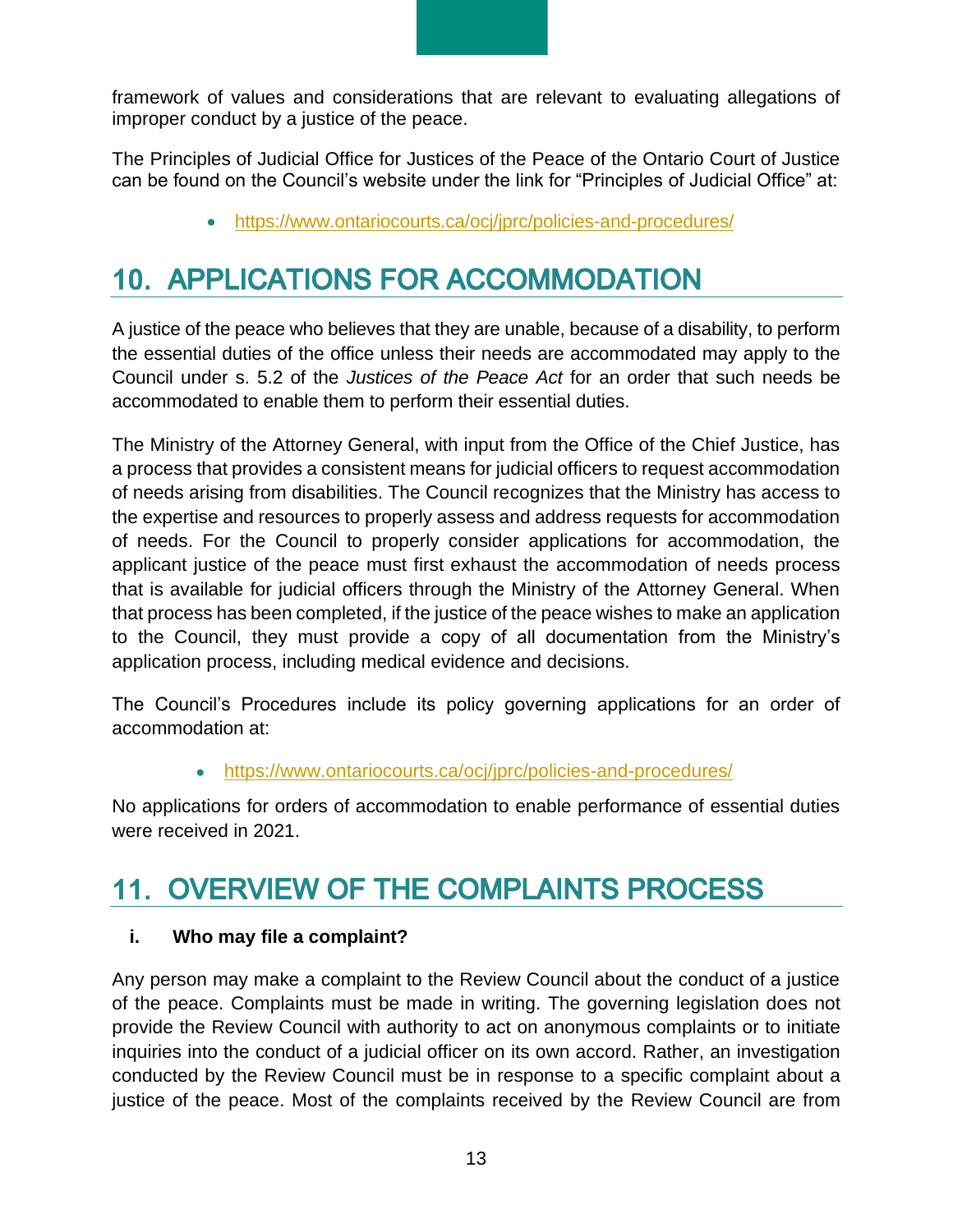members of the public, although some are received on behalf of organizations and members of the judiciary.

## <span id="page-13-0"></span>**ii. Does the Council have the legal authority to consider the complaint?**

The Review Council has a legislative mandate to review complaints about the **conduct** of justices of the peace. The Council has no authority to review **decisions** of justices of the peace to determine whether there were any errors in how the issues were determined or how conclusions were drawn. If a party involved in a court case thinks that a justice of the peace reached the wrong decision in the case, he or she may have legal remedies through the courts, such as an appeal. Only a court can change a decision or order of a justice of the peace.

All correspondence sent to the Review Council is reviewed to determine whether a complaint is within the jurisdiction of the Review Council. In cases where the complaint may be within the jurisdiction of the Review Council, a complaint file is opened and a letter of acknowledgement is sent to the complainant.

If a complainant expresses dissatisfaction with a decision that has been made by a justice of the peace, the letter of acknowledgement advises the complainant that the Council has no power to change a decision made by a justice of the peace. In such cases, the complainant is advised that they may wish to consult legal counsel to determine what, if any, remedies may be available through the courts.

If an individual is complaining about a lawyer or paralegal, a police officer, a Crown Attorney, or another office, the complainant is generally given the contact information of the appropriate body that may address their concerns.

## <span id="page-13-1"></span>**iii. What happens in the complaints process?**

The *Justices of the Peace Act* and the procedures that have been established by the Council provide the current framework for addressing complaints about justices of the peace. If a complaint is ordered to a public hearing, certain provisions of the *Statutory Powers Procedure Act* also apply. The complaints procedure is outlined below.

## <span id="page-13-2"></span>**a) Preliminary Investigation and Review**

As soon as reasonably possible after receiving a complaint about the conduct of a justice of the peace, the office of the Council will acknowledge receipt of the complaint. If the complaint raises allegations of conduct about a justice of the peace who is presiding over a court proceeding, the Council will generally not commence an investigation until that court proceeding and any appeal or other related legal proceedings have been completed. This will ensure that any investigation by the Council is not interfering or perceived to be interfering with any ongoing court matters.

If there is no ongoing court proceeding, and the complaint is within the Council's jurisdiction, a complaints committee will be assigned to investigate the complaint.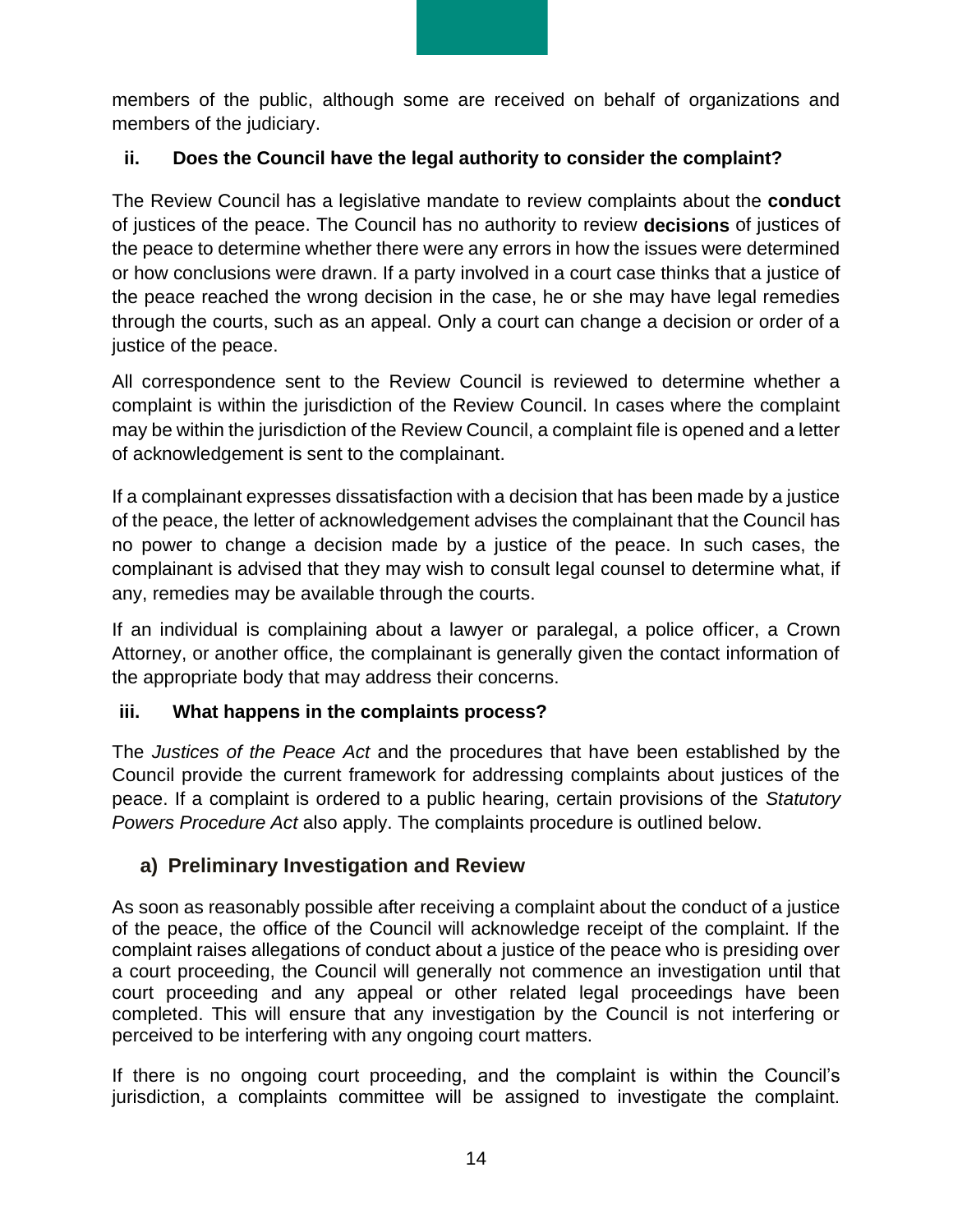Members of the Council serve on complaints committees on a rotating basis. Each complaints committee is composed of a provincially appointed judge who acts as chair, a justice of the peace and either a community or lawyer member. Complaints are not generally assigned to judicial members from the same region where the justice of the peace who is the subject of the complaint presides. This avoids any perception of bias or conflict of interest between a member of Council and the justice of the peace.

Apart from hearings ordered under s. 11(15)(c) of the *Justices of the Peace Act*, meetings and proceedings of the Review Council are not held in public. Section 11(8) of the Act requires that investigations by the Review Council be conducted in private. The legislative framework recognizes the need to safeguard judicial independence while simultaneously ensuring judicial accountability and public confidence in the administration of justice.

If the complaint arose from a court proceeding, a transcript of the court hearing is ordered and reviewed by the members of the complaints committee. An audio recording, if available, may also be ordered and reviewed. In some cases, the committee may find that it is necessary to conduct further investigation in the form of having witnesses interviewed. An external lawyer may be retained, pursuant to s. 8(15) of the Act, to assist the committee by interviewing witnesses with information concerning the allegations. Legal advice from the Registrar/Deputy Registrar and/or external counsel may also be obtained.

The complaints committee will determine whether the subject justice of the peace should be invited to respond to the complaint. If a justice of the peace is asked to respond to a complaint, the justice of the peace will be provided with a letter setting out the allegations. The letter may also set out any particular concerns arising from the complaint. The justice of the peace will also be provided with a copy of the complaint letter and any other relevant materials, such as transcripts, considered by the committee in its investigation. The justice of the peace may seek independent legal advice or assistance before responding to a complaint.

#### <span id="page-14-0"></span>**b) Interim Recommendations**

The investigating complaints committee will also consider whether the allegations warrant making an interim recommendation of non-assignment or re-assignment. Under s. 11(11) of the Act*,* the committee may make an interim recommendation to the Regional Senior Justice where the justice of the peace presides that the justice of the peace be nonassigned work or reassigned to another court location pending the final disposition of the complaint.

A Regional Senior Justice has discretion to accept or reject a complaints committee's interim recommendation. If the Regional Senior Justice decides to not assign work to the justice of the peace pending the final disposition of the complaint, pursuant to the legislation, the justice of the peace will continue to be paid. If the Regional Senior Justice decides to reassign the justice of the peace, the legislation requires that the justice of the peace must consent to the reassignment.

In deciding whether to make an interim recommendation, a complaints committee shall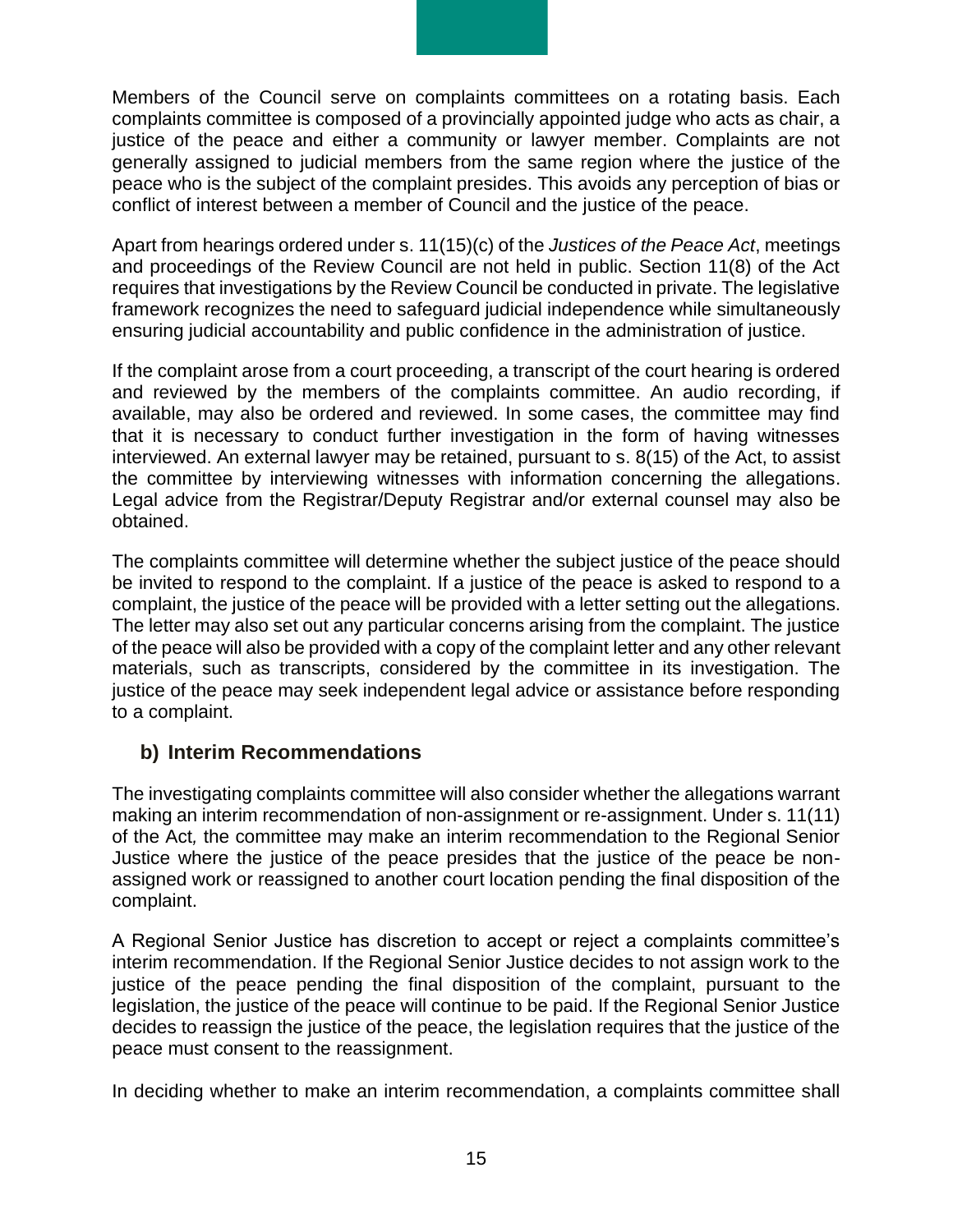consider whether any of the following non-exhaustive factors are present:

- $\bullet$  the complaint arises out of a working relationship between the complainant and the justice of the peace and the complainant and the justice of the peace both work at the same court location;
- allowing the justice of the peace to continue to preside would likely bring the administration of justice into disrepute;
- the complaint is of sufficient seriousness that there are reasonable grounds for investigation by law enforcement agencies;
- $\bullet$  it is evident to the complaints committee that the justice of the peace is suffering from a mental or physical impairment that cannot be remedied or reasonably accommodated.

Where a complaints committee is considering making an interim recommendation, it may (but is not required to) provide the justice of the peace with an opportunity to make written submissions before making its decision.

Particulars of the factors upon which the complaints committee's interim recommendation is based are provided to both the Regional Senior Judge receiving the interim recommendation and to the justice of the peace, who is copied on the letter to the Regional Senior Justice.

The Procedures of the Review Council recognize that an exception to the general requirement of confidentiality in the complaints process is warranted where an interim recommendation of non-assignment or re-assignment has been made and the complaint has been referred to a public hearing. In such circumstances, once the Notice of Hearing has been filed and the complaints process has become public, the Review Council's website informs the public that the justice of the peace has been unassigned from work or has been reassigned to a different location as a result of an interim recommendation.

Of the files closed in 2021, two subject justices of the peace were non-assigned work pending the final disposition of the complaints process.

## <span id="page-15-0"></span>**c) Dispositions by Complaints Committees**

When the investigation is completed, pursuant to s. 11(15) of the Act*,* the complaints committee will do one of the following:

- dismiss the complaint if it is frivolous, an abuse of process or outside the jurisdiction of the complaints committee;
- invite the justice of the peace to attend before the complaints committee to receive advice concerning the issues raised in the complaint or send the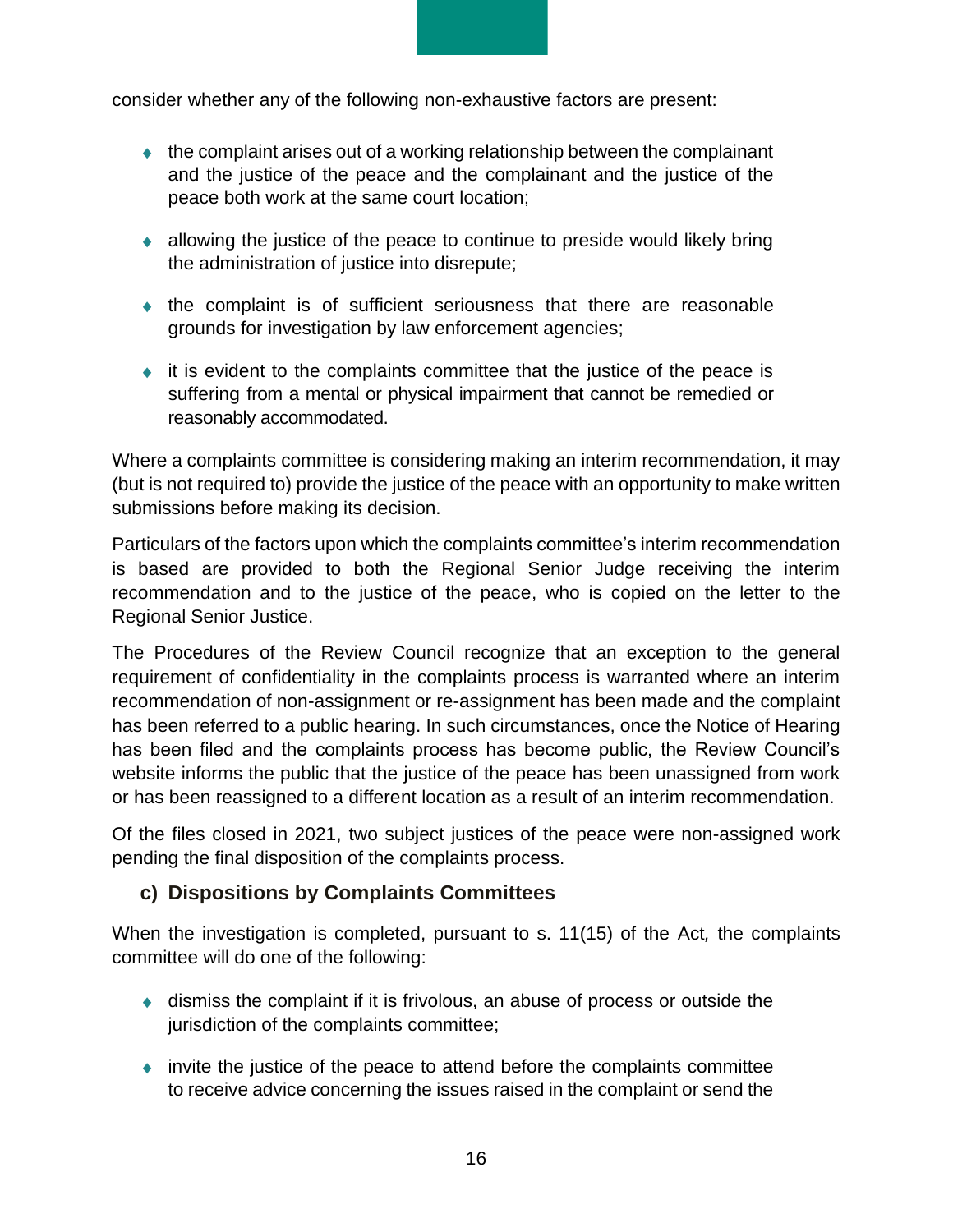justice of the peace a letter of advice concerning the issues raised in the complaint, or both;

- order that a formal hearing into the complaint be held by a hearing panel; or,
- ◆ refer the complaint to the Chief Justice of the Ontario Court of Justice.

The Review Council has developed criteria in its Procedures to assist complaints committees in determining the appropriate disposition of a complaint:

- **Dismissal**: A complaints committee will dismiss a complaint after reviewing the complaint if the complaints committee believes: (i) it is frivolous or an abuse of process; (ii) it falls outside the Review Council's jurisdiction because it is a complaint about the exercise of judicial discretion and does not include an allegation of judicial misconduct; (iii) if it does include an allegation of judicial misconduct, the allegation is unproven or unfounded, or the conduct does not rise to the level of misconduct that requires further action on the part of the Review Council.
- **Provide advice**: A complaints committee will provide advice to a justice of the peace, in person or by letter, or both, in circumstances where the misconduct complained of does not warrant another disposition, there is some merit to the complaint and the disposition is, in the opinion of the complaints committee, a suitable means of informing the justice of the peace that his/her course of conduct was not appropriate in the circumstances that led to the complaint.
- **Referral to the Chief Justice**: A complaints committee will refer a complaint to the Chief Justice of the Ontario Court of Justice in circumstances where the conduct complained of does not warrant another disposition, there is some merit to the complaint and the disposition is, in the opinion of the complaints committee, a suitable means of informing the justice of the peace that his/her course of conduct was not appropriate in the circumstances that led to the complaint. A complaints committee may impose conditions on their referral to the Chief Justice if, in its opinion, there is some course of action or remedial training of which the subject justice of the peace could take advantage.
- **Order a hearing**: A complaints committee will order a hearing into a complaint where there has been an allegation of judicial misconduct that the complaints committee believes has a basis in fact and which, if believed by the finder of fact, could result in a finding of judicial misconduct.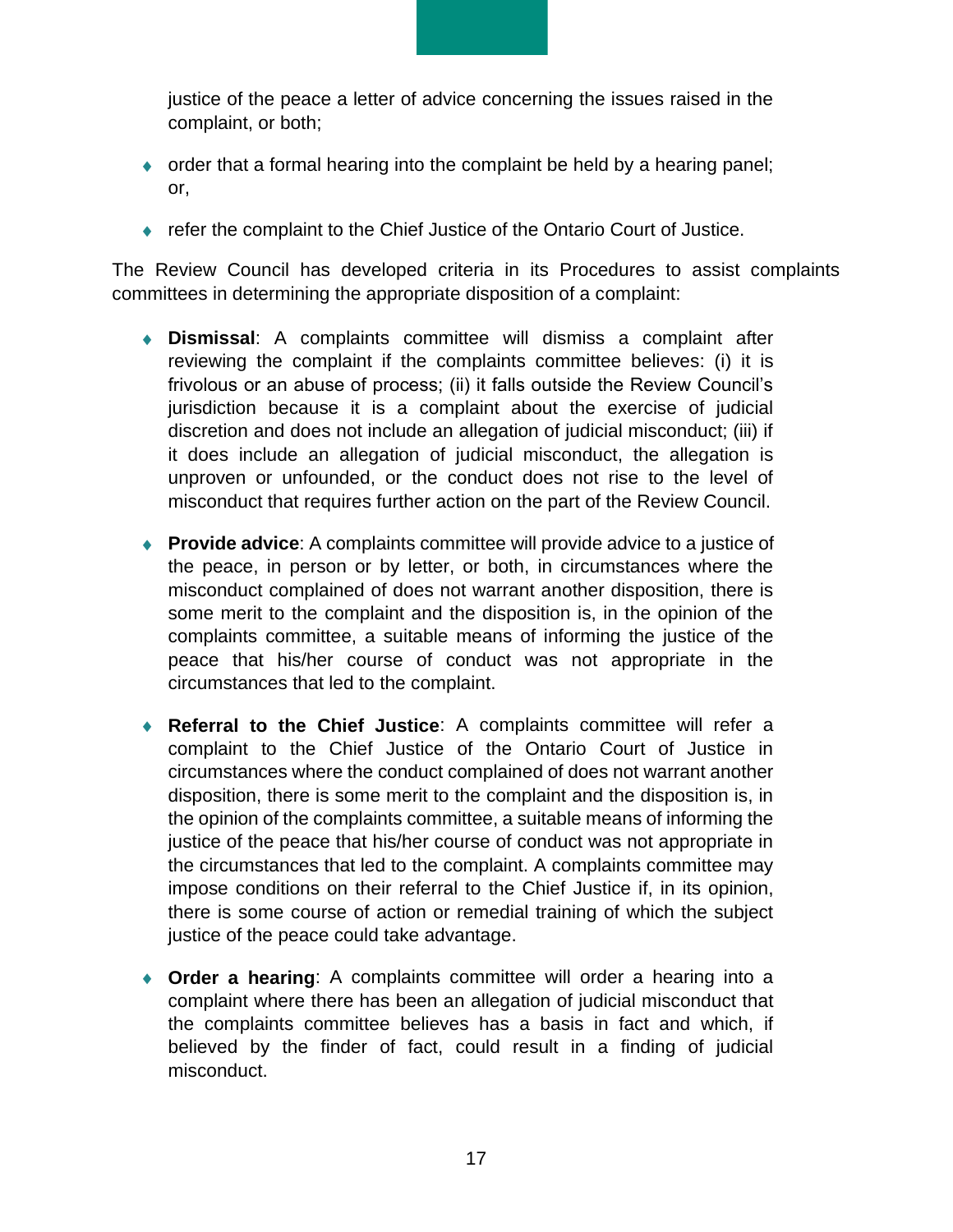Through the Annual Report, complaints committees report to the Review Council and the public on their decisions. Except where a formal hearing is ordered, the report does not identify the names of the complainant or the justice of the peace who is the subject of the complaint.

After the complaints process is completed, the Review Council communicates its decision to the complainant and, in most cases, to the justice of the peace. A justice of the peace may waive receiving notice of a complaint where it has been dismissed (and the Council did not invite a response from the justice of the peace). In accordance with the Procedures, if the Review Council decides to dismiss a complaint, brief reasons will be provided in a disposition letter sent to the complainant and in a case summary that appears in the Annual Report.

## <span id="page-17-0"></span>**d) Public Hearings**

When the complaints committee orders a public hearing, under s. 11.1(1) of the Act, the Chief Justice of the Ontario Court of Justice, who is also the Chair of the Review Council, establishes a three-member hearing panel from among the members of the Council composed of:

- a provincially-appointed judge who chairs the panel;
- $\bullet$  a justice of the peace; and,
- a lawyer or community member.

Complaints committee members who participated in the investigation of a complaint do not participate or form part of the hearing panel.

The legislation provides authority for the Chief Justice of the Ontario Court of Justice to appoint judicial members as "temporary members" of the Council where it is necessary to achieve quorum to meet the requirements of the Act. This also provides a means to ensure that none of the three hearing panel members were involved in the investigation of the complaint.

The Review Council engages legal counsel, called presenting counsel, for the purposes of preparing and presenting the case about the justice of the peace to the hearing panel. The legal counsel engaged by the Review Council operates independently of the Review Council. The duty of presenting counsel is not to seek a particular order against a justice of the peace, but to see that the complaint about the justice of the peace is evaluated fairly and dispassionately to the end of achieving a just result.

The justice of the peace has the right to be represented by counsel, or to act on their own behalf in any hearing under this procedure.

With some exceptions, the *Statutory Powers Procedure Act* applies to hearings into complaints. Persons may be required by summons to give evidence under oath or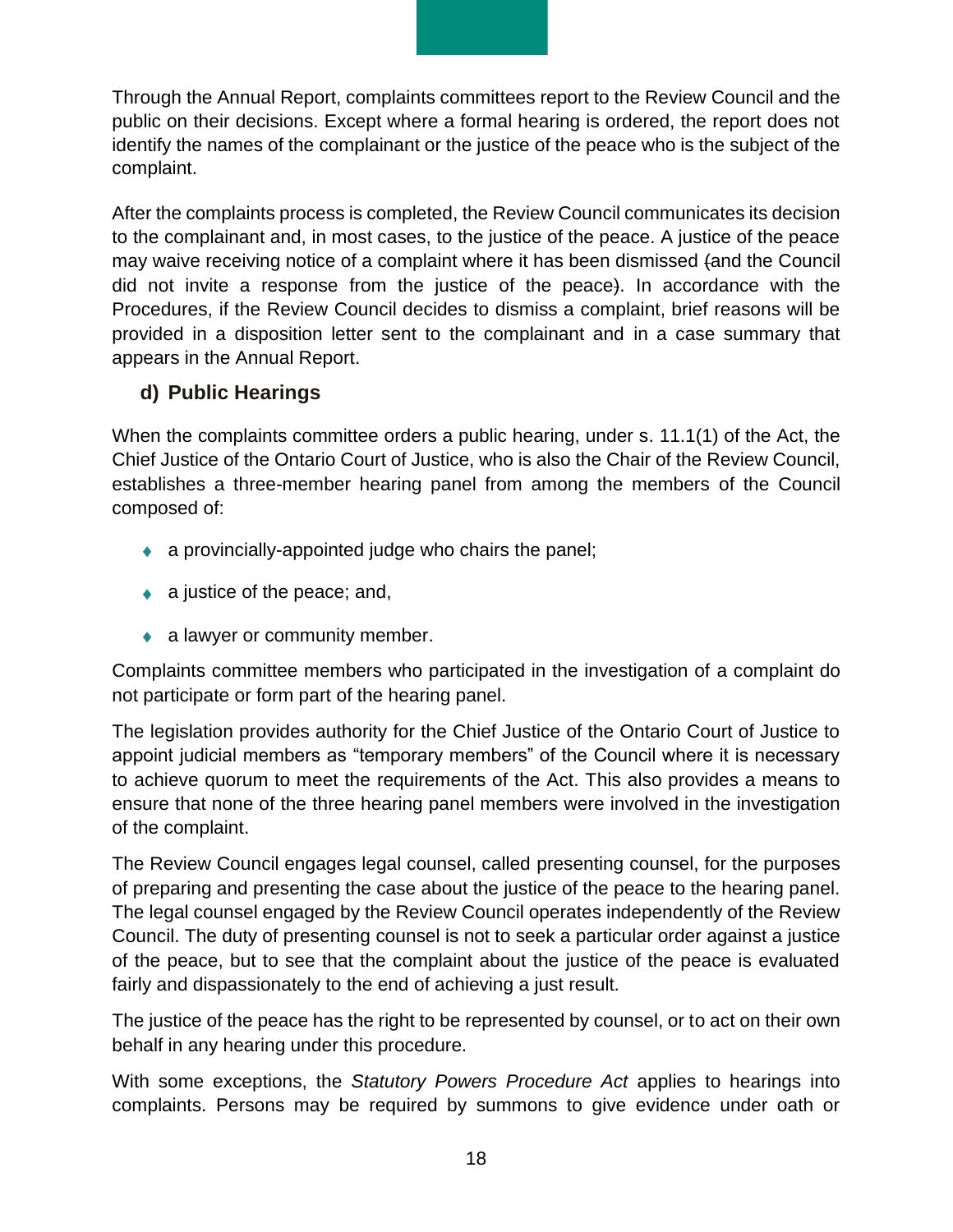affirmation at the hearing and to produce in evidence any documents or things which are relevant to the subject matter of the hearing and admissible at the hearing.

A hearing under s. 11.1 of the Act is public unless the Review Council determines, in accordance with criteria established under the *Statutory Powers Procedure Act*, that it should proceed in private because the hearing concerns matters involving public security that may be disclosed or because intimate financial, personal or other matters may be disclosed which are of such a nature that the desirability of avoiding disclosure of such matters, in the interests of any person affected or in the public interest, outweighs the desirability of following the principle that the hearing be open to the public.

In certain circumstances where a complaint involves allegations of sexual misconduct or sexual harassment, the Review Council also has the power to prohibit publication of information that would disclose the identity of a complainant or a witness. If a complaint involves allegations of sexual misconduct or sexual harassment, the hearing panel will, at the request of the complainant or a witness who testifies to having been the victim of such conduct by the justice of the peace, prohibit the publication of information that might identify the complainant or the witness, as the case may be.

After hearing the evidence and submissions, under s. 11.1(10) of the Act*,* the hearing panel of the Review Council may dismiss the complaint, with or without a finding that it is unfounded or, if it upholds the complaint, it may decide upon any one of the following sanctions singly or in combination:

- ◆ warn the justice of the peace;
- ◆ reprimand the justice of the peace;
- order the justice of the peace to apologize to the complainant or to any other person;
- order the justice of the peace to take specified measures such as receiving education or treatment, as a condition of continuing to sit as a justice of the peace;
- $\bullet$  suspend the justice of the peace with pay, for any period; or,
- $\bullet$  suspend the justice of the peace without pay, but with benefits, for a period up to thirty days.

Following the hearing, the Review Council may make a recommendation to the Attorney General that the justice of the peace be removed from office. This sanction stands alone and cannot be combined with any other sanction. A justice of the peace may be removed from office only if a hearing panel of the Review Council recommends to the Attorney General under s. 11.2 that the justice of the peace be removed on one or more the following grounds:

they have become incapacitated or disabled from the execution of his or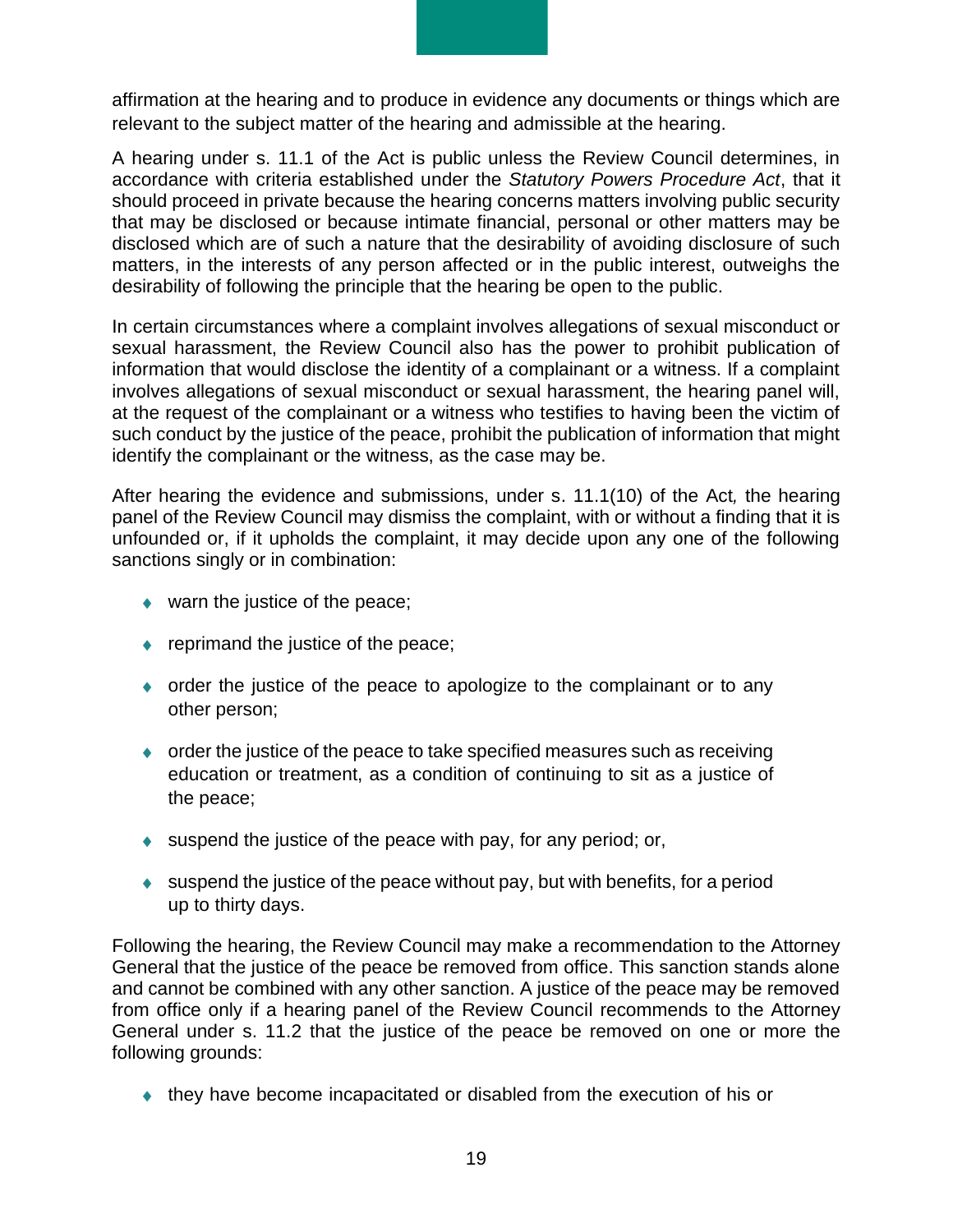her office by reason of inability to perform the essential duties of the office because of a disability and, in the circumstances, accommodation of his or her needs would not remedy the inability, or could not be made because it would impose undue hardship to meet those needs;

- they have engaged in conduct that is incompatible with the execution of the office; or
- $\bullet$  they have failed to perform the duties of his or her office.

The Lieutenant Governor in Council may act upon the recommendation and remove the justice of the peace from office.

# <span id="page-19-0"></span>**12. COMPENSATION FOR LEGAL COSTS**

When a complaints committee has disposed of a complaint, s. 11(16) of the *Justices of the Peace Act* permits the committee to consider an application by the subject justice of the peace for compensation for legal costs incurred in connection with the investigation. The complaints committee may recommend to the Attorney General that the justice of the peace be compensated for all or part of the costs of legal services incurred in connection with the investigation.

Where a hearing into a complaint is ordered, s. 11.1(17) allows a hearing panel to consider an application by the subject justice of the peace for compensation for legal costs incurred in connection with both the investigation and the hearing. Where a recommendation for removal from office is made in response to a complaint received on or after July 8, 2020, a hearing panel shall not recommend compensation: s. 11.1(17.2).

The amount of compensation recommended by a complaints committee or hearing panel is based on a rate for legal services that does not exceed the maximum rate normally paid by the Government of Ontario for similar services, in accordance with s. 11(17) and s. 11.1(18) of the Act. Compensation requests are submitted to the Council after the complaints process has concluded, along with a copy of the lawyer's statement of account(s).

<span id="page-19-1"></span>In 2021, five recommendations for compensation for legal costs were made to the Attorney General by complaints committees or hearing panels.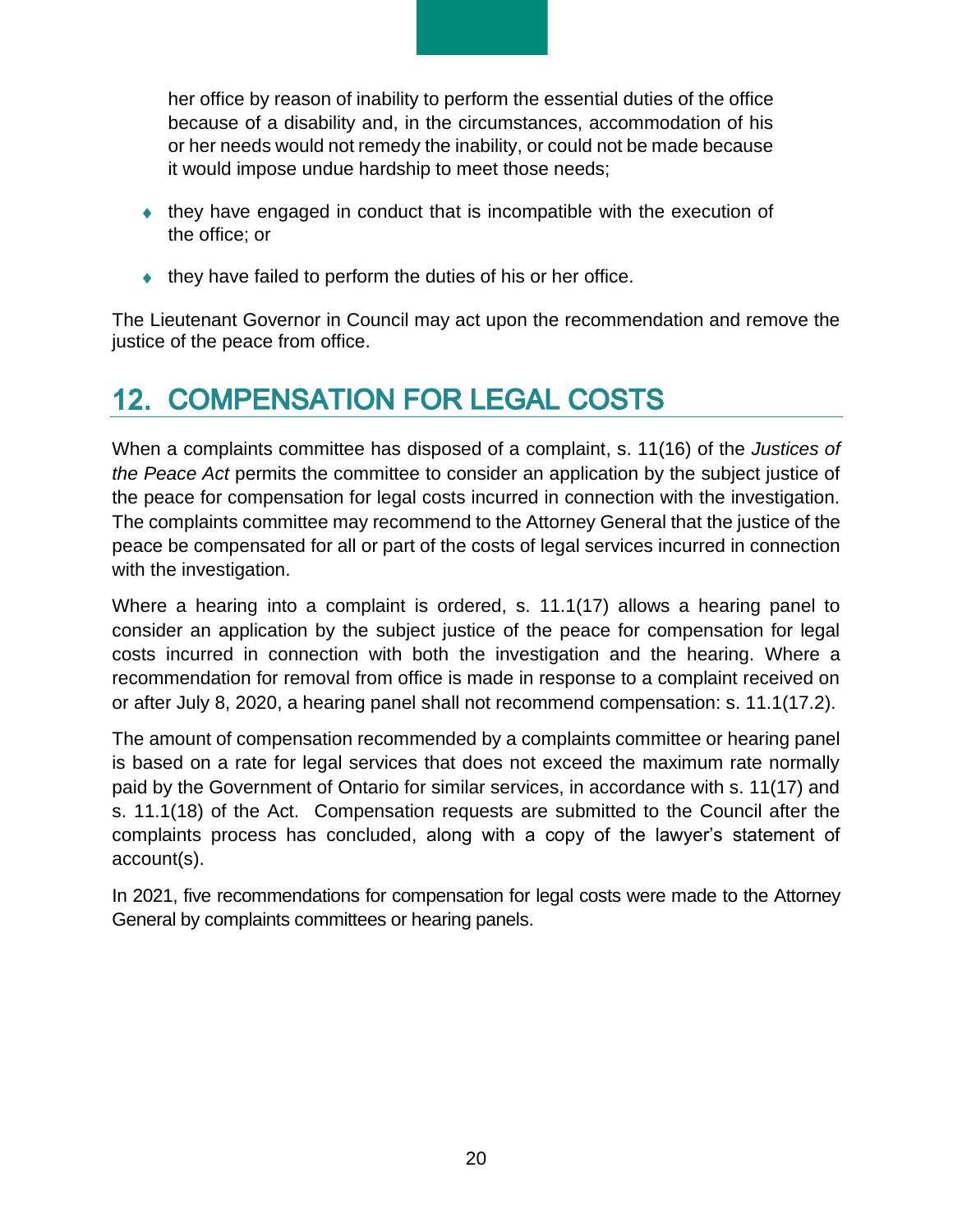# **13. SUMMARY OF COMPLAINTS**

The Justices of the Peace Review Council works hard to administer an efficient and timely process to review complaints against provincial judges that fall within its jurisdiction.

In 2021, the Review Council received, reviewed and responded to 42 letters of complaint. In addition, Council staff responded to several hundred phone calls from complainants and members of the public.

Many complaints received by the Review Council involve matters that are outside of its jurisdiction. For example, the Council receives a number of complaints that are about the decisions of justices of the peace rather than about their conduct. In addition, the Council receives complaints about federally appointed judges, police, lawyers or Crown Attorneys, and complaints concerning administrative law proceedings. Council staff review all such correspondence and provide written responses to complainants advising them of the appropriate body to which they may wish to direct their complaints. Depending on the nature of the complaint, Council staff may also provide information about legal resources that could possibly assist.

When the Council receives a complaint raising allegations that may be within its jurisdiction to investigate, a complaint file is opened and the complaint is assigned to a three-member complaints committee of the Council for review and investigation. During the reporting period, 9 new complaint files were opened and assigned to complaints committees of the Council. In addition, 9 complaint files were carried forward from 2020, 3 files from 2019, 3 files from 2018, and 1 file from 2017 for a total of 25 open complaint files under consideration by the Council during 2021.

In 2021, the Review Council closed 14 complaint files, of which 3 complaint files were opened in 2018 (these three complaints were ordered to a public hearing); 2 complaint files were opened in 2019 (these complaints were ordered to a public hearing); 6 complaint files were opened in 2020; and 3 complaint files were opened in 2021.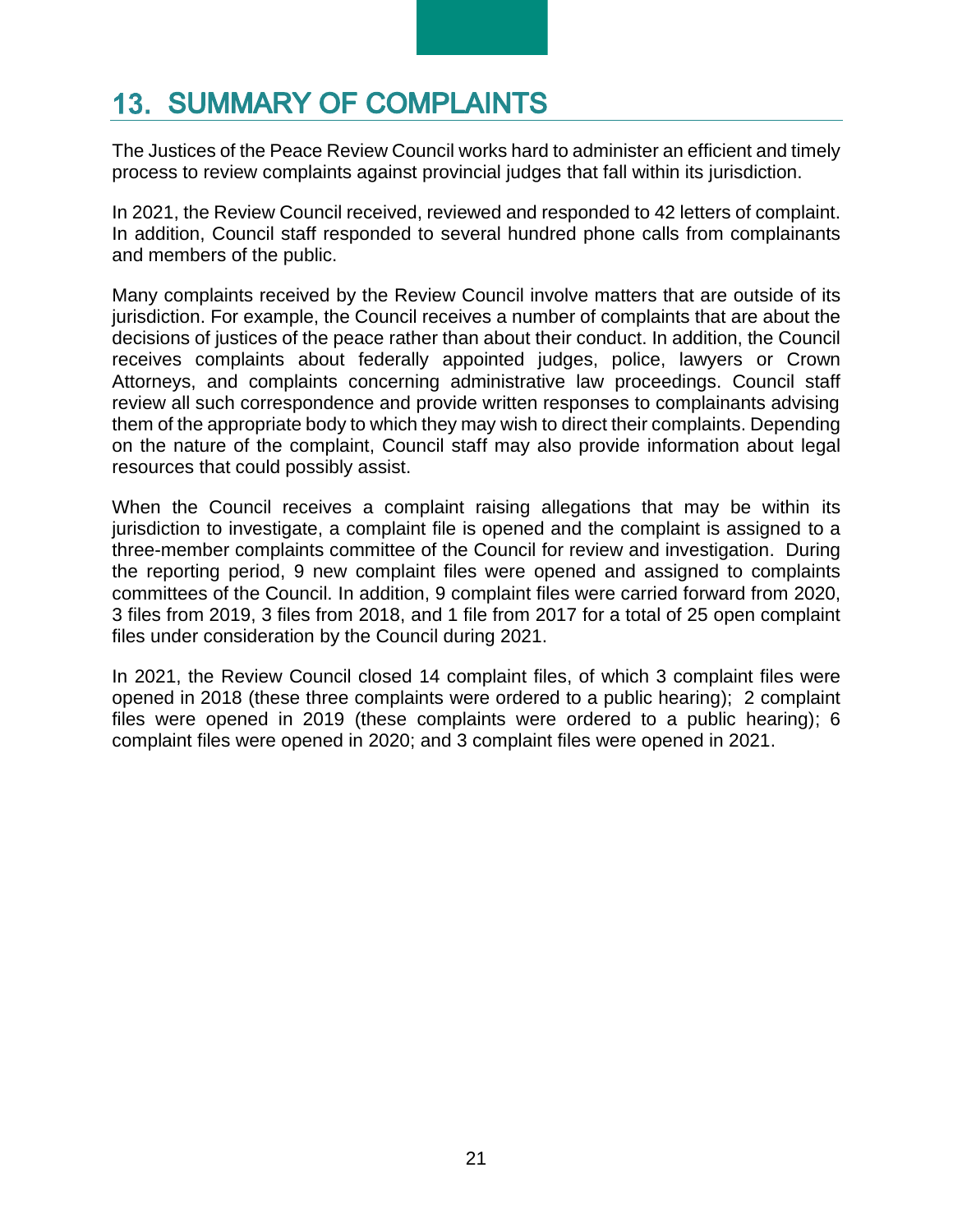## *DISPOSITIONS OF CASES CLOSED: 2021*

| <b>Disposition</b>                                                      | <b>Number of Cases</b> |  |  |
|-------------------------------------------------------------------------|------------------------|--|--|
| Dismissed - Out of Jurisdiction                                         | $\overline{4}$         |  |  |
| Dismissed - Unsubstantiated or did not amount to judicial<br>misconduct | 2                      |  |  |
| <b>Advice Letter</b>                                                    | $\overline{2}$         |  |  |
| <b>Advice - In Person</b>                                               | $\overline{0}$         |  |  |
| <b>Referred to Chief Justice</b>                                        | $\mathbf 0$            |  |  |
| <b>Loss of Jurisdiction</b>                                             | $\overline{4}$         |  |  |
| <b>Public Hearing</b>                                                   | $\overline{2}$         |  |  |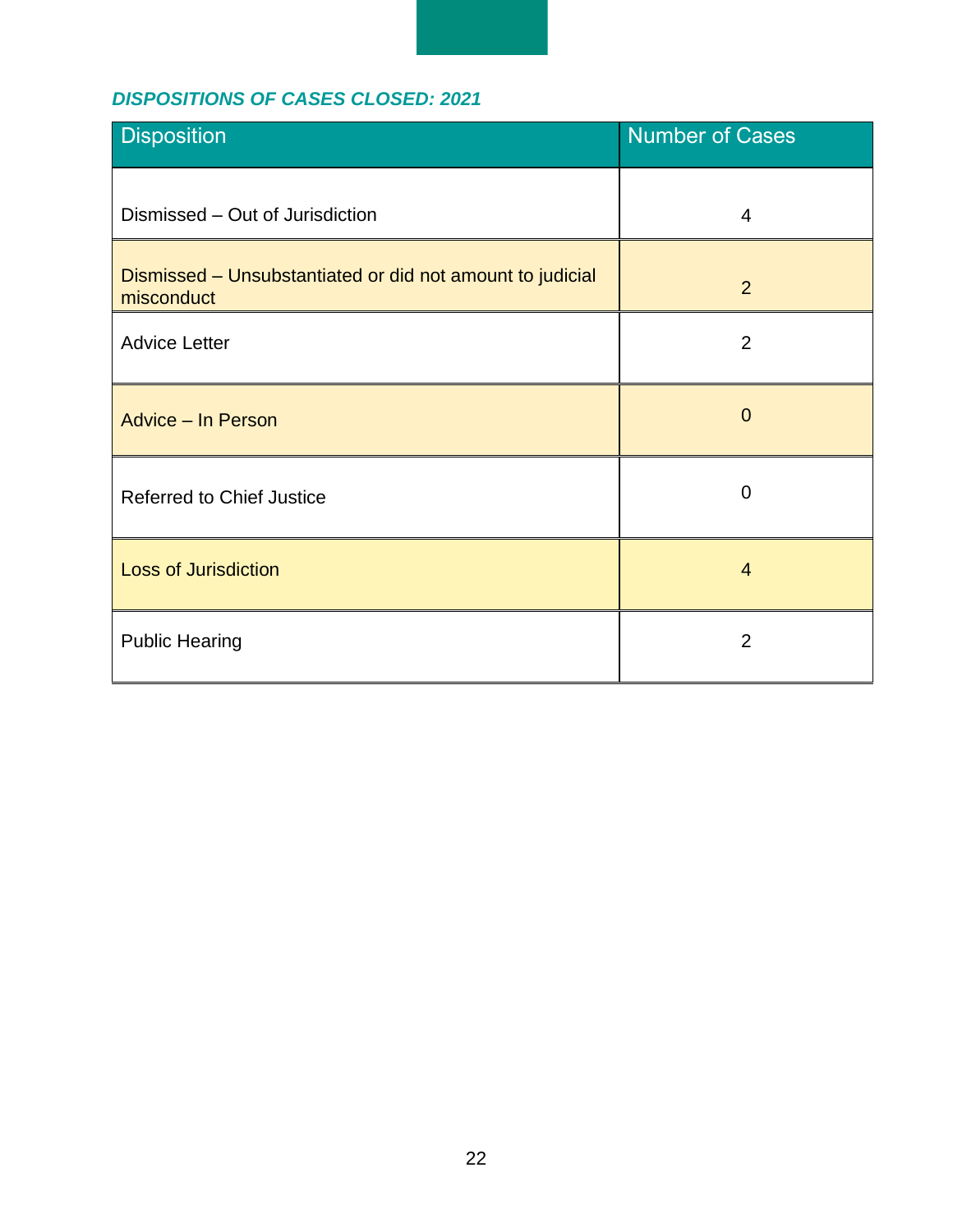## *TYPES OF CASES CLOSED: 2021*

| Types of cases closed            | <b>Number of Cases</b> | % of Caseload |  |
|----------------------------------|------------------------|---------------|--|
| <b>Provincial Offences Court</b> | 3                      | 21%           |  |
| <b>Intake Court</b>              | $\overline{2}$         | 14%           |  |
| <b>Bail Court</b>                | 5                      | 36%           |  |
| Peace bond application           | $\overline{0}$         | N/A           |  |
| Pre-enquêtes                     | $\overline{0}$<br>N/A  |               |  |
| Other - Outside of Court         | $\overline{4}$         | 29%           |  |
| <b>TOTAL</b>                     | 14<br>100%             |               |  |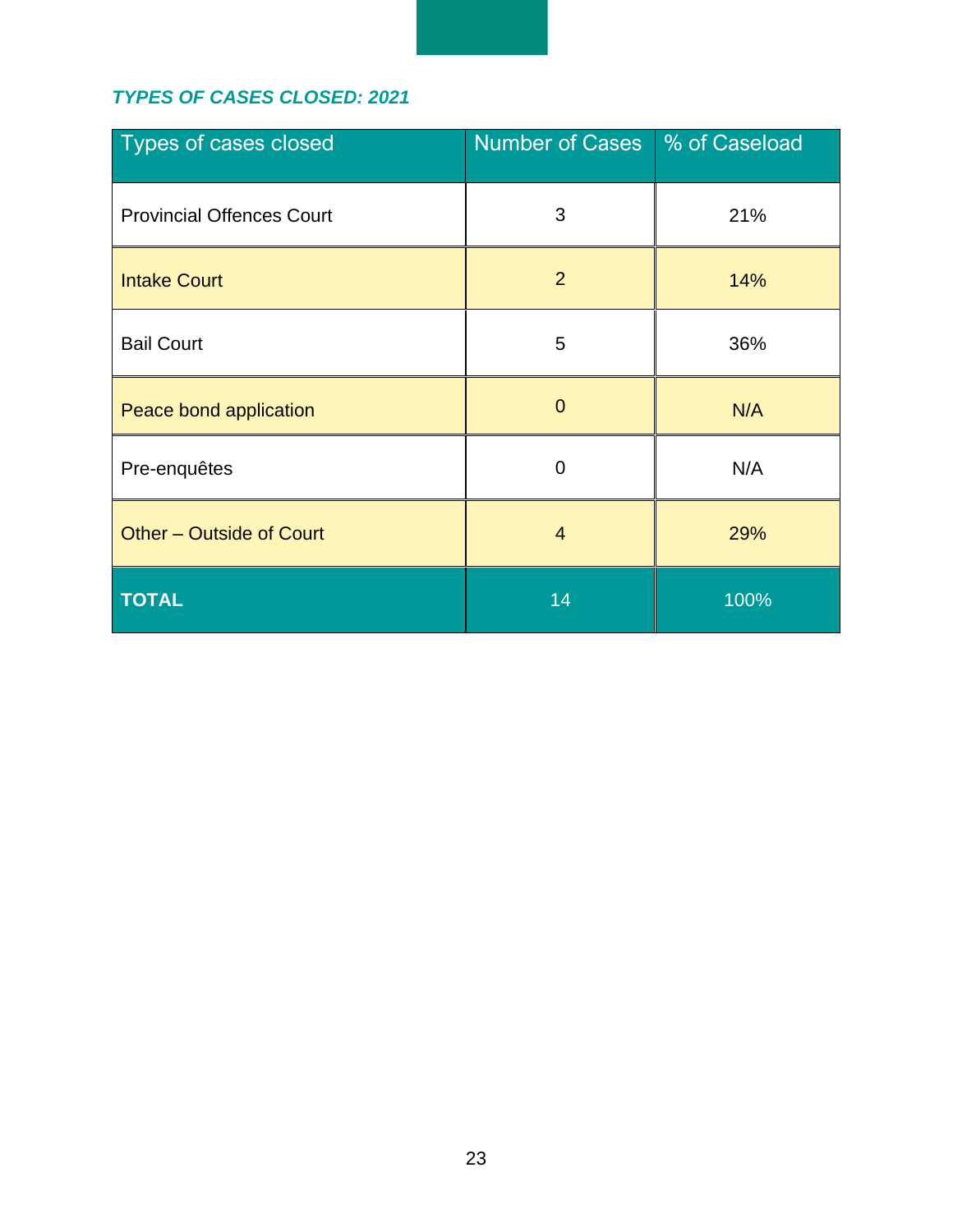#### *CASELOAD IN CALENDAR YEARS*

|                                                 | 2016 | 2017 | 2018 | 2019 | 2020* | 2021* |
|-------------------------------------------------|------|------|------|------|-------|-------|
| New files opened<br>during year                 | 47   | 37   | 43   | 39   | 17    | 9     |
| <b>Files continued</b><br>from previous<br>year | 22   | 29   | 35   | 33   | 29    | 16    |
| Total open files<br>during year                 | 69   | 66   | 78   | 72   | 46    | 25    |
| <b>Files closed</b><br>during year              | 40   | 31   | 45   | 43   | 30    | 14    |
| <b>Files</b><br>continued<br>into next year     | 29   | 35   | 33   | 29   | 16    | 11    |

\*The number of new complaints received in 2020 and 2021 is likely lower due to the impact of the COVID-19 pandemic on court proceedings. Court proceedings were adjourned due to health risks associated with the pandemic. Most complaints arise from proceedings in court.

#### *FORMAL HEARINGS 2021*

Of the files closed in 2021, three complaints about the conduct of justices of the peace were the subject of public hearings. A public hearing is ordered pursuant to s. 11(15)(c) where the complaints committee is of the opinion that there has been an allegation of judicial misconduct which the majority of the members of the committee believes has a basis in fact and which, if believed by the finder of fact, could result in a finding of judicial misconduct.

Hearing decisions are posted on the Review Council's website on the webpage "Public Hearings Decisions" at:

• <https://www.ontariocourts.ca/ocj/jprc/public-hearings-decisions/>

#### **Hearing about the conduct of Justice of the Peace Paul Welsh**

The Review Council received two complaints about the conduct of Justice of the Peace Paul Welsh. However, on March 5, 2021 His Worship Welsh fully retired from office.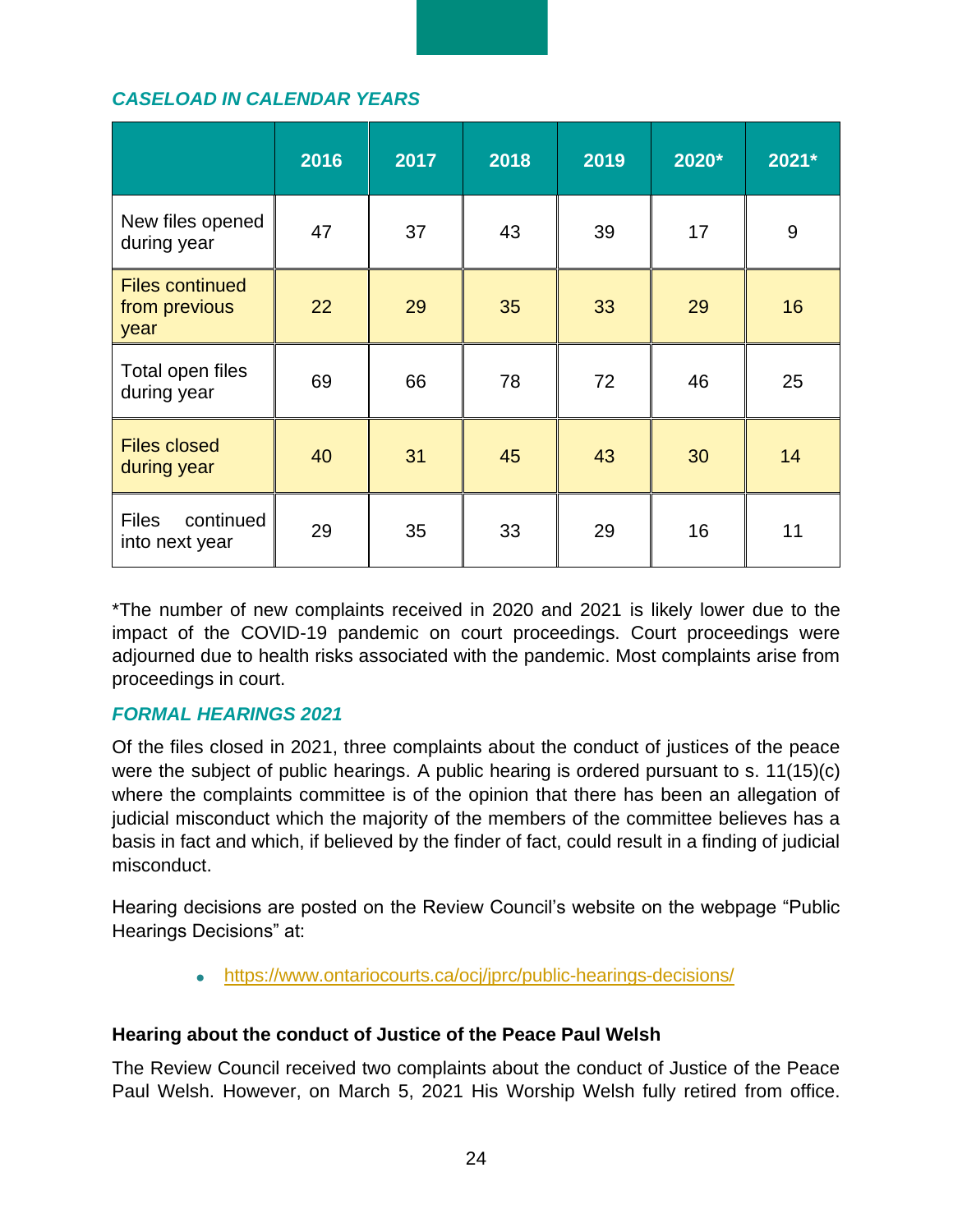Jurisdiction to proceed with the hearing was lost. The hearing dates were vacated. A summary of this matter is found in the [next section](#page-25-0) of this report.

#### **Hearing about the conduct of Justice of the Peace Margot McLeod**

Following a hearing into two complaints about the conduct of Her Worship Margot McLeod, the hearing panel made multiple findings of judicial misconduct, including that Her Worship made highly inappropriate written comments on a defendant's reopening application, including, "don't blame your girlfriend for having a miscarriage". The panel found that such comments were intemperate, lacking in judgment and propriety, disrespectful, undignified, hostile and insulting. The hearing panel concluded that Her Worship's comments and behaviour, considered collectively, demonstrated a lack of impartiality and objectivity, and that her persona in the courtroom and her manner of communication reflected a failure to demonstrate respect for the rule of law, due process and her role as a judicial officer.

The panel imposed a combination of dispositions consisting of a warning, a reprimand, an order to write letters of apology, and a requirement that Her Worship continue with education and mentoring as assigned by the Chief Justice, including monthly meeting with a mentor, as a condition of continuing to sit as a justice of the peace.

#### **Judicial Review of Hearing Panel's decision re: Justice of the Peace Julie Lauzon**

As noted in the Annual Report of 2020, following a hearing into 3 complaints about the conduct of Her Worship Julie Lauzon, a majority of the hearing panel recommended to the Attorney General that Her Worship be removed from office. Her Worship filed an application for judicial review, which was dismissed by the Divisional Court in reasons reported at *Lauzon v. Justices of the Peace Review Council*, 2021 ONSC 6174 and available at https://canlii.ca/t/ji90l. Her Worship filed a motion for leave to appeal this decision to the Court of Appeal for Ontario. This motion was still pending at the time when this Report was written.

#### **Ongoing Hearings**

At the time this report was written, public hearings were ongoing arising from complaints about the conduct of Justice of the Peace Dianne Ballam and Justice of the Peace Anna Gibbon.

Updates on ongoing hearings are provided on the Review Council's website at:

• [http://www.ontariocourts.ca/ocj/jprc/public-hearings/](https://www.ontariocourts.ca/ocj/jprc/public-hearings/)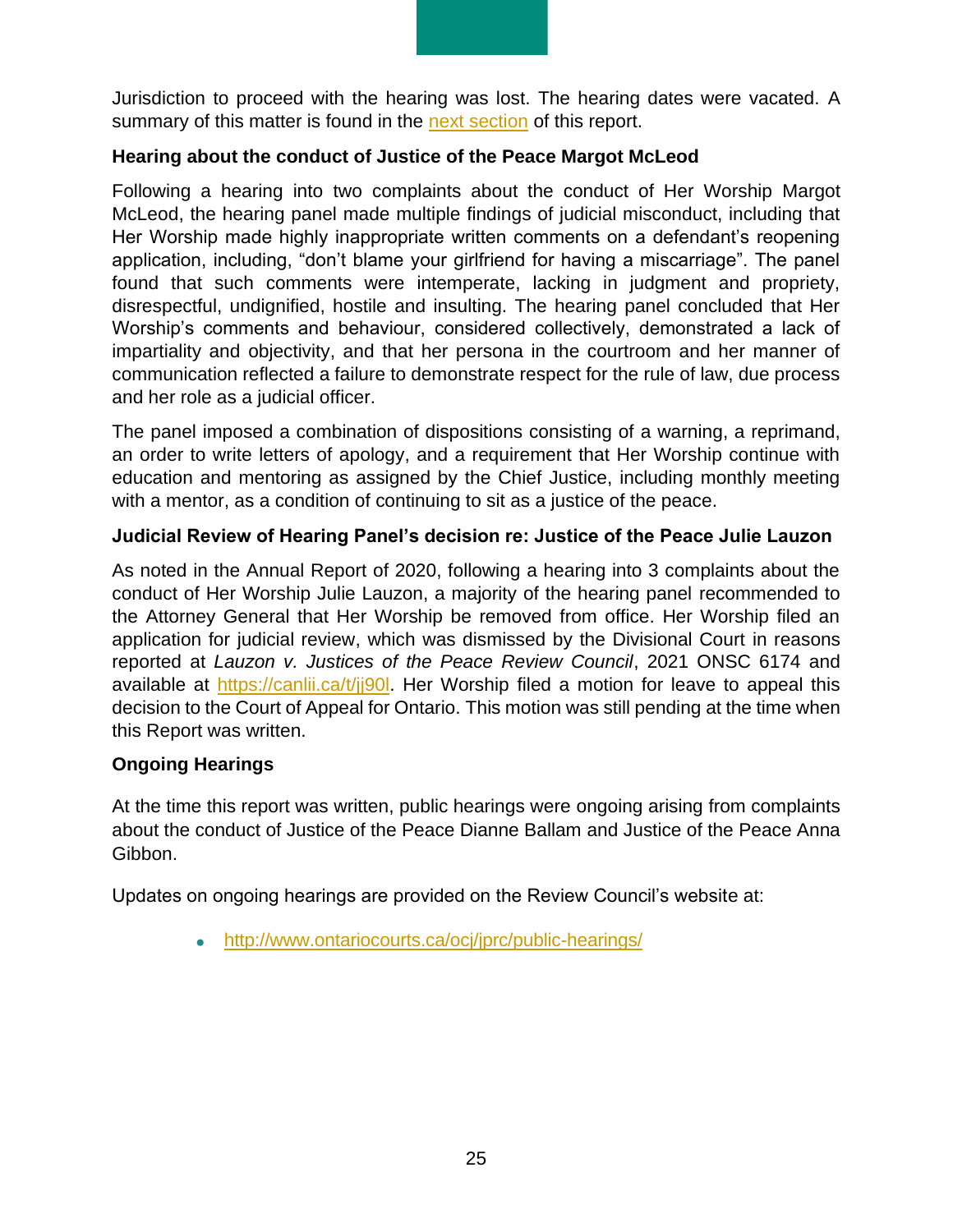# <span id="page-25-0"></span>**14. SUMMARIES - COMPLAINT FILES CLOSED IN 2021**

#### *Case Nos. 29-021/18 and 29-034/18*

The Review Council received two complaints about the conduct of Justice of the Peace Paul Welsh. The complaints were investigated by a complaints committee and His Worship was invited to respond to the complaints.

The complaints committee ordered the complaints to a hearing. The allegations of misconduct, which were set out the Notice of Hearing filed in the hearing process, are briefly summarized below:

His Worship interacted inappropriately with police, including providing legal advice to a police officer; receiving and granting applications and making Orders outside of normal court processes, including in chambers, in a parking lot, and at a police station. His Worship granted applications for search warrants and related Orders without thoroughly reviewing them, and in a manner contrary to the statutory and Constitutional requirements. After His Worship was informed by a Regional Senior Justice that he was non-assigned from work until the final disposition of a complaint to the JPRC, he went to the police station, received and granted a Sealing Order and a final Report to Justice, and delivered them for police to the courthouse. His Worship's conduct showed preferential treatment or favouritism towards police officers and gave rise a perception of a conflict of interest.

A Hearing Panel was appointed by the Chief Justice to hear evidence in relation to the allegations and determine whether there should be a finding(s) of judicial misconduct and, if so, determine the appropriate disposition of the complaints.

On March 5, 2021 His Worship Welsh fully retired from office. Jurisdiction to proceed with the hearing was lost. The hearing dates were vacated.

#### *Case No. 30-033/19*

The Council received a letter of complaint from a senior employee of a federal agency. The complainant alleged that the subject justice of the peace hosted a fundraising event for a political party and solicited the attendance of others to the event.

The complainant enclosed a document showing that the event was held at a restaurant and that His Worship was among the list of attendees at the event.

The complainant referred to section 3.2 of *the Principles of Judicial Office* which provides that: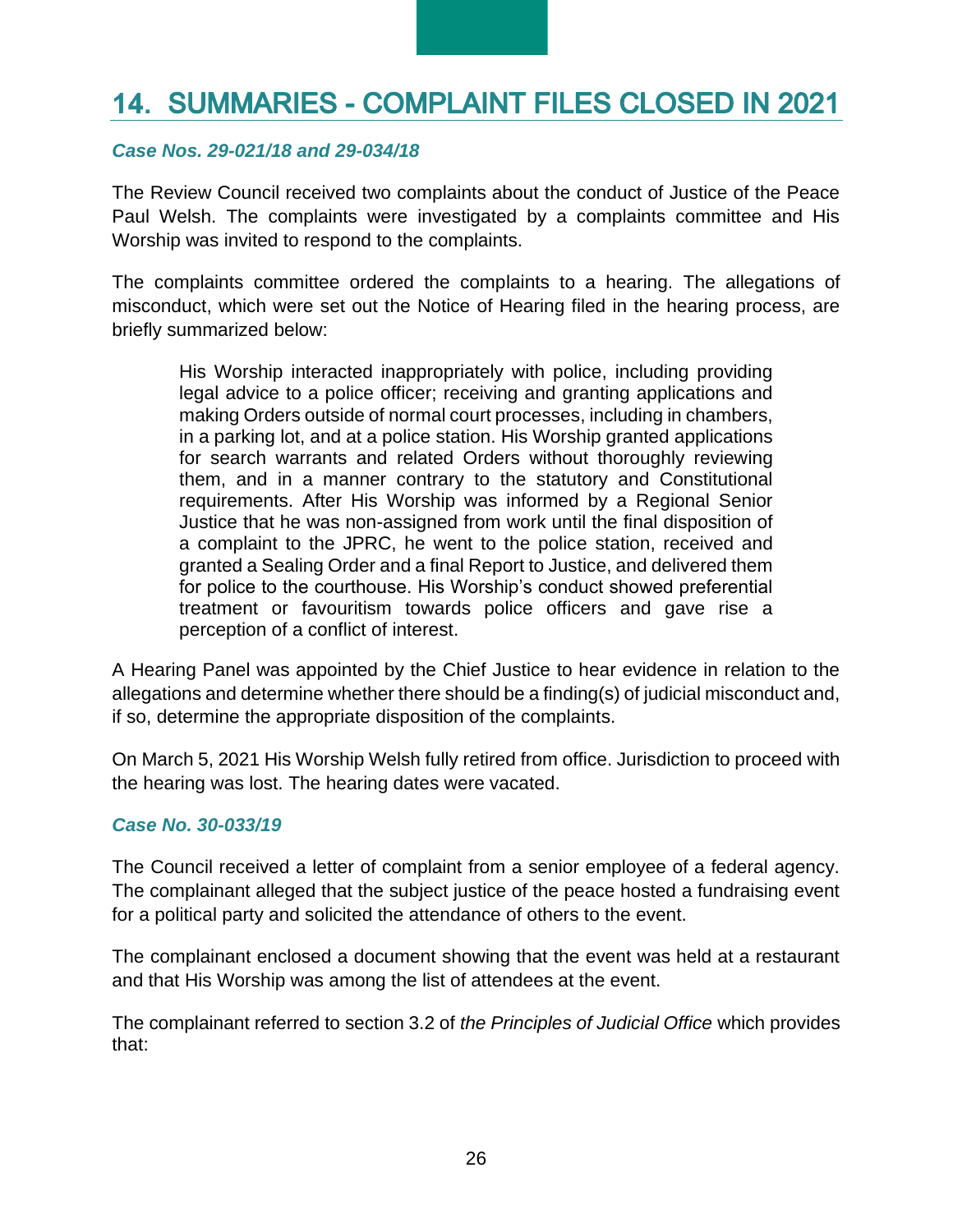3.2 Justices of the peace must avoid any conflict of interest, or the appearance of any conflict of interest, in the performance of their judicial duties.

#### *Commentaries*:

Justices of the peace must not participate in any partisan political activity.

Justices of the peace must not contribute financially to any political party.

The complaint was assigned to the three-person complaints committee of the Review Council, consisting of a judge, a justice of the peace and a community or lawyer member for review and investigation.

The committee reviewed the complaint letter and enclosure. The committee also retained independent investigative counsel to interview witnesses and obtain documentation relevant to the allegations. The committee reviewed the documentation and witness interview transcripts. The committee also invited the justice of the peace to respond to the allegations and reviewed His Worship's responses.

Before a final determination could be made on the complaint, the Review Council received confirmation that His Worship was no longer a justice of the peace. Accordingly, the Review Council lost jurisdiction to continue with the complaints process. The complaint file was administratively closed due to a loss of jurisdiction.

#### *Case No. 31-007/20*

The complainant attended bail court before the subject justice of the peace in his capacity as a police witness for the Crown Attorney. In his letter to the Council, the complainant alleged that the justice of the peace was racially biased towards him when he appeared in her courtroom.

The complainant stated that he attended court wearing "blue cargo pants, a t-shirt and a black leather motorcycle jacket". His hair was in cornrows. He indicated that, when he arrived in court, there was a matter being heard, so he took a seat in the courtroom and waited to speak with the Crown Attorney. The complainant said that, during a break in the proceedings, he observed white males and females dressed in suits approaching counsel table without incident.

The complainant says that he subsequently approached the Crown Attorney but, before he was able to speak, the justice of the peace yelled at him to get back to his seat, exclaiming, "you do not approach the Crown". When he attempted to show his badge to the justice of the peace, she again ordered him back to his seat. The complainant indicated that he returned to his seat without speaking to the Crown Attorney. He says he overheard one of the clerks inform the justice of the peace that he was a police officer, to which she allegedly replied, "I don't care. If he's a cop, he should know better".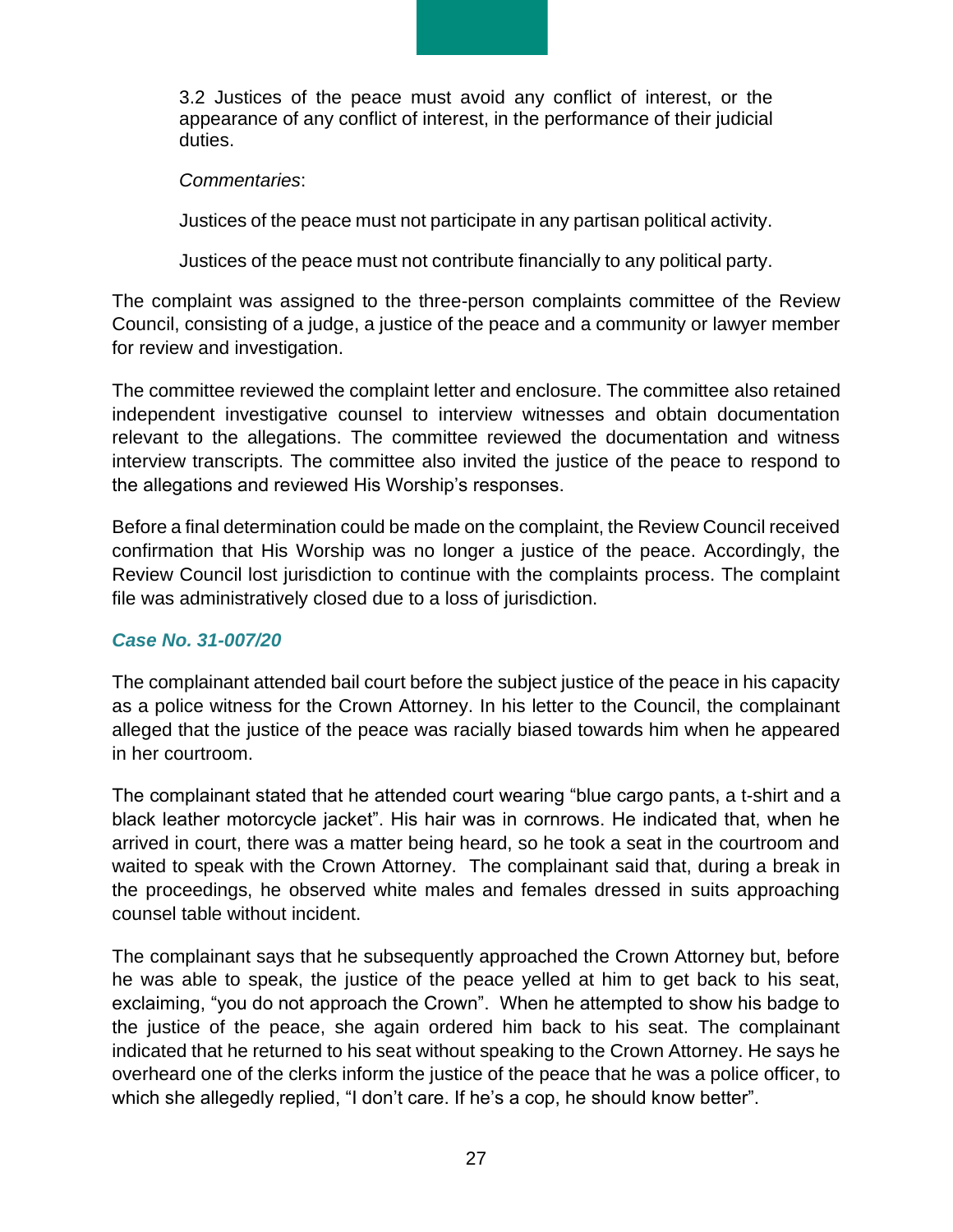The complainant wrote that he felt "belittled, racially and professionally abased before members of the justice system and members of the public". He observed that his conduct did not appear to be different from other members of the court, "save the difference in our attire and skin colour." He concluded by stating that, if his behaviour in court was inappropriate, he deserved an explanation of what he did wrong and how to do it better in the future.

The complaint was assigned to a three-person complaints committee of the Review Council, consisting of a judge, a justice of the peace and a community or lawyer member, for review and investigation. The committee reviewed the letter of complaint and requested and reviewed the transcript and audio recording of the proceeding in question. The committee also retained independent investigating counsel to interview one of the Crown Attorneys who was present on the date in question.

The committee was concerned that the justice of the peace made comments to the complainant that were inappropriate or lacking the level of dignity expected of a judicial officer. The committee noted in particular the following comments from the transcript:

> THE COURT: … Sir, have a seat. You can't – you can't approach the Crown. Have a seat. Sorry, I was looking down or I would have caught him before he got to you.

> FEMALE VOICE FROM THE BODY OF THE COURT: No, he's a cop.

> THE COURT: He's a cop, apparently. I don't care if he's a police officer. He doesn't approach the Crown. He never asked to. Apparently he's a police officer, and he should know better than. Yeah, gentleman in the green jacket.

The committee observed additional instances in the transcript where the justice of the peace made comments to other individuals in the courtroom that could be perceived as impatient and indicating a desire to rush the proceedings. The committee expressed concern that the justice of the peace also made comments that could be perceived as being inappropriate or lacking the level of dignity expected of a judicial officer.

The committee invited the justice of the peace to respond to its concerns and reviewed the response provided. In her response, Her Worship asserted that her exchange with the complainant had nothing to do with race but rather was because the complainant did not acknowledge the bench or flash his badge prior to approaching the Crown. Her Worship said that she regretted that the complainant felt that his race had any impact on their exchange and was truly sorry for the unintended impact her words had on him.

In respect of the committee's other concerns arising from the transcript, the justice of the peace indicated that she did not believe she was rushing matters, nor did she view her comments to other persons in the courtroom as impatient or inappropriate.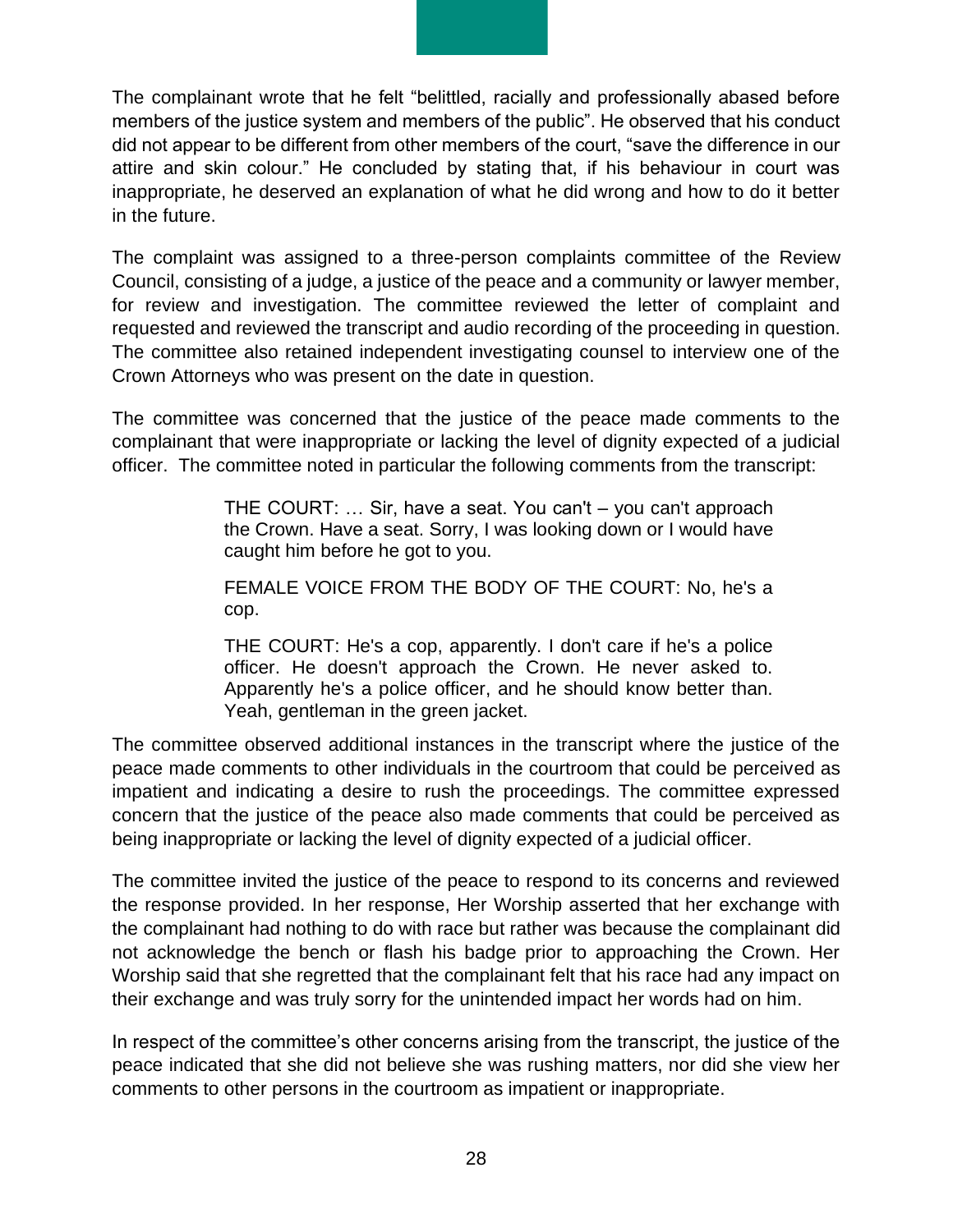Based on the information gathered during its investigation, including the justice of the peace's response, the committee remained concerned that Her Worship lacked insight into her conduct, particularly the impact of her language, tone and demeanour in her capacity as a judicial officer. The committee could understand why the complainant perceived Her Worship's conduct as dismissive, potentially racist and belittling.

The complaints process through the Review Council is remedial in nature. The dispositions set out in s. 11 of the *Justices of the Peace Act* are meant to improve how justices of the peace handle situations and treat individuals in the future. The complaints committee decided that the appropriate disposition was to provide Her Worship with written advice, pursuant to s. 11(15)(b) of the Act.

In accordance with the Review Council's Procedures, a complaints committee provides advice to a justice of the peace in circumstances where the conduct complained of does not warrant another disposition, there is some merit to the complaint, and advice is, in the opinion of the committee, a suitable means of informing the justice of the peace that his or her conduct was not appropriate.

In its letter of advice, the committee communicated to the subject justice of the peace the importance of ensuring that all persons in the courtroom feel that they are being treated fairly and with respect. The committee noted that if the justice of the peace believed that the complainant did not follow proper protocol prior to approaching Crown counsel, she could have engaged with him in a more courteous and respectful manner and explained how she expected police officers or other justice system participants to approach counsel table.

The committee pointed out that, where an individual feels belittled or singled out by a judicial officer, even if unintended, the individual may be left with the impression that the judicial officer is exhibiting bias or lacks objectivity. The committee noted that the justice of the peace's apology to the Crown Attorney for not "catching" the complainant sooner could suggest that the justice of the peace viewed the complainant as a threat. In addition, the committee could understand why the complainant felt belittled by the subject justice of the peace's remark to the court clerk that she did not care if the complainant was a police officer and that he should have "known better". The committee advised the justice of the peace that making negative remarks to a court clerk about a person who is present in the courtroom could create the impression that the justice of the peace is biased.

Further, the committee emphasized the need to be sensitive to the reality of systemic racism in the legal system and in society at large, and to ensure that a judicial officer is not perceived to be operating under any implicit or unconscious bias. The committee stressed the importance of being mindful of how one's conduct and comments may be perceived by racialized individuals. The committee advised the subject justice of the peace to ensure that she participates fully in educational sessions offered by the Ontario Court of Justice on issues relating to anti-Black racism and systemic discrimination.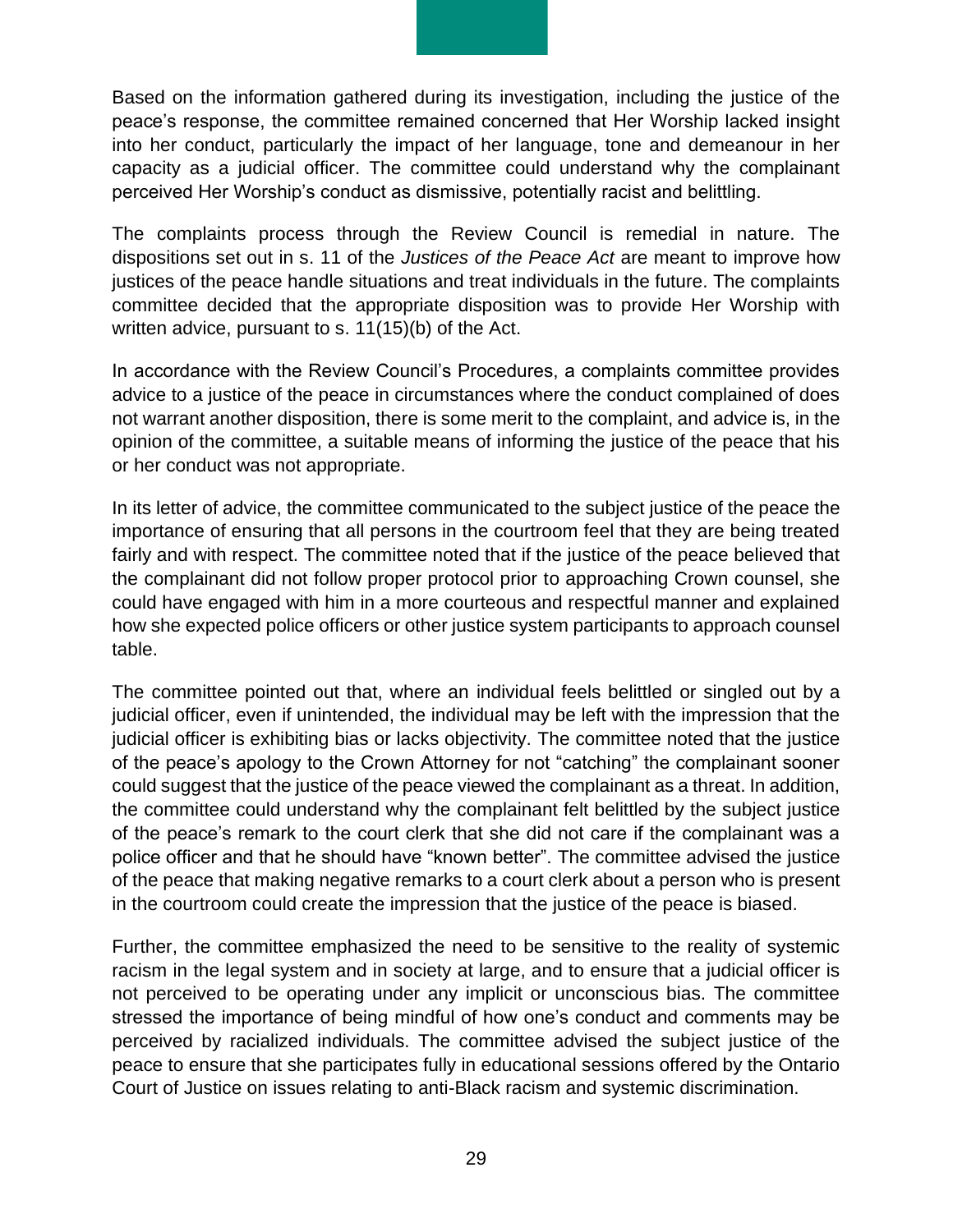In respect of its additional concerns, the committee advised the justice of the peace that she should ensure that her language accords with the professionalism and dignity expected of her office. The committee further advised the justice of the peace that she should prioritize treating persons in the courtroom with patience and respect.

After the committee provided its advice, the file was closed.

#### *Case No. 31-009/20*

The complainant is a member of the public who attended a courthouse to observe different court proceedings as part of a school assignment. Among the proceedings he observed was the subject justice of the peace presiding in bail court.

In his letter to the Review Council, the complainant raised concerns about the manner in which Her Worship presided over two matters and her conduct generally in the courtroom. The complainant alleged that Her Worship made a remark in one matter that was derogatory toward an accused who was an immigrant and, in another matter, was dismissive or insensitive toward an accused who appeared to be suffering from withdrawal or mental health issues.

The complainant concluded that he was only in Her Worship's courtroom for an hour but could no longer witness her behavior:

During the time I was in the courtroom [Her Worship] appeared bored, irritated and impatient. Her tone with the defence council [*sic*] was rude and unprofessional as well, several times replying to him in a sarcastic tone. [Her Worship's] tone of voice, words and behaviour were all completely unacceptable and I only witnessed one hour of her proceedings."

The complaint was assigned to a three-person complaints committee of the Review Council, consisting of a judge, a justice of the peace and a community or lawyer member, for review and investigation. The committee reviewed the letter of complaint and ordered and reviewed the transcript of the entire afternoon tier of proceedings over which Her Worship presided. One member of the complaints committee also listened to the audio recording of the proceedings.

While the committee observed that the allegation that Her Worship made a derogatory remark about an accused who was an immigrant was not borne out by the transcript, it was concerned about other comments made by Her Worship during the proceedings. For example, the committee noted that Her Worship appeared impatient and insensitive in dealing with an accused who, as the complainant alleged, appeared to be suffering from withdrawal or mental health issues ("Mr. C"). The committee noted that the justice of the peace adjourned Mr. C's bail matter without considering what options, if any, might be available to him given there appeared to be fitness concerns.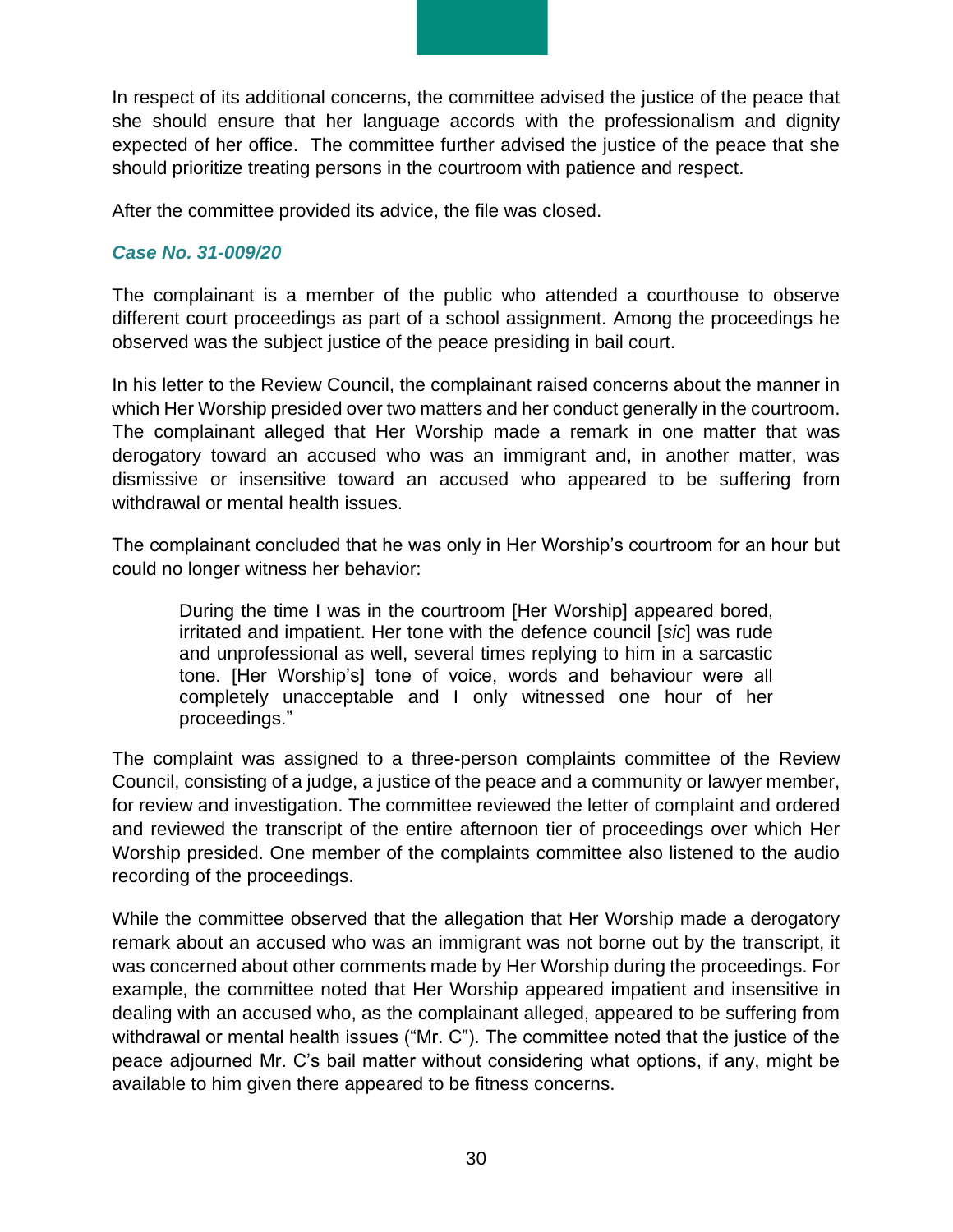The committee was also concerned that some of Her Worship's comments could give rise to the perception that she was rushing through the proceedings and more concerned with concluding court than the rights of the parties. In respect of Mr. C's matter, for example, Her Worship remarked that she could not deal with fitness concerns "at this time of day".

Further, the committee observed that some of Her Worship's comments to counsel and court staff could be perceived as unprofessional, inappropriate, sarcastic and lacking in the formality and dignity expected of a justice of the peace.

The committee set out its concerns in a letter to the justice of the peace and invited her to respond to its concerns. The committee noted that in her written response, Her Worship appeared to have reflected on her conduct, expressed regret for some of her comments and agreed that she could and should have handled certain situations differently.

Despite Her Worship's acknowledgements and expressions of remorse, the committee observed that, in some instances, Her Worship appeared to be rationalizing or justifying her comments and behaviour. Further, the committee was concerned that Her Worship did not sufficiently understand her obligation to maintain professional boundaries when interacting with court staff and counsel.

The complaints process through the Review Council is remedial in nature. The dispositions set out in s. 11 of the *Justices of the Peace Act* are meant to improve how justices of the peace handle situations and treat individuals in the future. The complaints committee decided that the appropriate disposition was to provide Her Worship with written advice, pursuant to s. 11(15)(b) of the Act.

In accordance with the Review Council's Procedures, a complaints committee provides advice to a justice of the peace in circumstances where the conduct complained of does not warrant another disposition, there is some merit to the complaint, and advice is, in the opinion of the committee, a suitable means of informing the justice of the peace that his or her conduct was not appropriate.

In its letter of advice, the committee advised Her Worship that she could and should have explained why it was not possible for Mr. C to participate in a fitness assessment or bail hearing that day, and why an adjournment of his matter was the only viable option under the circumstances. The committee explained that providing such information on the record may have avoided the perception, on the part of Mr. C or members of the public observing the proceedings, that Her Worship was being insensitive toward, or had failed to assist, a vulnerable accused.

Further, the committee reminded Her Worship to be mindful of how her comments in relation to the time of day could be perceived. While justices of the peace should strive to manage their dockets with efficiency, this should not be done at the expense, or the perceived expense, of the rights of the parties and the interests of justice. The committee emphasized that justice should not only be done, it should be seen to be done.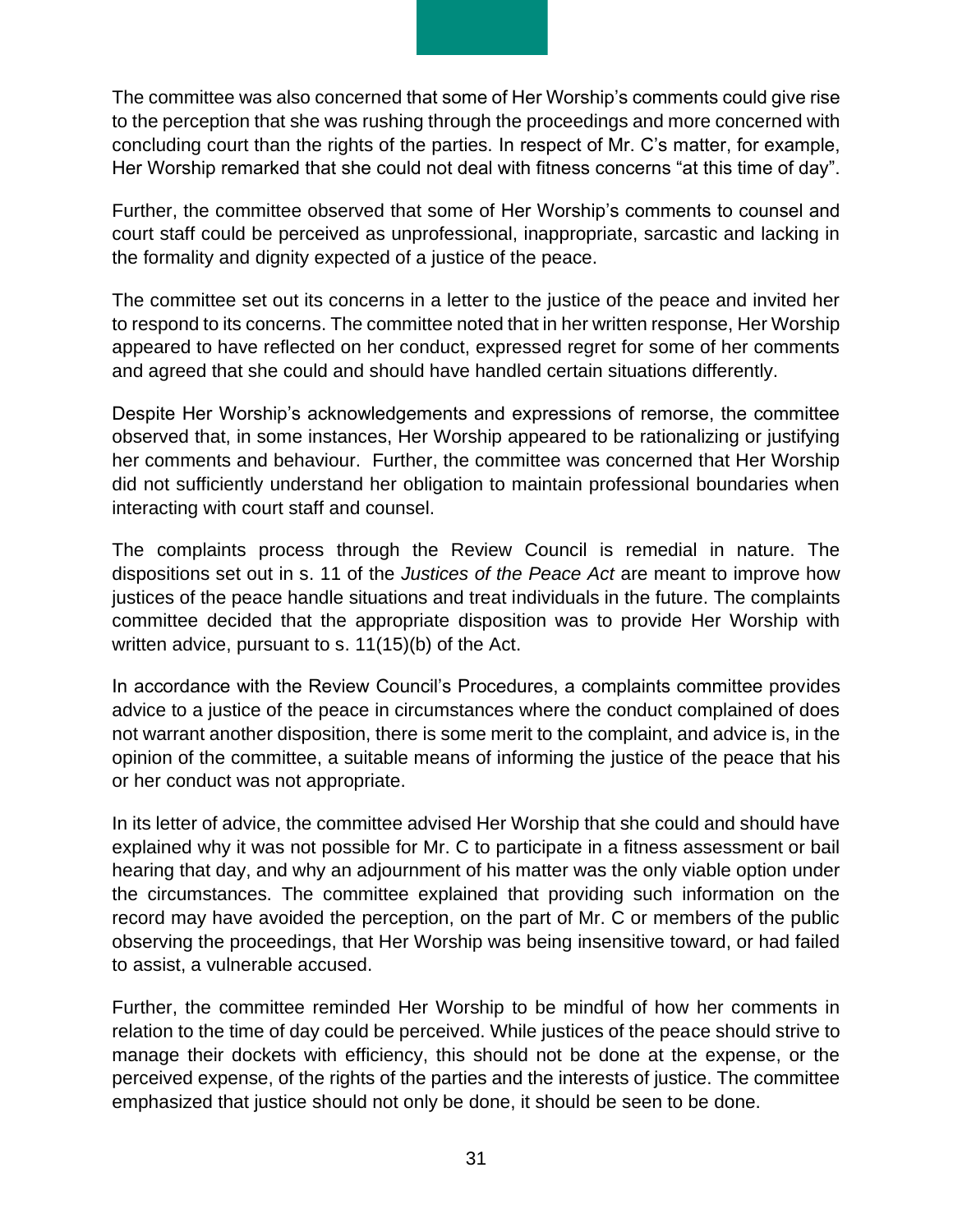The committee also advised Her Worship to avoid making comments while presiding that could be perceived as sarcastic, flippant or offhand. The committee reminded Her Worship that there is no such thing as an "off the record" comment for a presiding justice of the peace. It is inappropriate for a justice of the peace to make whispered remarks to court staff or mutter under her breath during a proceeding, regardless of whether such comments are overheard by others. Such conduct may also undermine the dignity, impartiality and professionalism of the justice of the peace.

Further, the committee emphasized that a justice of the peace should not let personal stress or a busy docket affect her communications with counsel and court staff. While a justice of the peace should maintain a collegial and respectful relationship with her colleagues, it is important for judicial officers to maintain appropriate professional boundaries and avoid personalizing their interactions with other justice system participants. Her Worship was advised to be careful to ensure that comments made with a view to bring levity to court proceedings could not be perceived to undermine the sanctity of the proceedings or the legal process.

After the committee provided its advice to Her Worship, the file was closed.

#### *Case No. 31-013/20*

This complaint was filed by a senior administrative judge with respect to the conduct of the subject justice of the peace towards some of her judicial colleagues, including members of the administrative judiciary in her region. The complainant enclosed emails that the subject justice of the peace had sent to various judicial officers, which the complainant described as "concerning". In the emails, the subject justice of the peace made disparaging comments about other justices of the peace and used profanity towards one in particular. The complainant also indicated that two administrative judiciaries in the region allegedly were experiencing workplace harassment by the subject justice of the peace.

The complaint was assigned to a three-member complaints committee of the Review Council, composed of a judge, a justice of the peace and a community or lawyer member, for review and investigation. The complaints committee reviewed the complaint letter and enclosures provided by the complainant. The committee also retained independent investigation counsel to interview witnesses and obtain correspondence relevant to the allegations. The committee reviewed the witness interview transcripts and related documentation obtained during the investigation. The committee also invited the justice of the peace to respond to the allegations and reviewed the response provided.

Before a final determination could be made on the complaint, the Review Council received confirmation that the justice of the peace had left judicial office. Accordingly, the Review Council lost jurisdiction to continue with the complaints process. The complaint file was administratively closed due to a loss of jurisdiction.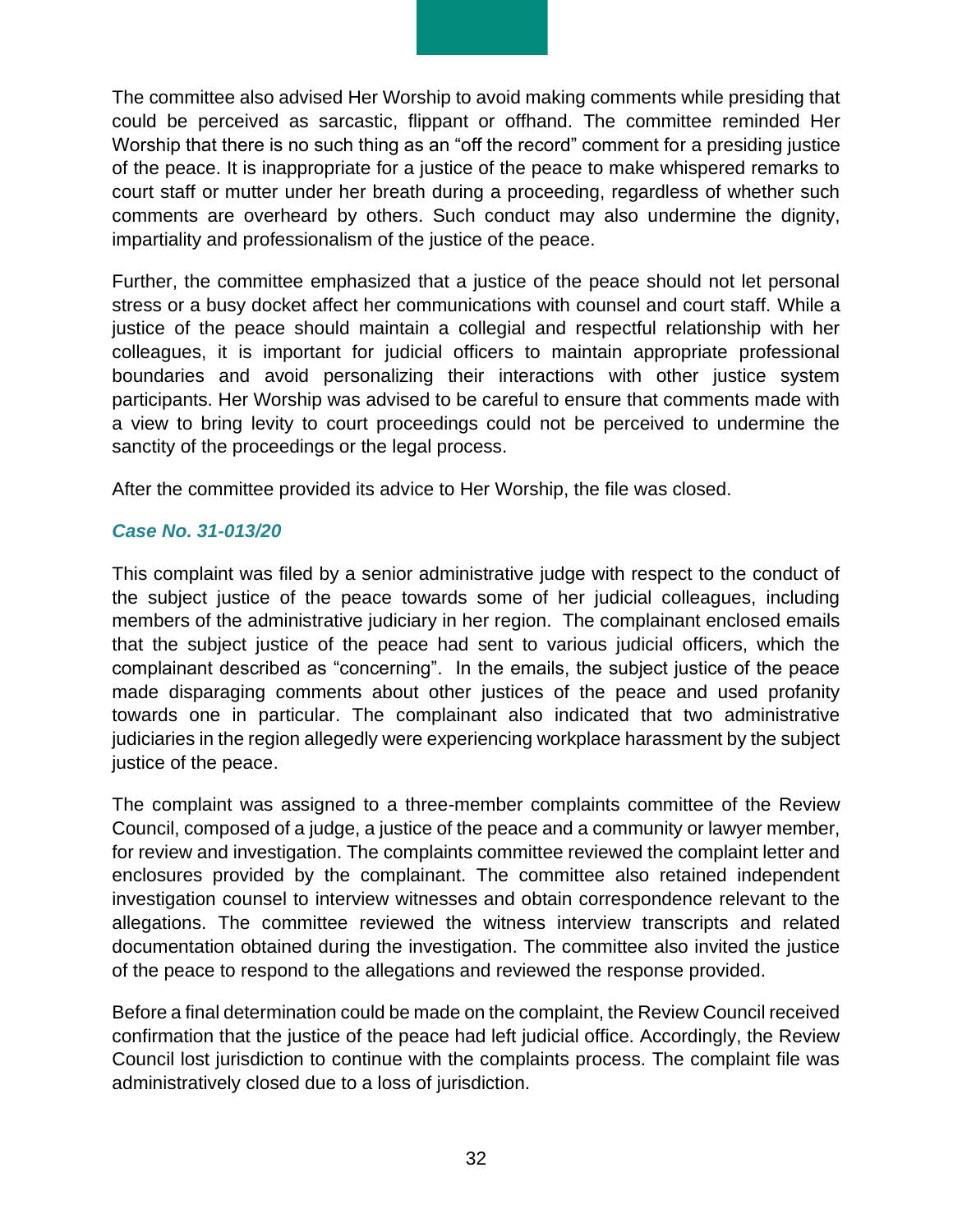#### *Case No. 31-014/20*

The complainant was admitted to the hospital for a psychiatric evaluation pursuant to a Form 2 signed by the subject justice of the peace. In her letter to the Review Council, the complainant made various allegations about the police who she alleged forced her to go to the hospital and the doctors and nurses who treated her there.

Council staff advised the complainant that the jurisdiction of the Review Council is limited to the investigation and review of complaints about judicial *conduct*, not judicial decisions. The complainant was advised that the Review Council has no legal authority to consider whether a justice of the peace correctly applied the law or assessed the evidence.

Council staff also provided the complainant with the contact information for the College of Physicians and Surgeons of Ontario in respect of her allegations about the care she received while at the hospital. She was also advised that a lawyer or paralegal would be in the best position to assist her and was provided with the number and email address for the Law Society Referral Service.

The complaints committee reviewed the correspondence from the complainant. The committee observed that the complaint did not raise any allegations of misconduct against the justice of the peace. The committee observed that the jurisdiction of the Review Council is limited to the investigation and review of complaints about judicial conduct, not judicial decisions, such as the decision to sign a Form 2. Nor does the Review Council have jurisdiction to consider the conduct or actions of other professionals, such as doctors and nurses.

Accordingly, the complaint was dismissed as out of jurisdiction and the file was closed.

#### *Case No. 31-016/20*

The complainant appeared before the subject justice of the peace on a criminal matter.

In his letters to the Review Council, the complainant alleged that the justice of the peace did not state his name during the hearing or ask him (the complainant) if he was injured in any way. The complainant further alleges that he was remanded in custody, which was a breach of his *Charter* rights. He states that because the Crown Attorney had no evidence to object to his release, the justice of the peace's conduct was "corrupt".

The complaints committee reviewed the complainant's letters and ordered and reviewed the transcript of the proceeding before the subject justice of the peace. The committee observed from the transcript that the complainant did not ask that the justice of the peace provide his name, nor did the justice of the peace refuse to do so. The committee notes that justices of the peace are not mandated to state their names at the outset of every matter over which they preside.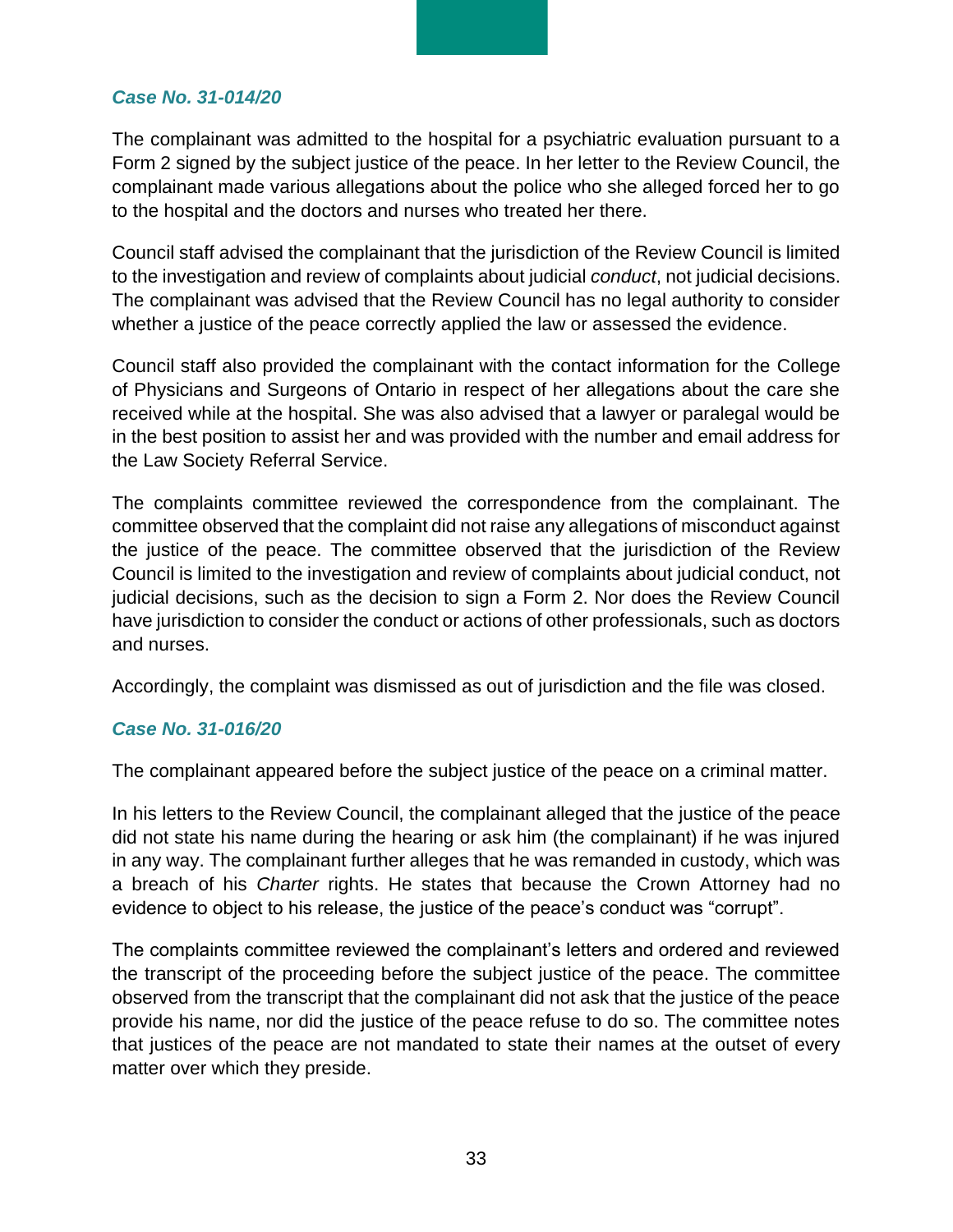The committee observed that the justice of the peace may have introduced himself at the beginning of the court day, prior to the complainant's matter being called. In any event, the committee concluded that a justice of the peace failing to identify himself by name, particularly in the absence of any request, would not constitute judicial misconduct.

The committee also found that the transcript did not support the allegations that the justice of the peace was corrupt. In particular, the decision of the justice of the peace to remand the complainant into custody was a matter of judicial decision-making outside the jurisdiction of the Council. Justices of the peace have decision-making independence in accordance with the *Constitution Act, 1867*. The Council's jurisdiction is limited to the investigation of complaints about the conduct, not decisions, of a justice of the peace.

The committee concluded that the allegations regarding the justice of the peace's conduct were not supported by the record and did not constitute misconduct, and the allegations concerning the justice of the peace's decision-making were outside the jurisdiction of the Review Council. The complaint was dismissed, and the file was closed.

#### *Case No. 31-017/20*

The complainant was the former spouse of an accused who appeared before the justice of the peace for a bail hearing. In her letter to the Council, the complainant criticized the decision of the subject justice of the peace to release her ex-husband from custody. She also suggested that His Worship (and others) treated her ex-husband favourably because of his sex and, in the case of His Worship, a shared ancestry.

In a follow-up letter to the Council, the complainant advised that her ex-husband was now deceased, and that the subject justice of the peace should not have released him to the custody of his parents. She asserted that as a result of His Worship's decision, her exhusband "spiralled out of control and descended into extreme criminal activity and consistent alcohol and drug use...". The complainant alleged that His Worship was not qualified to preside over bail court hearings.

The complaint was assigned to a complaints committee of the Review Council, consisting of a judge, a justice of the peace and a lawyer or community member, for review and investigation. The complaints committee reviewed the correspondence from the complainant and the transcript of the complainant's ex-husband's appearance before the justice of the peace.

The committee observed from the transcript that the complainant's ex-husband was released on consent of the Crown prosecutor and duty counsel. The justice of the peace accepted the release conditions proposed by counsel, including the condition that the accused not have any contact or communication with the complainant.

The committee observed that the decision of the justice of the peace was a matter of judicial decision-making outside the jurisdiction of the Review Council. The Review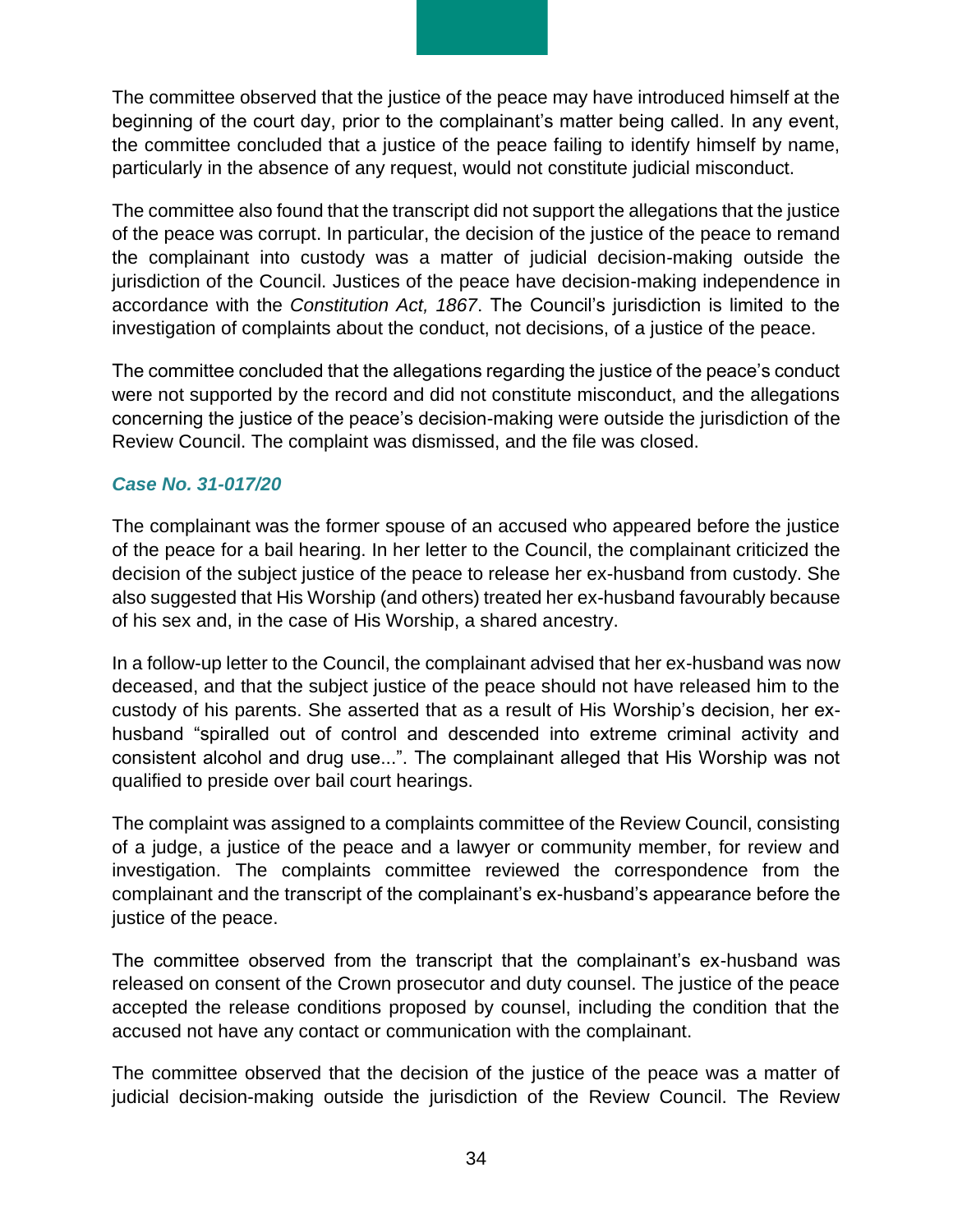Council has jurisdiction over the conduct, not decisions, of justices of the peace. Only a higher court can assess whether a justice of the peace erred in law.

The committee further observed that the transcript did not support the complainant's allegations of sexism and discrimination on the part of His Worship. The committee concluded that the allegations of misconduct were not borne out by the transcript and the allegations about His Worship's decision-making were outside the jurisdiction of the Review Council. The complaint was dismissed, and the file was closed.

#### *Case No. 32-004/21*

The complainant appeared before the subject justice of the peace to set a trial date. In her letter of complaint, she alleged that during this appearance, the justice of the peace was biased, treated her unfairly, had a conflict of interest and "made unprofessional, derogatory uncalled [sic] mean comments". The complainant further alleged that the justice of the peace mocked a higher court's bail variance and told her to "buzz out" of her daughter's affairs. She stated that the justice of the peace acted like a bully, made her feel guilty and "biasedly" expressed disapproval of her bail variance. After sending in her letter of complaint, the complainant provided various follow-up emails and documents to the Council regarding her allegations and various court matters.

The complaint was assigned to a three-person complaints committee of the Review Council, composed of a judge member, a justice of the peace member and a lawyer or community member, for review and investigation. The complaints committee reviewed the letter of complaint, as well as the audio recording of the proceeding and the additional correspondence and materials provided by the complainant. The committee also reviewed the transcript of the proceeding before the justice of the peace.

The committee observed from the transcript that the justice of the peace remarked on a variation of the complainant's bail conditions made during a previous appearance. The justice of the peace stated, "And I must admit, and although it's none of my business and I probably shouldn't say anything, I'm not impressed with condition H." His Worship went on to discuss why, in his view, condition H should not have been removed: "I just don't see it as being an overly broad term. I see it being very directed, that this lady [i.e. the complainant] in the simplest terms is to buzz out, period…".

The committee noted that it was not necessary for His Worship to express his personal views on the bail variance since this was an issue that was not before the court. The committee observed that, in any event, the justice of the peace could have used more tempered language to express his views. Judicial officers must be mindful of how their tone and comments in the courtroom affect public perceptions of the administration of justice. If a justice of the peace expresses personal views on the merits of an issue that they do not need to decide, this could negatively affect the perceived objectivity, integrity and professionalism of the judicial officer.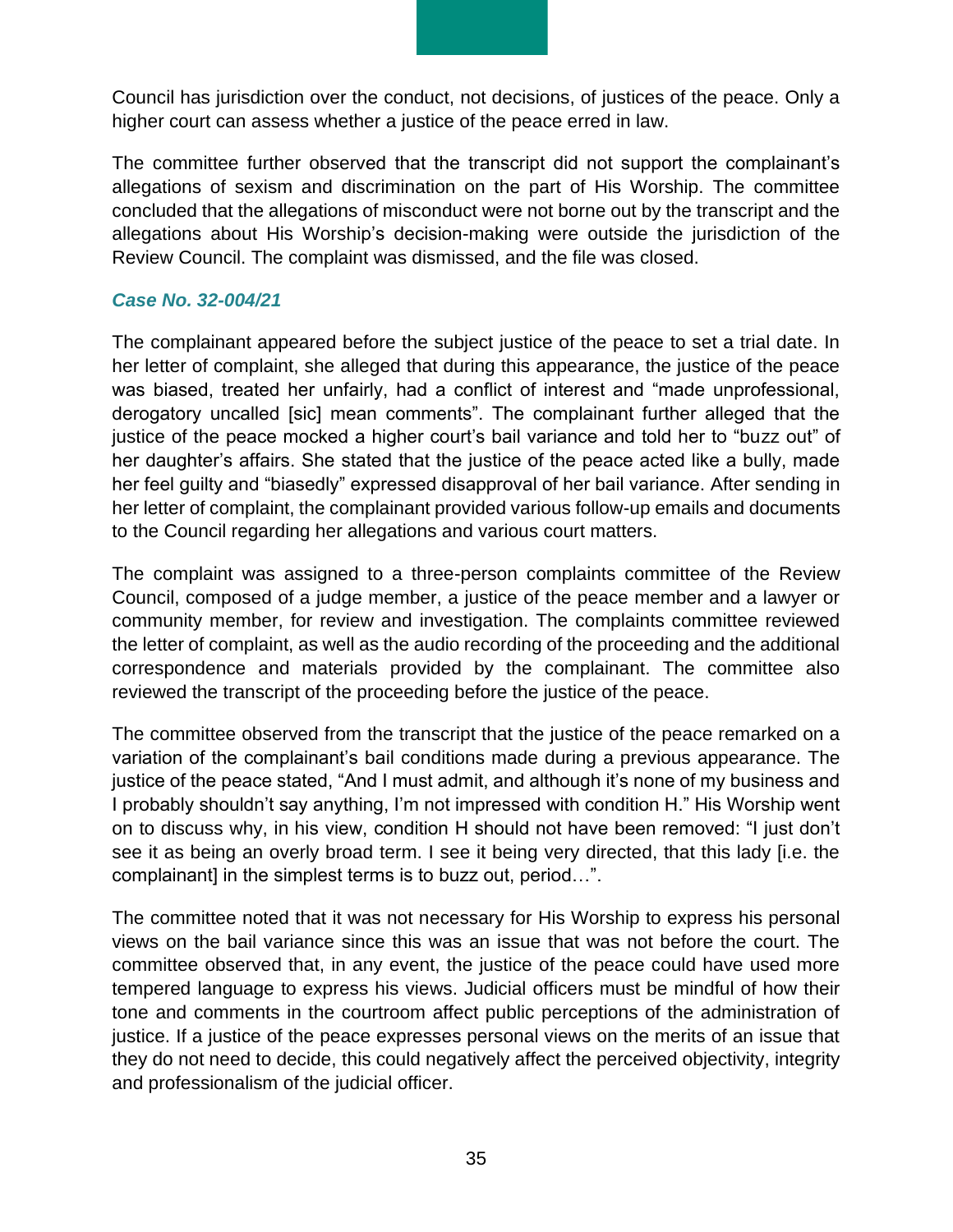While the committee could appreciate why the complainant felt that the justice of the peace was biased against her, it concluded that his comments did not cross the line into judicial misconduct warranting a remedial disposition under the *Justices of the Peace Act*. The committee noted that the justice of the peace was not making any substantive determination affecting the complainant at the set date appearance during which the comments were made. Further, the committee observed that the justice of the peace did not tell the complainant to "buzz out" of her daughter's affairs as alleged, but rather, was interpreting the impugned bail condition in this manner.

Finally, the committee concluded that the remaining allegations of misconduct were not borne out by the transcript. For instance, the committee found no evidence to support the allegations that the justice of the peace had a conflict of interest, acted like a bully or otherwise unprofessionally toward the complainant. The complaint was dismissed on the basis that the allegations were not substantiated and the justice of the peace's conduct did not require further action on the part of the Review Council.

#### *Case No. 32-001/21*

The complainant was the mother of a teenaged boy who had been an excellent athlete, but then started using drugs and ended up leaving home and living on the streets. The complainant took many steps to try to help her son. The complainant indicated that a police officer advised her to seek a Form 2 on her son.

The complainant alleged that the justice of the peace who reviewed the Form 2 application refused to sign the Form 2 because she felt that her son was acting "of sane mind". The complainant further alleged that the justice of the peace said she was "the only JP" serving the surrounding area and that it was evident that she did not have time to address her son's situation. The complainant alleged that the justice of the peace's decision was neglectful, as it was made without her requesting the police to bring her son to the courthouse so she could see his condition herself. The complainant advised that her son died several months after she the Form 2 application was refused. The complainant requested the Council to review the justice of the peace's actions and to determine if she was negligent or had failed in her duties.

The complaint was assigned to a three-person complaints committee of the Review Council, consisting of a judge, a justice of the peace and a community or lawyer member, for review and investigation. The committee reviewed the letter of complaint and requested and reviewed the transcript of the Form 2 Mental Health Application, which was held remotely before the justice of the peace.

The committee carefully considered whether the allegations about the justice of the peace's decision were within its jurisdiction and whether there was evidence that would support a finding of judicial misconduct. The committee concluded that the decision made by the justice of the peace not to sign the Form 2 was a matter of judicial decision-making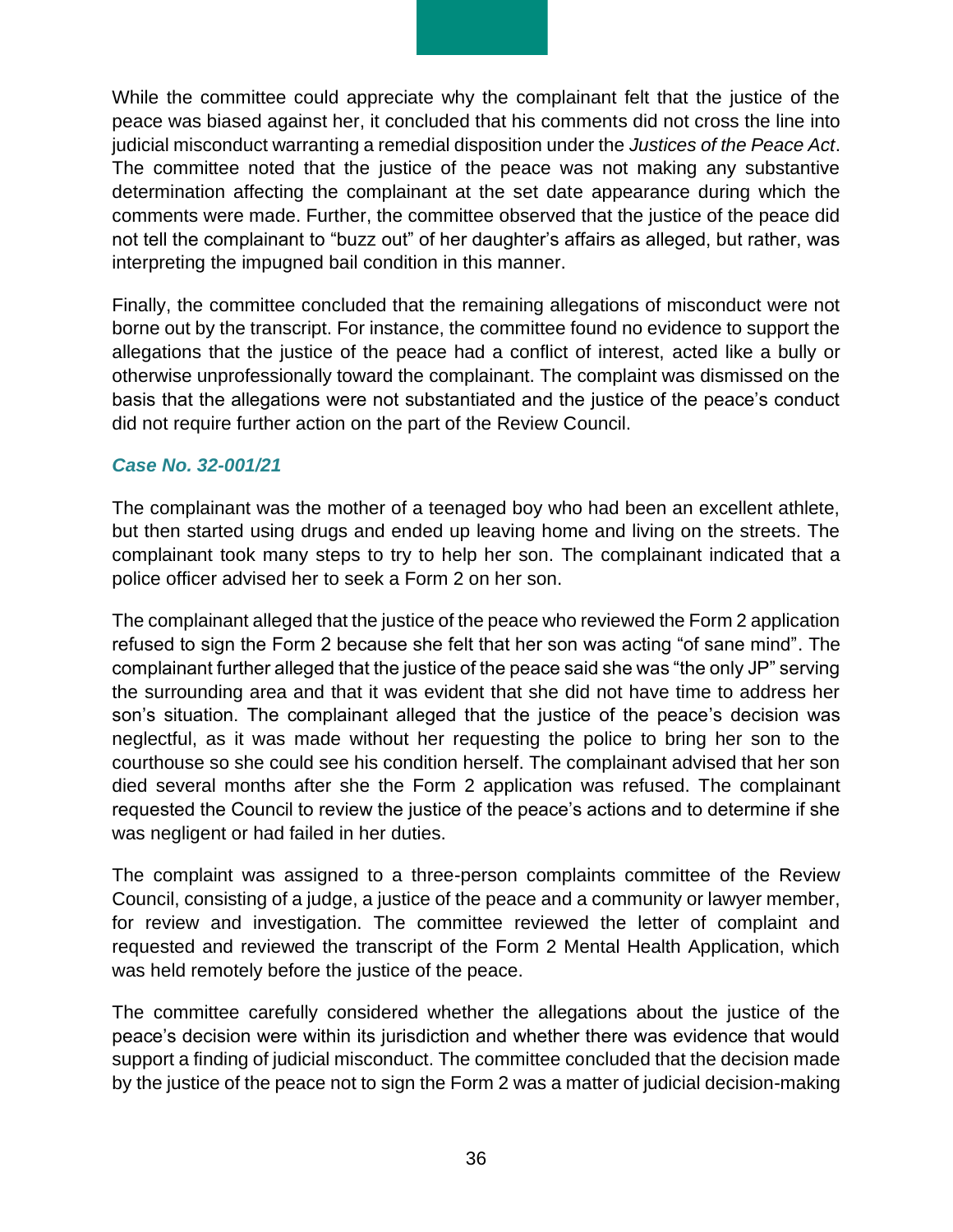outside the Review Council's jurisdiction. This is because the justice of the peace's refusal to grant the Form 2 was intricately connected to the exercise of judicial discretion.

The legislated jurisdiction of the Justices of the Peace Review Council is limited to investigating and responding to complaints about how justices of the peace of the Ontario Court of Justice have conducted themselves in court or in public and to considering whether a justice of the peace has engaged in judicial misconduct. The Review Council does not have jurisdiction to consider complaints about the decisions that justices of the peace make, including their assessment of the evidence or application of the law.

Moreover, based on its review of the transcript of the proceedings on the Form 2 mental health application, the committee found no support for the allegation that the justice of the peace said she was "the only JP serving" the surrounding region or to support the allegation that the justice of the peace had paid insufficient attention to the application involving the complainant's son.

Accordingly, the complaint was dismissed as unsubstantiated and outside the jurisdiction of the Review Council and the file was closed.

#### *Case No. 32-003/21*

The complainant was a self-represented defendant in a *Provincial Offences Act* trial before the subject justice of the peace. In correspondence to the Review Council, the complainant alleged that the justice of the peace did not make a decision on his legal submissions, overruled the direction of the Chief Justice of the Ontario Court of Justice by making a decision in the proceeding before the next appearance date indicated in a notice from court administration, released a judgment without hearing from the complainant, made errors in his judgment, and was "unjust and prejudiced" against him.

The complaint was assigned to a three-person complaints committee of the Review Council, consisting of a judge, a justice of the peace and a community member, for review and investigation. The complaints committee reviewed the correspondence that the complainant provided. It also reviewed the transcript and audio of the appearances before the subject justice of the peace during the trial of the charges and at the sentencing hearing.

After reviewing these materials, the committee was of the view that there was no evidence to substantiate the allegations of misconduct. Further, the committee observed that the allegations relating to how the justice of the peace conducted the proceedings and made decisions were matters of judicial discretion and decision-making outside the jurisdiction of the Review Council.

The role of the Review Council is limited to the investigation and review of the conduct (not the decisions) of justices of the peace in the Province of Ontario. Justices of the peace are independent judicial officers and have decision-making independence in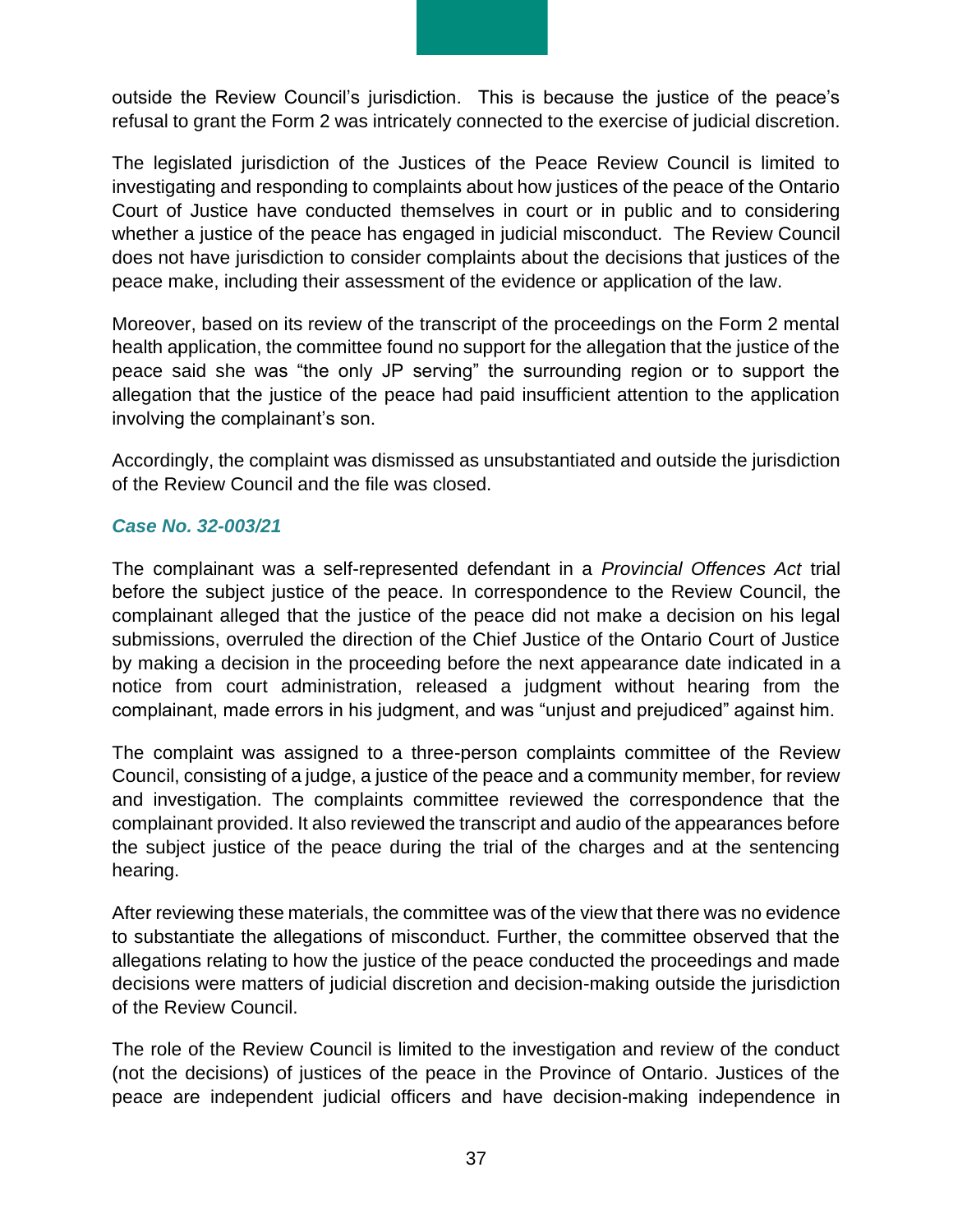accordance with the *Constitution Act, 1867*. If a person believes that a justice of the peace made errors in assessing the evidence or determining issues in a case, the legal remedy to pursue is an appeal or a judicial review application.

As there was no evidence to support the allegations of misconduct and the allegations were otherwise outside the jurisdiction of the Review Council, the complaints committee dismissed the complaint and closed its file.

# <span id="page-37-0"></span>**15. EXTRA-REMUNERATIVE WORK APPLICATIONS**

Under s. 19 of the *Justices of the Peace Act,* all justices of the peace are required to seek the written approval of the Review Council before accepting or engaging in any extra-remunerative work.

Applications received from justices of the peace to engage in extra-remunerative work are considered in accordance with the Council's Policy on Extra-Remunerative work, which is found on the Review Council's website at:

> • https://www.ontariocourts.ca/ocj/jprc/policies-and-procedures/extraremunerative-work/

The policy sets out criteria that are used in assessing applications, including:

- whether there is an actual or perceived conflict of interest between the judicial duties as assigned and the extra-remunerative activity for which approval is sought;
- whether the nature of the activity for which the justice of the peace seeks approval will present an intrusive demand on the time, availability or energy of the justice of the peace and his or her ability to properly perform the judicial duties assigned; and,
- whether the activity for which the justice of the peace seeks approval is a fitting or appropriate activity in which a judicial officer should engage, having regard to public perceptions of judicial demeanour, independence and impartiality.

The Council considers two factors in determining whether non-judicial work is "remunerative". First, the Council considers whether the work gives rise to any remuneration to the applicant justice of the peace directly. Second, the Council considers whether a justice of the peace is a party to someone else's remunerative work. The Review Council has determined that there are circumstances, such as where a justice of the peace's spouse is receiving remuneration, where a justice of the peace may be engaged in extra-remunerative work even though he or she is not receiving remuneration directly. If the Council determines that the justice of the peace is engaged in extra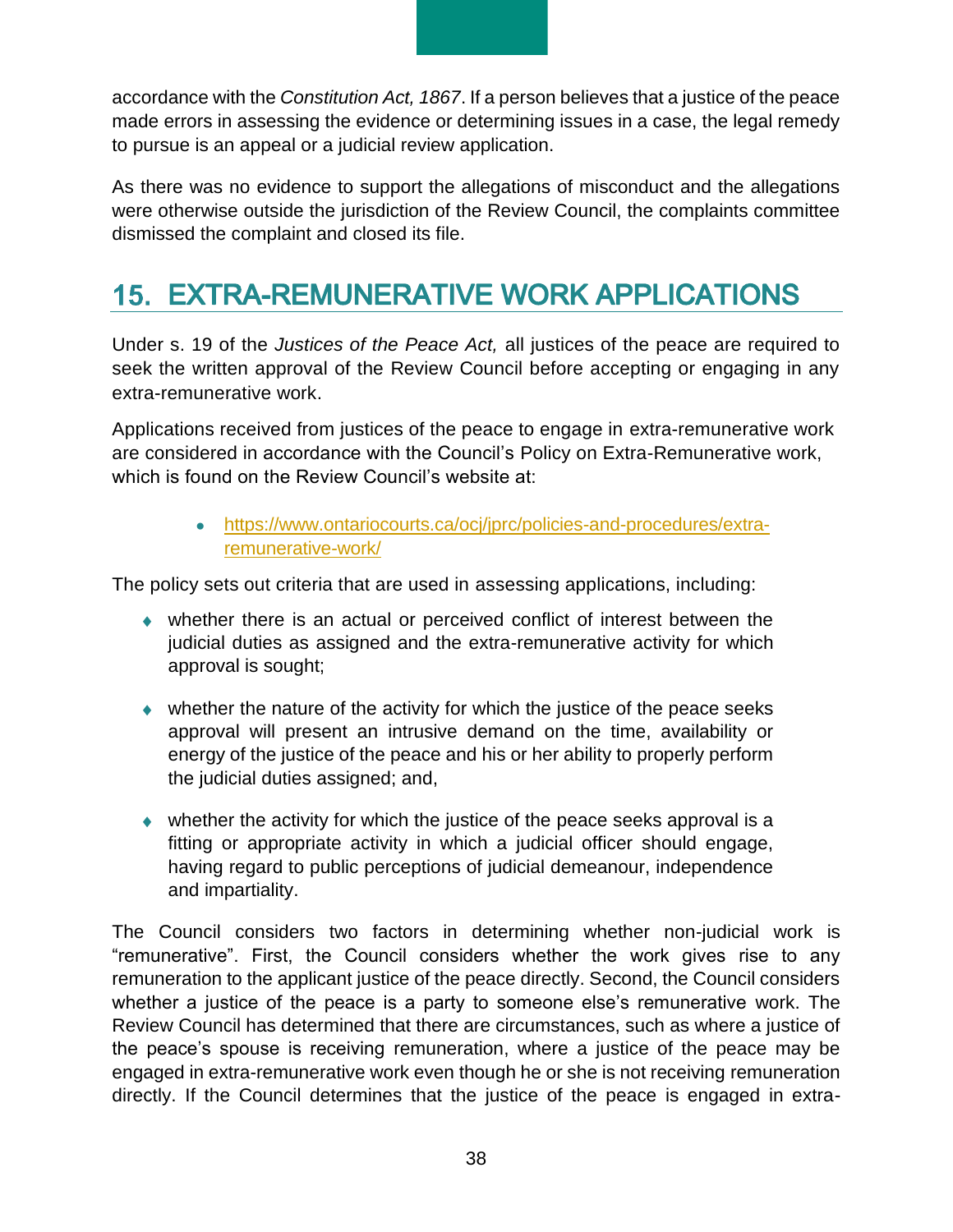remunerative work, the policy and criteria set out by the Council for considering applications is considered.

One criterion to be considered by the Council in considering applications is whether the activity for which the justice of the peace seeks approval is a seemly or appropriate activity in which a judicial officer should engage, having regard to public perceptions of judicial demeanour, independence and impartiality (paragraph 6(c) of the Policy Re Extra-Remunerative Work). The Council has determined that this criterion must be understood in the context of the public policy encapsulated in the legislative framework set out in the *Justices of the Peace Act* and, in particular, in view of the amendments that resulted from the *Access to Justice Act*, 2006, S.O. 2006, c. 21. The legislative amendments brought about a comprehensive reform intended to strengthen public confidence in a professional bench and in the justice system.

Having carefully considered the public policy underlying the current legislative framework, the objectives of the amendments underlying the *Access to Justice Act*, 2006, and the Principles of Judicial Office of Justices of the Peace of the Ontario Court of Justice, the Review Council determined that, generally, it would be unseemly for full-time presiding justices of the peace to be engaged in commercial extra-remunerative work. The Policy Re Extra-Remunerative Work was amended to reflect the Council's decision.

The Review Council has approved some applications by full-time justices of the peace to engage in extra-remunerative work on an exceptional basis where the activity was primarily non-commercial and had other intrinsic value from an educational, patriotic, religious or creative standpoint. In accordance with the Council's policy and procedure, an applicant who seeks approval to engage in commercial activity must address the issue of why the application for extra-remunerative work should be approved as an exception to the general policy that full-time presiding justices of the peace should not engage in extraremunerative work that is commercial in nature.

In this reporting year, the Council considered and decided five applications from justices of the peace for approval to engage in extra-remunerative work.

The following are summaries of the applications that were considered in 2021.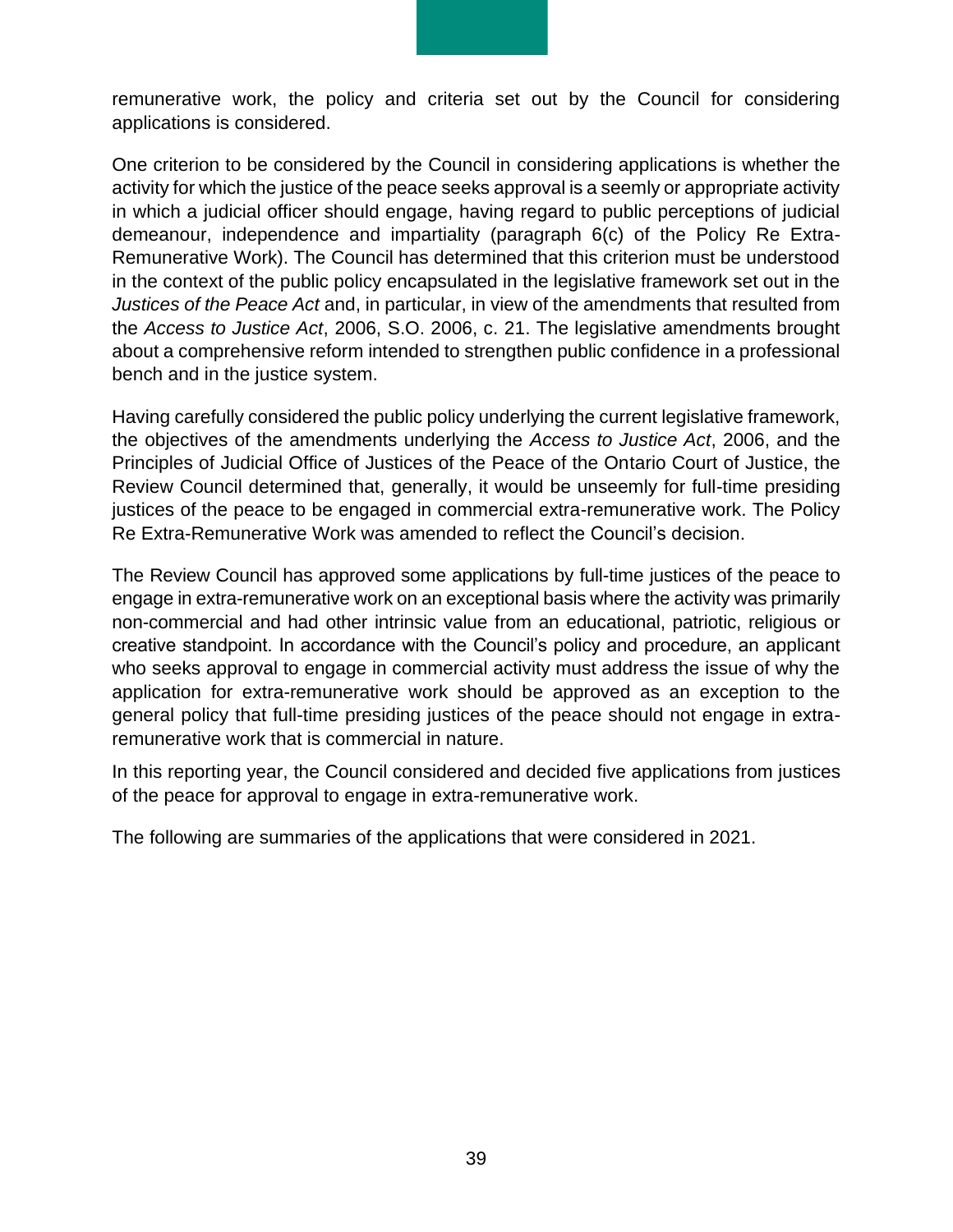#### *Case No. ER-32-001-21*

The Review Council approved an application to engage in extra-remunerative work as a Commissioned Reserve Officer with the Canadian Armed Forces Reserve ("CAF"). The approval was granted subject to the following conditions:

- 1) Any remuneration paid to the justice of the peace is the same as that paid to other Commissioned Reserve Officers of the same rank and position without regard to the position as a justice of the peace.
- 2) His Worship must ensure that his work as a Commissioned Reserve Officer would not interfere with or delay the completion of his judicial duties. In particular:
	- a. His Worship's duties with the CAF must not interfere with or take priority over the completion of his daily court docket; and
	- b. His Worship's duties with the CAF must not impact or delay any judgments, especially interim release decisions.
- 3) His Worship must maintain his distance as a Commissioned Reserve Officer from his role and responsibilities as a judicial officer, particularly in relation to avoiding any reference to his judicial position.
- 4) Should the nature of his role and responsibilities with the CAF change, he must advise the Review Council in writing immediately.
- 5) The Review Council reserved the right to revisit His Worship's request and its decision should any relevant circumstances change.

#### *Case No. ER-32-002-21*

The Review Council approved an application to engage in extra-remunerative work as a Commissioned Reserve Officer with the Canadian Armed Forces Reserve ("CAF"). The approval was granted subject to the following conditions:

> 1) Any remuneration paid to the justice of the peace is the same as that paid to other Commissioned Reserve Officers of the same rank and position without regard to the position as a justice of the peace.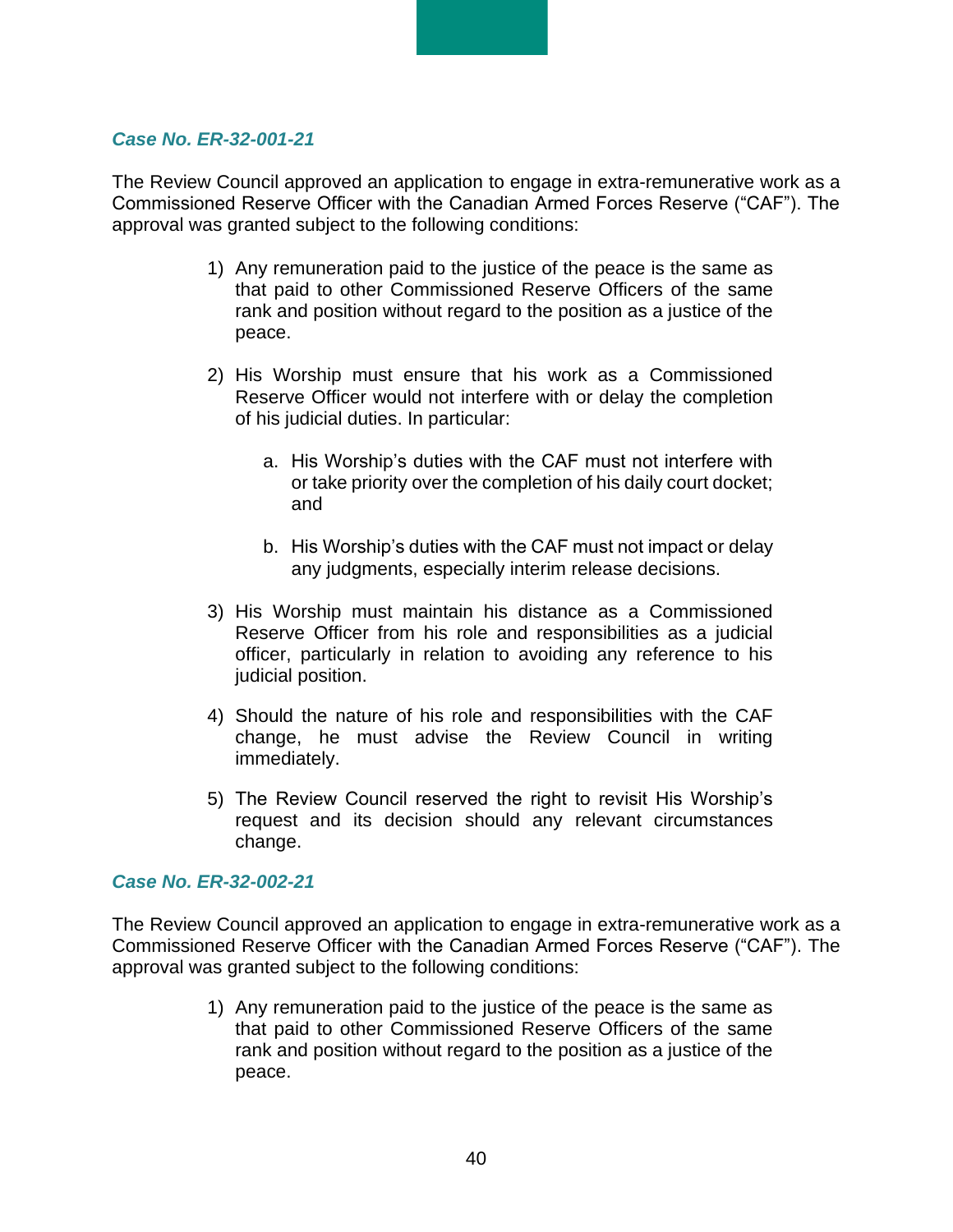- 2) Her Worship must ensure that her work as a Commissioned Reserve Officer would not interfere with or delay the completion of her judicial duties. In particular:
	- a. Her Worship's duties with the CAF must not interfere with or take priority over the completion of her daily court docket; and
	- b. Her Worship's duties with the CAF must not impact or delay any judgments, especially interim release decisions.
- 3) Her Worship must maintain her distance as a Commissioned Reserve Officer from her role and responsibilities as a judicial officer, particularly in relation to avoiding any reference to her judicial position.
- 4) Should the nature of her role and responsibilities with the CAF change, she must advise the Review Council in writing immediately.
- 5) The Review Council reserved the right to revisit Her Worship's request and its decision should any relevant circumstances change.

#### *Case No. ER 32-003-21*

The Review Council approved an application to engage in extra-remunerative work as a Commissioned Reserve Officer with the Primary Reserve of the Canadian Armed Forces (CAF). The applicant acknowledged having engaged in extra-remunerative work with the CAF following his appointment to the bench. The applicant advised that he immediately ceased collecting remuneration when it became apparent that prior approval of the Review Council was required before engaging in remunerative work.

The Review Council considered the applicant's candour in disclosing this error in judgement, as well as the nominal sum of remuneration he had thus far received, and the fact that the applicant ceased collecting remuneration upon realizing the error. In these circumstances, the Council decided not to take any action in relation to this breach of its policy and approved the application, subject to the following conditions:

- 1) Any remuneration paid to the justice of the peace is the same as that paid to other Commissioned Reserve Officers of the same rank and position without regard to the position as a justice of the peace.
- 2) His Worship must ensure that his work as a Commissioned Reserve Officer would not interfere with or delay the completion of his judicial duties. In particular: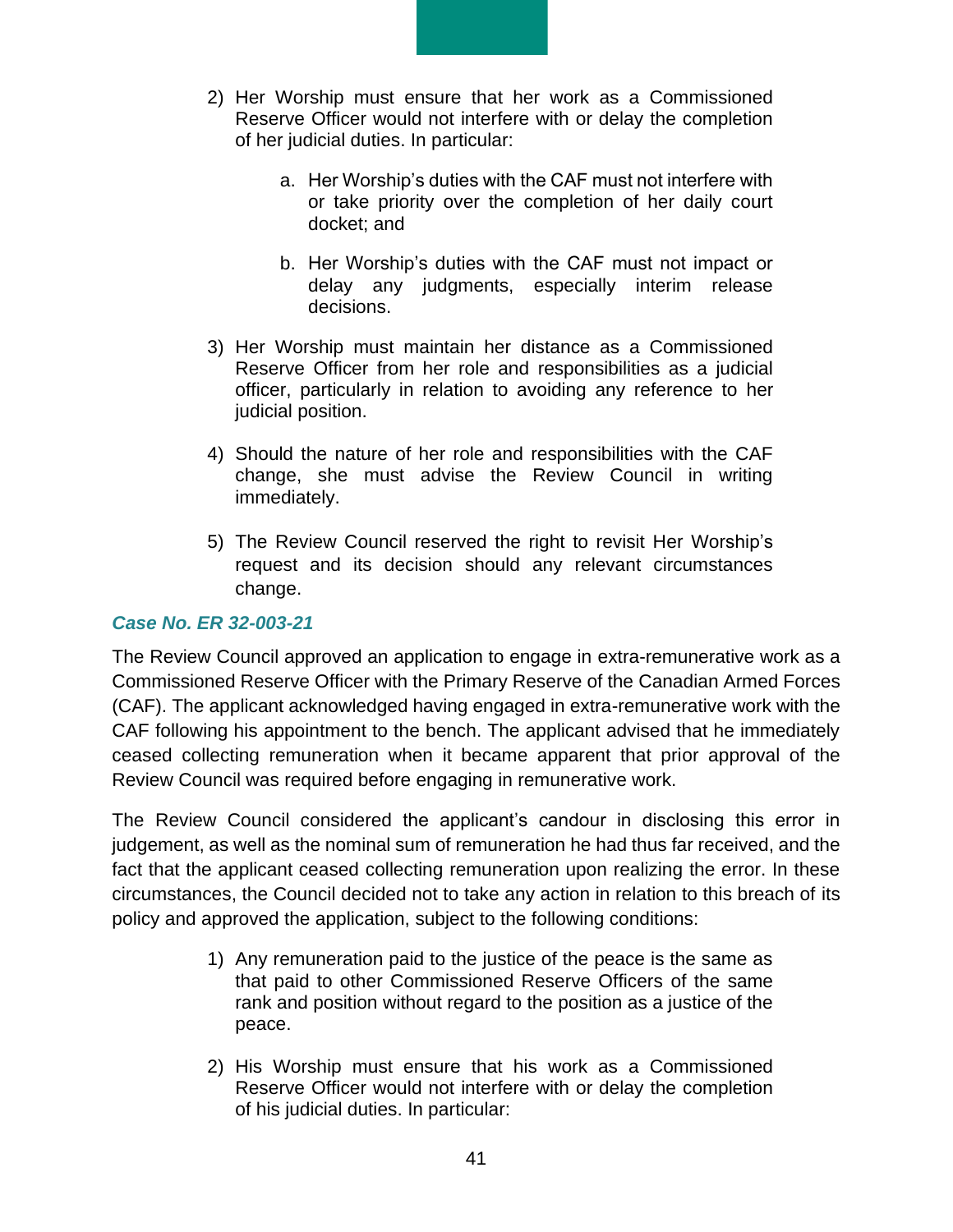- a. His Worship's duties with the CAF must not interfere with or take priority over the completion of his daily court docket; and
- b. His Worship's duties with the CAF must not impact or delay any judgments, especially interim release decisions.
- 3) His Worship must maintain his distance as a Commissioned Reserve Officer from his role and responsibilities as a judicial officer, particularly in relation to avoiding any reference to his judicial position.
- 4) Should the nature of his role and responsibilities with the CAF change, he must advise the Review Council in writing immediately.
- 5) The Review Council reserved the right to revisit His Worship's request and its decision should any relevant circumstances change.

#### *Case No. ER 32-004-21*

The Review Council approved an application to engage in extra-remunerative work teaching a college course.

The Council noted that educational teachings by justices of the peace should not present any potential negative impacts on judicial responsibilities or pose issues relating to fulfilling judicial scheduling obligations.

The approval of Council of the application was granted in this instance, subject to the conditions below:

- 1) The Council's approval of the request must present no difficulties in fulfilling judicial assignments during the period of teaching.
- 2) Her Worship's availability to instruct must not impact upon her availability to fulfill her primary responsibilities as a justice of the peace during assigned hours. Her Worship's teaching responsibilities will be restricted to weekends only and on a parttime occasional basis. Her Worship's availability to carry out any other tasks related to teaching must be undertaken at times when she is not otherwise assigned to judicial duties and where she has requested either vacation or compensating time off such as earned lieu days. The Council is of the view that non-presiding days should not be used for such purposes.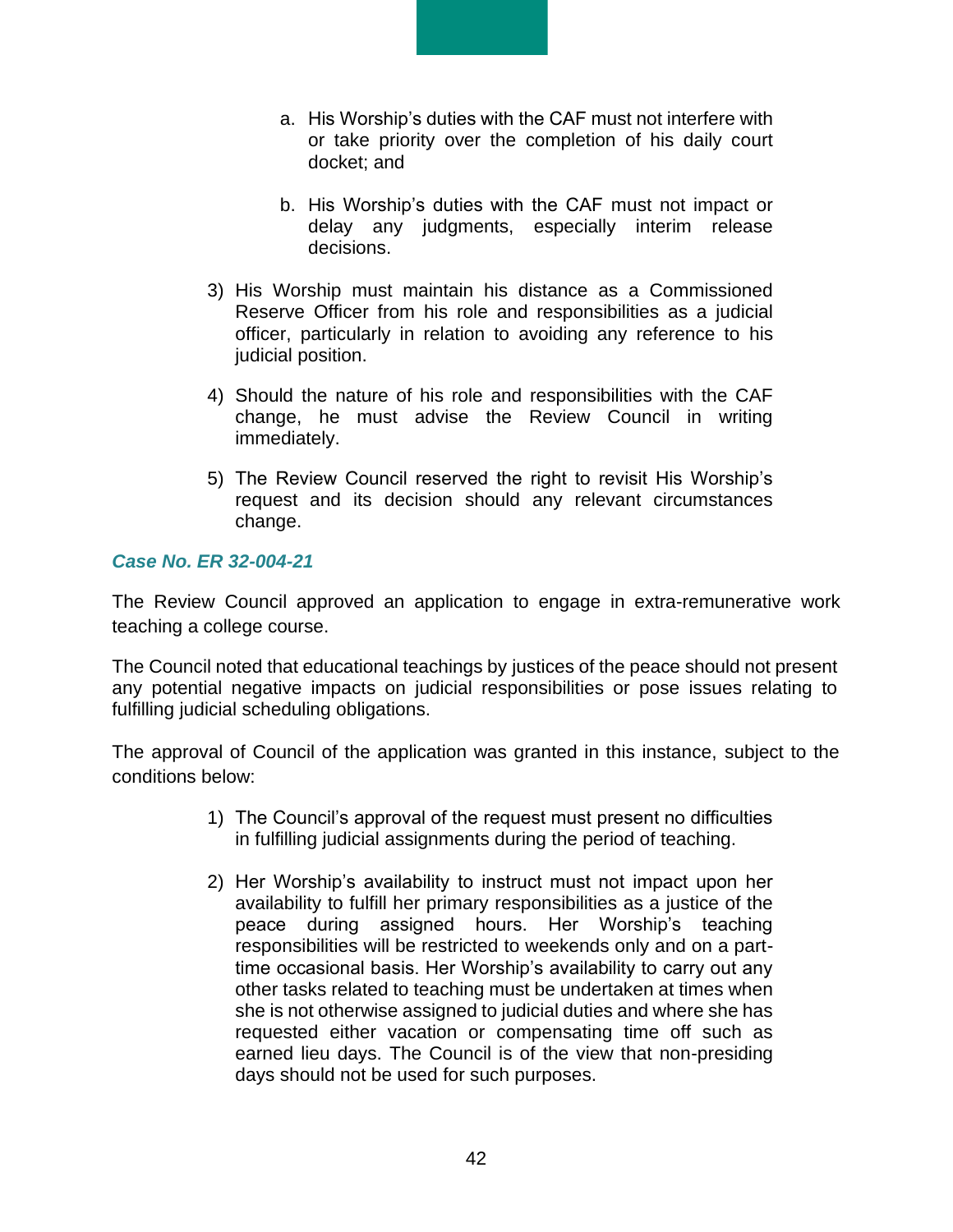- 3) Her Worship must maintain appropriate distance in the completion of the teaching of this course from her role and responsibilities as a judicial officer, including in any promotional and other course materials.
- 4) Her Worship may accept remuneration for the teaching, but such remuneration must be the same as that paid to other instructors without regard to her position as a justice of the peace.
- 5) Her Worship must refrain from using the Court's email network, computer or other resources for any purpose related to her teaching activities, as those resources are provided for purposes associated with her official responsibilities.
- 6) The Review Council reserved the right to revisit the request and its decision should any relevant circumstances change.

#### *Case No. ER-32-005-21*

The Review Council approved an application to teach two courses at a community college.

The Council noted that educational teachings by justices of the peace should not present any potential negative impacts on judicial responsibilities or pose issues relating to fulfilling judicial scheduling obligations.

The approval of the Council was granted, subject to the following conditions:

- 1) The Council's approval of the request must present no difficulties in fulfilling judicial assignments during the period of teaching.
- 2) His Worship's availability to instruct must not impact upon his availability to fulfill his primary responsibilities as a justice of the peace during assigned hours. As such, his daytime teaching must be undertaken on dates when he has neither a court assignment nor a non-presiding day, but rather on a scheduled vacation or lieu day.
- 3) His Worship must maintain appropriate distance in the completion of the teaching of these courses from his role and responsibilities as a judicial officer.
- 4) His Worship may accept remuneration for the teaching, but such remuneration must be the same as that paid to other instructors without regard to his position as a justice of the peace.
- 5) His Worship must refrain from using the Court's email network, computer or other resources for any purpose related to his